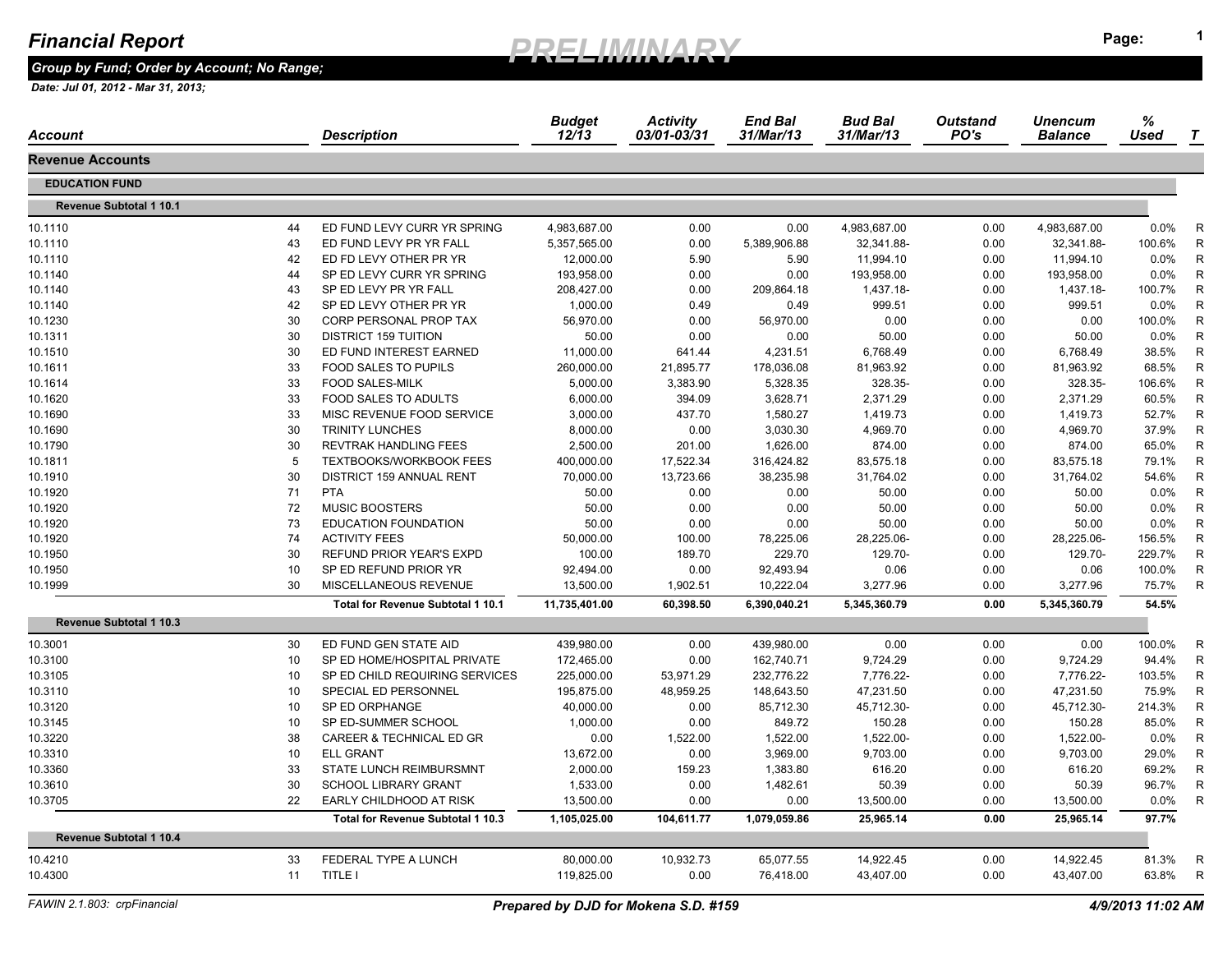*Group by Fund; Order by Account; No Range;* 

| Account                        |    | <b>Description</b>                    | <b>Budget</b><br>12/13 | <b>Activity</b><br>03/01-03/31 | <b>End Bal</b><br>31/Mar/13 | <b>Bud Bal</b><br>31/Mar/13 | <b>Outstand</b><br>PO's | <b>Unencum</b><br><b>Balance</b> | %<br>Used | T            |
|--------------------------------|----|---------------------------------------|------------------------|--------------------------------|-----------------------------|-----------------------------|-------------------------|----------------------------------|-----------|--------------|
| 10.4620                        | 10 | <b>IDEA FLOW-FEDERAL FUNDS</b>        | 306,598.00             | 0.00                           | 337,500.93                  | 30,902.93-                  | 0.00                    | 30,902.93-                       | 110.1%    | $\mathsf{R}$ |
| 10.4932                        | 13 | TITLE II WITH FYO3 CSR                | 52,080.00              | 0.00                           | 44,664.00                   | 7,416.00                    | 0.00                    | 7,416.00                         | 85.8%     | $\mathsf{R}$ |
| 10.4991                        | 10 | SP ED MEDICAID                        | 38,000.00              | 14,906.23                      | 45,372.38                   | 7,372.38-                   | 0.00                    | 7,372.38-                        | 119.4%    | R            |
| 10.4998                        | 64 | FEDERAL EDUCATION JOBS FUND           | 1,289.00               | 0.00                           | 1,289.00                    | 0.00                        | 0.00                    | 0.00                             | 100.0%    | $\mathsf{R}$ |
|                                |    | Total for Revenue Subtotal 1 10.4     | 597,792.00             | 25,838.96                      | 570,321.86                  | 27,470.14                   | 0.00                    | 27,470.14                        | 95.4%     |              |
|                                |    | <b>Total for EDUCATION FUND</b>       | 13,438,218.00          | 190,849.23                     | 8,039,421.93                | 5,398,796.07                | 0.00                    | 5,398,796.07                     | 59.83%    |              |
| <b>OM FUND</b>                 |    |                                       |                        |                                |                             |                             |                         |                                  |           |              |
| <b>Revenue Subtotal 1 20.1</b> |    |                                       |                        |                                |                             |                             |                         |                                  |           |              |
| 20.1111                        | 42 | OM FUND LEVY OTHER PR YR              | 900.00                 | 0.44                           | 0.44                        | 899.56                      | 0.00                    | 899.56                           | 0.0%      | R            |
| 20.1111                        | 43 | OM FUND LEVY PR YR FALL               | 600,075.00             | 0.00                           | 602,967.94                  | 2,892.94-                   | 0.00                    | 2.892.94-                        | 100.5%    | $\mathsf{R}$ |
| 20.1111                        | 44 | OM FUND LEVY CURR YR SPRING           | 557,889.00             | 0.00                           | 0.00                        | 557,889.00                  | 0.00                    | 557,889.00                       | 0.0%      | R            |
| 20.1510                        | 30 | OM EARNED INTEREST                    | 6,100.00               | 234.12                         | 1,287.65                    | 4,812.35                    | 0.00                    | 4,812.35                         | 21.1%     | R            |
| 20.1910                        | 30 | <b>BUILDING REVENUE</b>               | 30,000.00              | 20,310.00                      | 45,005.00                   | 15,005.00-                  | 0.00                    | 15,005.00-                       | 150.0%    | $\mathsf{R}$ |
| 20.1930                        | 5  | <b>BUILDERS CONTRIBUTIONS</b>         | 22,000.00              | 16,221.00                      | 37,039.00                   | 15,039.00-                  | 0.00                    | 15,039.00-                       | 168.4%    | $\mathsf{R}$ |
| 20.1999                        | 30 | OM MISC REVENUE                       | 25,000.00              | 2,500.00                       | 51,634.22                   | 26,634.22-                  | 0.00                    | 26,634.22-                       | 206.5%    | $\mathsf{R}$ |
|                                |    | Total for Revenue Subtotal 1 20.1     | 1,241,964.00           | 39,265.56                      | 737,934.25                  | 504,029.75                  | 0.00                    | 504,029.75                       | 59.4%     |              |
| <b>Revenue Subtotal 1 20.3</b> |    |                                       |                        |                                |                             |                             |                         |                                  |           |              |
| 20.3001                        | 30 | OM GENERAL STATE AID                  | 293,320.00             | 66,623.48                      | 117,082.05                  | 176,237.95                  | 0.00                    | 176,237.95                       | 39.9%     | R            |
| 20.3999                        | 30 | <b>SCHOOL MAINT PROG GRANT</b>        | 50,000.00              | 0.00                           | 50,000.00                   | 0.00                        | 0.00                    | 0.00                             | 100.0%    | $\mathsf{R}$ |
|                                |    | Total for Revenue Subtotal 1 20.3     | 343,320.00             | 66,623.48                      | 167,082.05                  | 176,237.95                  | 0.00                    | 176,237.95                       | 48.7%     |              |
|                                |    | <b>Total for OM FUND</b>              | 1,585,284.00           | 105,889.04                     | 905,016.30                  | 680,267.70                  | 0.00                    | 680,267.70                       | 57.09%    |              |
| <b>BOND - INTEREST FUND</b>    |    |                                       |                        |                                |                             |                             |                         |                                  |           |              |
| Revenue Subtotal 1 30.1        |    |                                       |                        |                                |                             |                             |                         |                                  |           |              |
| 30.1112                        | 42 | BOND FD LEVY OTHER PR YR              | 1,118.00               | 0.55                           | 0.55                        | 1,117.45                    | 0.00                    | 1,117.45                         | 0.0%      | R            |
| 30.1112                        | 43 | BOND FD LEVY PR YR FALL               | 1,136,473.00           | 0.00                           | 1,143,289.86                | 6,816.86-                   | 0.00                    | 6.816.86-                        | 100.6%    | R            |
| 30.1112                        | 44 | BOND FD LEVY CURR YR SPRING           | 1,041,356.00           | 0.00                           | 0.00                        | 1,041,356.00                | 0.00                    | 1,041,356.00                     | 0.0%      | R            |
| 30.1510                        | 30 | <b>BOND FD EARNED INTEREST</b>        | 2,300.00               | 8.47                           | 604.64                      | 1,695.36                    | 0.00                    | 1,695.36                         | 26.3%     | $\mathsf{R}$ |
|                                |    | Total for Revenue Subtotal 1 30.1     | 2,181,247.00           | 9.02                           | 1,143,895.05                | 1,037,351.95                | 0.00                    | 1,037,351.95                     | 52.4%     |              |
|                                |    | <b>Total for BOND - INTEREST FUND</b> | 2,181,247.00           | 9.02                           | 1,143,895.05                | 1,037,351.95                | 0.00                    | 1,037,351.95                     | 52.44%    |              |
| <b>TRANSPORTATION FUND</b>     |    |                                       |                        |                                |                             |                             |                         |                                  |           |              |
| <b>Revenue Subtotal 1 40.1</b> |    |                                       |                        |                                |                             |                             |                         |                                  |           |              |
| 40.1113                        | 42 | TRANS FD LEVY OTHER PR YR             | 1,340.00               | 0.66                           | 0.66                        | 1,339.34                    | 0.00                    | 1,339.34                         | 0.0%      | $\mathsf{R}$ |
| 40.1113                        | 43 | TRANS FD LEVY PR YR FALL              | 208,427.00             | 0.00                           | 209,864.18                  | 1,437.18-                   | 0.00                    | 1,437.18-                        | 100.7%    | $\mathsf{R}$ |
| 40.1113                        | 44 | TRANS FD LEVY CURR YR SPRING          | 193,958.00             | 0.00                           | 0.00                        | 193,958.00                  | 0.00                    | 193,958.00                       | 0.0%      | $\mathsf{R}$ |
| 40.1411                        | 32 | <b>TRANSPORTATION FEES</b>            | 150,000.00             | 14,597.57                      | 198,089.86                  | 48,089.86-                  | 0.00                    | 48,089.86-                       | 132.1%    | $\mathsf{R}$ |
| 40.1510                        | 30 | INTEREST-TRANSPORTATION               | 5,900.00               | 272.51                         | 1,504.98                    | 4,395.02                    | 0.00                    | 4,395.02                         | 25.5%     | R            |
| 40.1999                        | 32 | <b>TRANS MISC RECEIPTS</b>            | 2,000.00               | 0.00                           | 76.66                       | 1,923.34                    | 0.00                    | 1,923.34                         | 3.8%      | R            |
|                                |    | Total for Revenue Subtotal 1 40.1     | 561,625.00             | 14,870.74                      | 409,536.34                  | 152,088.66                  | 0.00                    | 152,088.66                       | 72.9%     |              |
| <b>Revenue Subtotal 1 40.3</b> |    |                                       |                        |                                |                             |                             |                         |                                  |           |              |
| 40.3500                        | 32 | <b>TRANS REGULAR ST AID</b>           | 96,051.00              | 0.00                           | 72,755.93                   | 23,295.07                   | 0.00                    | 23,295.07                        | 75.7%     | R            |
| 40.3510                        | 32 | TRANS SP ED STUDENT AID               | 278,404.00             | 75,105.68                      | 278,999.77                  | 595.77-                     | 0.00                    | 595.77-                          | 100.2%    | R            |
|                                |    |                                       |                        |                                |                             |                             |                         |                                  |           |              |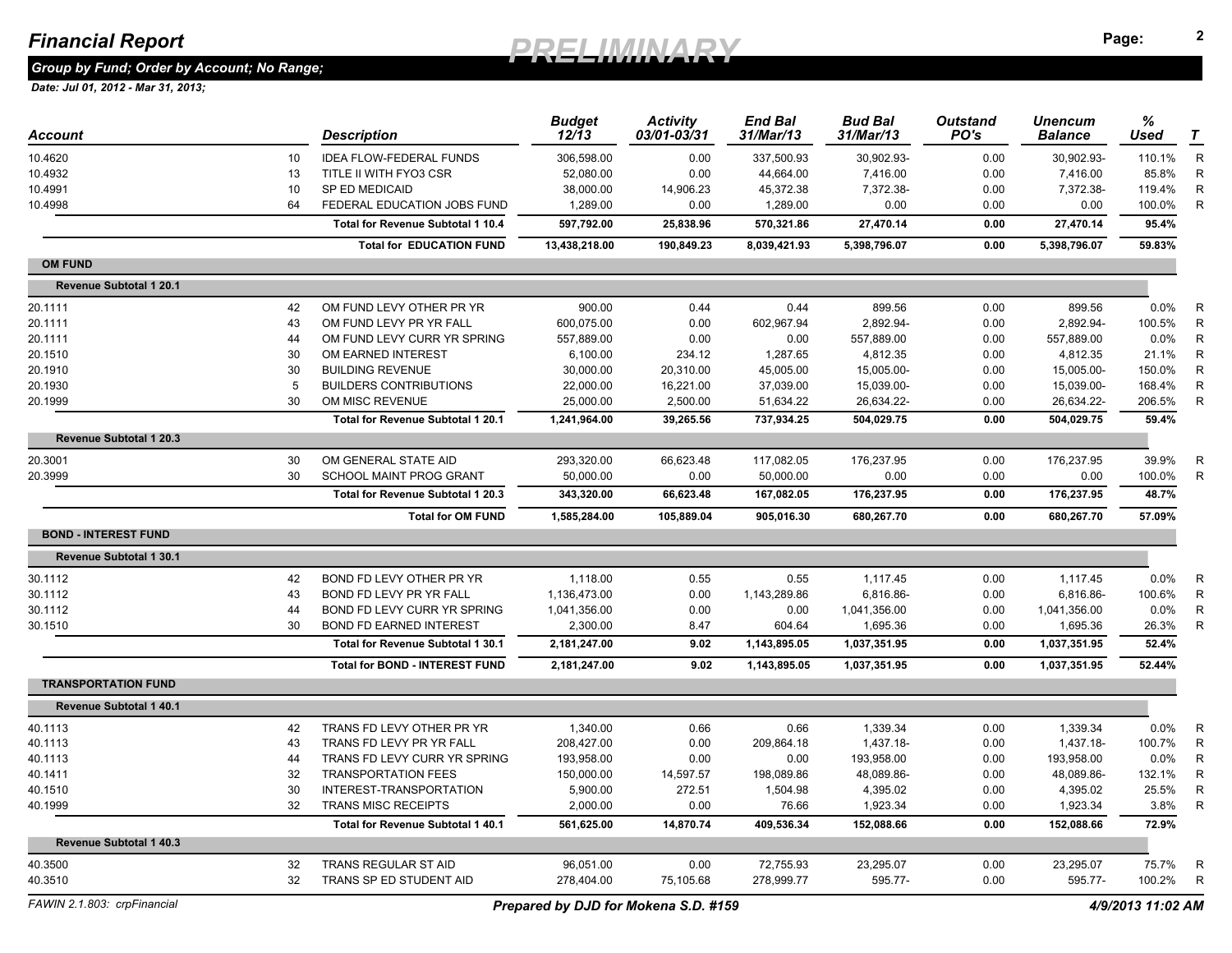*Group by Fund; Order by Account; No Range;* 

| Account                       |    | <b>Description</b>                     | <b>Budget</b><br>$12/\bar{1}3$ | <b>Activity</b><br>03/01-03/31 | <b>End Bal</b><br>31/Mar/13 | <b>Bud Bal</b><br>31/Mar/13 | <b>Outstand</b><br>PO's | <b>Unencum</b><br><b>Balance</b> | %<br><b>Used</b> | $\tau$       |
|-------------------------------|----|----------------------------------------|--------------------------------|--------------------------------|-----------------------------|-----------------------------|-------------------------|----------------------------------|------------------|--------------|
|                               |    | Total for Revenue Subtotal 1 40.3      | 374,455.00                     | 75,105.68                      | 351,755.70                  | 22,699.30                   | 0.00                    | 22,699.30                        | 93.9%            |              |
|                               |    | <b>Total for TRANSPORTATION FUND</b>   | 936,080.00                     | 89,976.42                      | 761,292.04                  | 174,787.96                  | 0.00                    | 174,787.96                       | 81.33%           |              |
| <b>IMRF FUND</b>              |    |                                        |                                |                                |                             |                             |                         |                                  |                  |              |
| Revenue Subtotal 1 50.1       |    |                                        |                                |                                |                             |                             |                         |                                  |                  |              |
| 50.1114                       | 42 | IMRF/SOCIAL SEC LEVY OTHER PR          | 500.00                         | 0.25                           | 0.25                        | 499.75                      | 0.00                    | 499.75                           | 0.1%             | R            |
| 50.1114                       | 43 | <b>IMRF/SOCIAL SEC LEVY PR YR FALL</b> | 107,678.00                     | 0.00                           | 108,847.47                  | 1,169.47-                   | 0.00                    | 1,169.47-                        | 101.1%           | $\mathsf{R}$ |
| 50.1114                       | 44 | <b>IMRF/SOCIAL SEC LEVY CURR YR</b>    | 100,384.00                     | 0.00                           | 0.00                        | 100,384.00                  | 0.00                    | 100,384.00                       | 0.0%             | $\mathsf{R}$ |
| 50.1150                       | 44 | SOCIAL SEC LEVY CURR YR SPRING         | 100,384.00                     | 0.00                           | 0.00                        | 100,384.00                  | 0.00                    | 100,384.00                       | 0.0%             | $\mathsf{R}$ |
| 50.1150                       | 43 | FICA LEVY PR YR FALL                   | 107,678.00                     | 0.00                           | 108,847.47                  | 1,169.47-                   | 0.00                    | 1,169.47-                        | 101.1%           | $\mathsf{R}$ |
| 50.1150                       | 42 | FICA LEVY OTHER PR YR                  | 500.00                         | 0.25                           | 0.25                        | 499.75                      | 0.00                    | 499.75                           | 0.1%             | $\mathsf{R}$ |
| 50.1230                       | 30 | CORPORATE REPLACEMENT TX               | 46,612.00                      | 5,003.91                       | 8,949.15                    | 37,662.85                   | 0.00                    | 37,662.85                        | 19.2%            | R            |
| 50.1510                       | 30 | FUND 5 EARNED INTEREST                 | 350.00                         | 4.94                           | 93.17                       | 256.83                      | 0.00                    | 256.83                           | 26.6%            | R            |
|                               |    | Total for Revenue Subtotal 1 50.1      | 464,086.00                     | 5,009.35                       | 226,737.76                  | 237,348.24                  | 0.00                    | 237,348.24                       | 48.9%            |              |
|                               |    | <b>Total for IMRF FUND</b>             | 464,086.00                     | 5,009.35                       | 226.737.76                  | 237,348.24                  | 0.00                    | 237.348.24                       | 48.86%           |              |
| <b>NEW CONSTRUCTION FUND</b>  |    |                                        |                                |                                |                             |                             |                         |                                  |                  |              |
| Revenue Subtotal 1 61.1       |    |                                        |                                |                                |                             |                             |                         |                                  |                  |              |
| 61.1510                       | 30 | INTEREST-NEW CONSTRUCTION              | 500.00                         | 45.59                          | 423.84                      | 76.16                       | 0.00                    | 76.16                            | 84.8%            | $\mathsf{R}$ |
|                               |    | Total for Revenue Subtotal 1 61.1      | 500.00                         | 45.59                          | 423.84                      | 76.16                       | 0.00                    | 76.16                            | 84.8%            |              |
|                               |    | <b>Total for NEW CONSTRUCTION FUND</b> | 500.00                         | 45.59                          | 423.84                      | 76.16                       | 0.00                    | 76.16                            | 84.77%           |              |
| <b>WORKING CASH FUND</b>      |    |                                        |                                |                                |                             |                             |                         |                                  |                  |              |
| <b>Revenue Subtotal 170.1</b> |    |                                        |                                |                                |                             |                             |                         |                                  |                  |              |
| 70.1115                       | 42 | WK CASH LEVY OTHER PR YR               | 500.00                         | 0.25                           | 0.25                        | 499.75                      | 0.00                    | 499.75                           | 0.1%             | R            |
| 70.1115                       | 43 | WK CASH LEVY PR YR FALL                | 31,249.00                      | 0.00                           | 31,323.02                   | 74.02-                      | 0.00                    | 74.02-                           | 100.2%           | $\mathsf{R}$ |
| 70.1115                       | 44 | WK CASH LEVY CURR YR SPRING            | 29,020.00                      | 0.00                           | 0.00                        | 29,020.00                   | 0.00                    | 29,020.00                        | 0.0%             | R            |
| 70.1510                       | 30 | WK CASH EARNED INTEREST                | 5,000.00                       | 230.32                         | 1,200.53                    | 3,799.47                    | 0.00                    | 3,799.47                         | 24.0%            | R            |
|                               |    | Total for Revenue Subtotal 1 70.1      | 65,769.00                      | 230.57                         | 32,523.80                   | 33,245.20                   | 0.00                    | 33,245.20                        | 49.5%            |              |
|                               |    | <b>Total for WORKING CASH FUND</b>     | 65,769.00                      | 230.57                         | 32,523.80                   | 33,245.20                   | 0.00                    | 33,245.20                        | 49.45%           |              |
| <b>TORT FUND</b>              |    |                                        |                                |                                |                             |                             |                         |                                  |                  |              |
| Revenue Subtotal 1 80.1       |    |                                        |                                |                                |                             |                             |                         |                                  |                  |              |
| 80.1120                       | 42 | LEVY TORT LIAB OTHER PR YR             | 500.00                         | 0.25                           | 0.25                        | 499.75                      | 0.00                    | 499.75                           | 0.1%             | R            |
| 80.1120                       | 43 | LEVY TORT LIAB PR YR FALL              | 26,458.00                      | 0.00                           | 25,841.49                   | 616.51                      | 0.00                    | 616.51                           | 97.7%            | $\mathsf{R}$ |
| 80.1120                       | 44 | LEVY TORT LIAB CURR YR                 | 24,282.00                      | 0.00                           | 0.00                        | 24,282.00                   | 0.00                    | 24,282.00                        | 0.0%             | $\mathsf{R}$ |
| 80.1510                       | 30 | <b>INTEREST-TORT FUND</b>              | 300.00                         | 10.76                          | 75.03                       | 224.97                      | 0.00                    | 224.97                           | 25.0%            | R            |
|                               |    | Total for Revenue Subtotal 1 80.1      | 51,540.00                      | 11.01                          | 25,916.77                   | 25,623.23                   | 0.00                    | 25,623.23                        | 50.3%            |              |
|                               |    | <b>Total for TORT FUND</b>             | 51,540.00                      | 11.01                          | 25,916.77                   | 25,623.23                   | 0.00                    | 25,623.23                        | 50.28%           |              |
|                               |    | <b>Total for Revenue Accounts</b>      | 18,722,724.00                  | 392,020.23                     | 11,135,227.49               | 7,587,496.51                | 0.00                    | 7,587,496.51                     | 59.47%           |              |
|                               |    |                                        |                                |                                |                             |                             |                         |                                  |                  |              |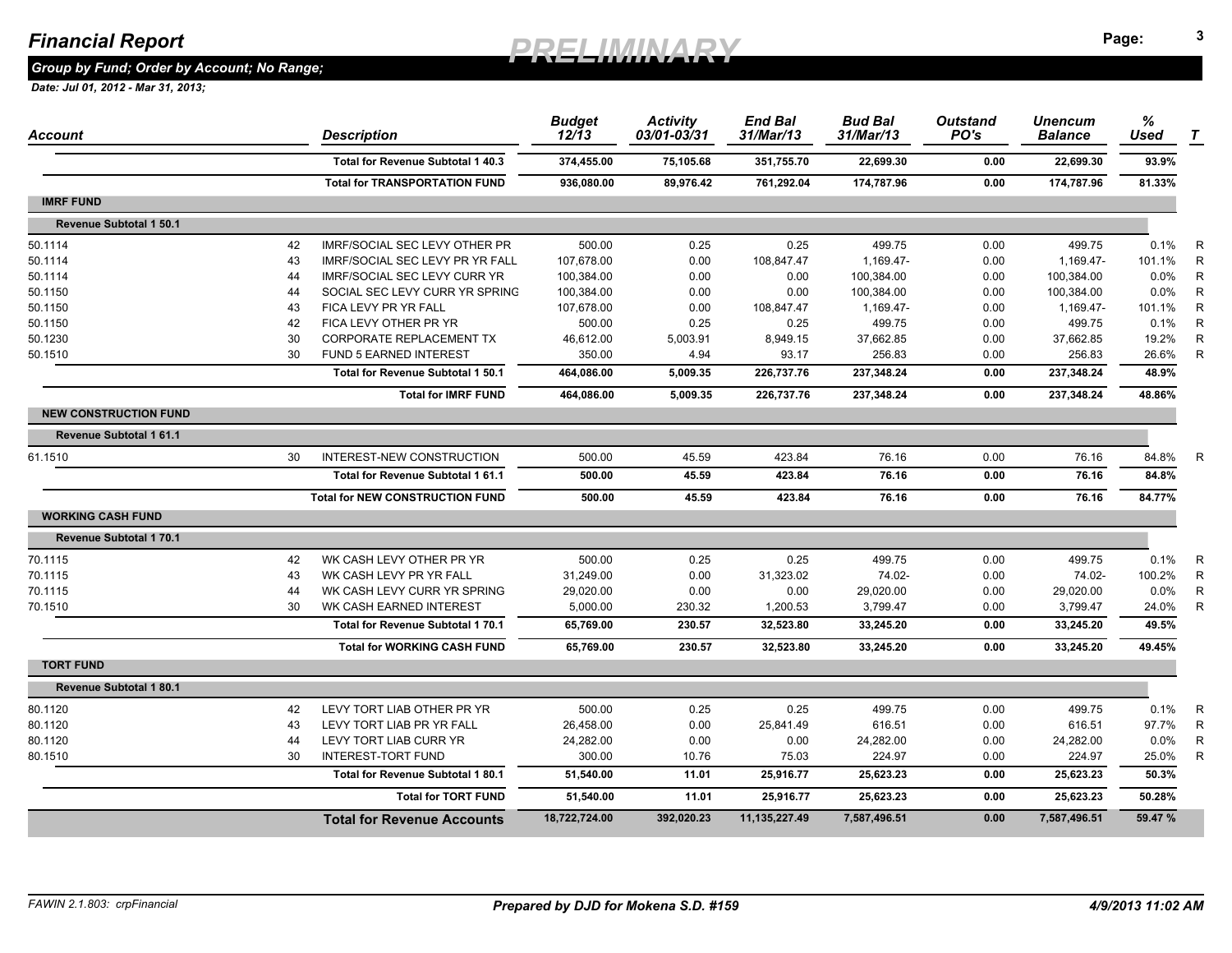*Group by Fund; Order by Account; No Range;* 

| Account                          |                | <b>Description</b>               | <b>Budget</b><br>$12/\overline{1}3$ | <b>Activity</b><br>03/01-03/31 | <b>End Bal</b><br>31/Mar/13 | <b>Bud Bal</b><br>31/Mar/13 | <b>Outstand</b><br>PO's | <b>Unencum</b><br><b>Balance</b> | %<br><b>Used</b> | $\tau$ |
|----------------------------------|----------------|----------------------------------|-------------------------------------|--------------------------------|-----------------------------|-----------------------------|-------------------------|----------------------------------|------------------|--------|
| Expense Accounts                 |                |                                  |                                     |                                |                             |                             |                         |                                  |                  |        |
| <b>EDUCATION FUND</b>            |                |                                  |                                     |                                |                             |                             |                         |                                  |                  |        |
| <b>Expense Subtotal 1 10.110</b> |                |                                  |                                     |                                |                             |                             |                         |                                  |                  |        |
| 10.1101.102                      | $\overline{2}$ | SALARIES-MES TEACHERS            | 1,516,836.00                        | 113,218.93                     | 1,012,413.01                | 504,422.99                  | 0.00                    | 504,422.99                       | 66.7%            | E      |
| 10.1101.102                      | 3              | SALARIES-MIS TEACHERS            | 964,876.00                          | 72,251.01                      | 654,896.43                  | 309,979.57                  | 0.00                    | 309,979.57                       | 67.9%            | E      |
| 10.1101.102                      | 64             | SALARIES-FEDERAL EDUC JOBS FUI   | 1,289.00                            | 0.00                           | 1,289.00                    | 0.00                        | 0.00                    | 0.00                             | 100.0%           | E      |
| 10.1101.132                      | 23             | <b>PASS STIPENDS-MES</b>         | 4,000.00                            | 931.86                         | 2,600.19                    | 1,399.81                    | 0.00                    | 1,399.81                         | 65.0%            | E      |
| 10.1101.133                      | 23             | PASS STIPENDS-MIS                | 1,000.00                            | 1,300.10                       | 4,095.72                    | 3,095.72-                   | 0.00                    | 3,095.72-                        | 409.6%           | E      |
| 10.1101.135                      | 5              | SALARIES-SCHEDULE B              | 90,000.00                           | 9,592.50                       | 50,332.24                   | 39,667.76                   | 0.00                    | 39,667.76                        | 55.9%            | E      |
| 10.1101.210                      | $\overline{2}$ | NEC-MES TEACHERS                 | 8,805.00                            | 770.37                         | 6,232.71                    | 2,572.29                    | 0.00                    | 2,572.29                         | 70.8%            | Е      |
| 10.1101.210                      | 3              | <b>NEC-MIS TEACHERS</b>          | 5,596.00                            | 493.64                         | 3,963.29                    | 1,632.71                    | 0.00                    | 1,632.71                         | 70.8%            | E      |
| 10.1101.210                      | 5              | NEC-SCHEDULE B & SELF FUNDED F   | 638.00                              | 55.15                          | 224.72                      | 413.28                      | 0.00                    | 413.28                           | 35.2%            | Е      |
| 10.1101.210                      | 23             | NEC-MES/MIS PASS                 | 31.00                               | 15.29                          | 45.92                       | 14.92-                      | 0.00                    | 14.92-                           | 148.1%           | E      |
| 10.1101.211                      | 30             | BENEFIT-403(b) ADMINISTRATIVE FE | 500.00                              | 12.00                          | 346.00                      | 154.00                      | 0.00                    | 154.00                           | 69.2%            | Е      |
| 10.1101.222                      | 35             | MED/LIFE INS-MES/MIS TEACHERS    | 302,423.00                          | 24,341.38                      | 214,176.32                  | 88,246.68                   | 0.00                    | 88,246.68                        | 70.8%            | E      |
| 10.1101.224                      | $\overline{2}$ | <b>ETHIS-MES TEACHERS</b>        | 10,475.00                           | 916.41                         | 7,414.34                    | 3,060.66                    | 0.00                    | 3,060.66                         | 70.8%            | E      |
| 10.1101.224                      | 3              | <b>ETHIS-MIS TEACHERS</b>        | 6,658.00                            | 587.21                         | 4,714.55                    | 1,943.45                    | 0.00                    | 1,943.45                         | 70.8%            | Е      |
| 10.1101.224                      | 5              | ETHIS-SCHEDULE B & SELF FUNDED   | 759.00                              | 65.59                          | 267.30                      | 491.70                      | 0.00                    | 491.70                           | 35.2%            | E      |
| 10.1101.224                      | 23             | <b>ETHIS-MES/MIS PASS</b>        | 38.00                               | 18.19                          | 54.59                       | 16.59-                      | 0.00                    | 16.59-                           | 143.7%           | E      |
| 10.1101.225                      | 5              | BENEFIT-RETIRED TEACH DIST AMO   | 70,000.00                           | 0.00                           | 543.35                      | 69,456.65                   | 0.00                    | 69,456.65                        | 0.8%             | E      |
| 10.1101.230                      | 5              | BENEFIT-TEACHER TUITION REIM     | 0.00                                | 0.00                           | 3,626.00                    | 3,626.00-                   | 0.00                    | 3,626.00-                        | $0.0\%$          | E      |
| 10.1101.310                      | 18             | SOFTWARE LICENSES                | 42,500.00                           | 9,156.93                       | 31,181.17                   | 11,318.83                   | 0.00                    | 11,318.83                        | 73.4%            | E      |
| 10.1101.410                      | $\overline{2}$ | SUPPLIES-MES SCHOOL              | 18,500.00                           | 769.40                         | 12,747.77                   | 5,752.23                    | 793.83                  | 4,958.40                         | 68.9%            | E      |
| 10.1101.410                      | 3              | SUPPLIES-MIS                     | 12,000.00                           | 1,757.45                       | 6,718.21                    | 5,281.79                    | 0.00                    | 5,281.79                         | 56.0%            | E      |
| 10.1101.412                      | 23             | SUPPLIES-MES PASS                | 150.00                              | 0.00                           | 65.03                       | 84.97                       | 0.00                    | 84.97                            | 43.4%            | Е      |
| 10.1101.412                      | $\overline{2}$ | <b>WORKBOOKS-MES</b>             | 111,000.00                          | 0.00                           | 45,108.69                   | 65,891.31                   | 0.00                    | 65,891.31                        | 40.6%            | E      |
| 10.1101.412                      | 3              | WORKBOOKS-MIS                    | 16,000.00                           | 0.00                           | 14,891.24                   | 1,108.76                    | 0.00                    | 1,108.76                         | 93.1%            | E      |
| 10.1101.413                      | 23             | <b>SUPPLIES-MIS PASS</b>         | 200.00                              | 103.46                         | 269.13                      | 69.13-                      | 0.00                    | 69.13-                           | 134.6%           | E      |
| 10.1101.415                      | 5              | <b>BUILDING AIDES SHOES</b>      | 225.00                              | 0.00                           | 200.00                      | 25.00                       | 0.00                    | 25.00                            | 88.9%            | E      |
| 10.1101.420                      | $\overline{2}$ | <b>TEXTBOOKS-MES</b>             | 86,000.00                           | 747.47                         | 13,712.56                   | 72,287.44                   | 0.00                    | 72,287.44                        | 15.9%            | E      |
| 10.1101.420                      | 3              | <b>TEXTBOOKS-MIS</b>             | 5,800.00                            | 0.00                           | 2,286.03                    | 3,513.97                    | 0.00                    | 3,513.97                         | 39.4%            | Е      |
| 10.1101.550                      | $\overline{2}$ | <b>EQUIPMENT-MES</b>             | 2,700.00                            | 0.00                           | 2,610.00                    | 90.00                       | 0.00                    | 90.00                            | 96.7%            | E      |
| 10.1101.550                      | 3              | <b>EQUIPMENT-MIS</b>             | 2,700.00                            | 0.00                           | 0.00                        | 2,700.00                    | 0.00                    | 2,700.00                         | 0.0%             | E      |
| 10.1101.690                      | 5              | STUDENT BOOK FEE REFUND          | 3,000.00                            | 0.00                           | 2,274.28                    | 725.72                      | 0.00                    | 725.72                           | 75.8%            | Е      |
| 10.1101.691                      | 5              | <b>ACTIVITY FEE REFUND</b>       | 0.00                                | 100.00                         | 13,570.00                   | 13,570.00-                  | 0.00                    | 13,570.00-                       | 0.0%             | Е      |
| 10.1102.102                      | $\overline{4}$ | SALARIES-MJH TEACHERS            | 1,826,038.00                        | 132,655.60                     | 1,203,082.79                | 622,955.21                  | 0.00                    | 622,955.21                       | 65.9%            | E      |
| 10.1102.210                      | $\overline{4}$ | <b>NEC-MJH TEACHERS</b>          | 10,591.00                           | 905.78                         | 7,397.08                    | 3,193.92                    | 0.00                    | 3,193.92                         | 69.8%            | Е      |
| 10.1102.222                      | 35             | MEDICAL/LIFE INSURANCE-MJH TEA   | 216,125.00                          | 16,220.01                      | 138,767.43                  | 77,357.57                   | 0.00                    | 77,357.57                        | 64.2%            | E      |
| 10.1102.224                      | $\overline{4}$ | <b>ETHIS-MJH TEACHERS</b>        | 12,600.00                           | 1,077.56                       | 8,799.94                    | 3,800.06                    | 0.00                    | 3,800.06                         | 69.8%            | E      |
| 10.1102.410                      | $\overline{4}$ | SUPPLIES-MJH                     | 18,000.00                           | 1,430.82                       | 9,625.20                    | 8,374.80                    | 0.00                    | 8,374.80                         | 53.5%            | E      |
| 10.1102.412                      | $\overline{4}$ | WORKBOOKS-MJH                    | 24,000.00                           | 28.29                          | 19,808.10                   | 4,191.90                    | 0.00                    | 4,191.90                         | 82.5%            | E      |
| 10.1102.420                      | $\overline{4}$ | <b>TEXTBOOKS-MJH</b>             | 5,500.00                            | 0.00                           | 48.49                       | 5,451.51                    | 0.00                    | 5,451.51                         | 0.9%             | E      |
| 10.1106.115                      | 5              | SALARIES-INSTRUCTIONAL AIDES     | 2,000.00                            | 84.88                          | 239.74                      | 1,760.26                    | 0.00                    | 1,760.26                         | 12.0%            | E      |
| 10.1108.115                      | 5              | SALARIES-BUILDING AIDES          | 191,546.00                          | 17,103.17                      | 125,136.21                  | 66,409.79                   | 0.00                    | 66,409.79                        | 65.3%            | Е      |
| 10.1109.120                      | 5              | SALARIES-SUB SEC, BLDG AIDE, NUR | 15,000.00                           | 649.54                         | 8,554.34                    | 6,445.66                    | 0.00                    | 6,445.66                         | 57.0%            | E      |
|                                  |                |                                  |                                     |                                |                             |                             |                         |                                  |                  |        |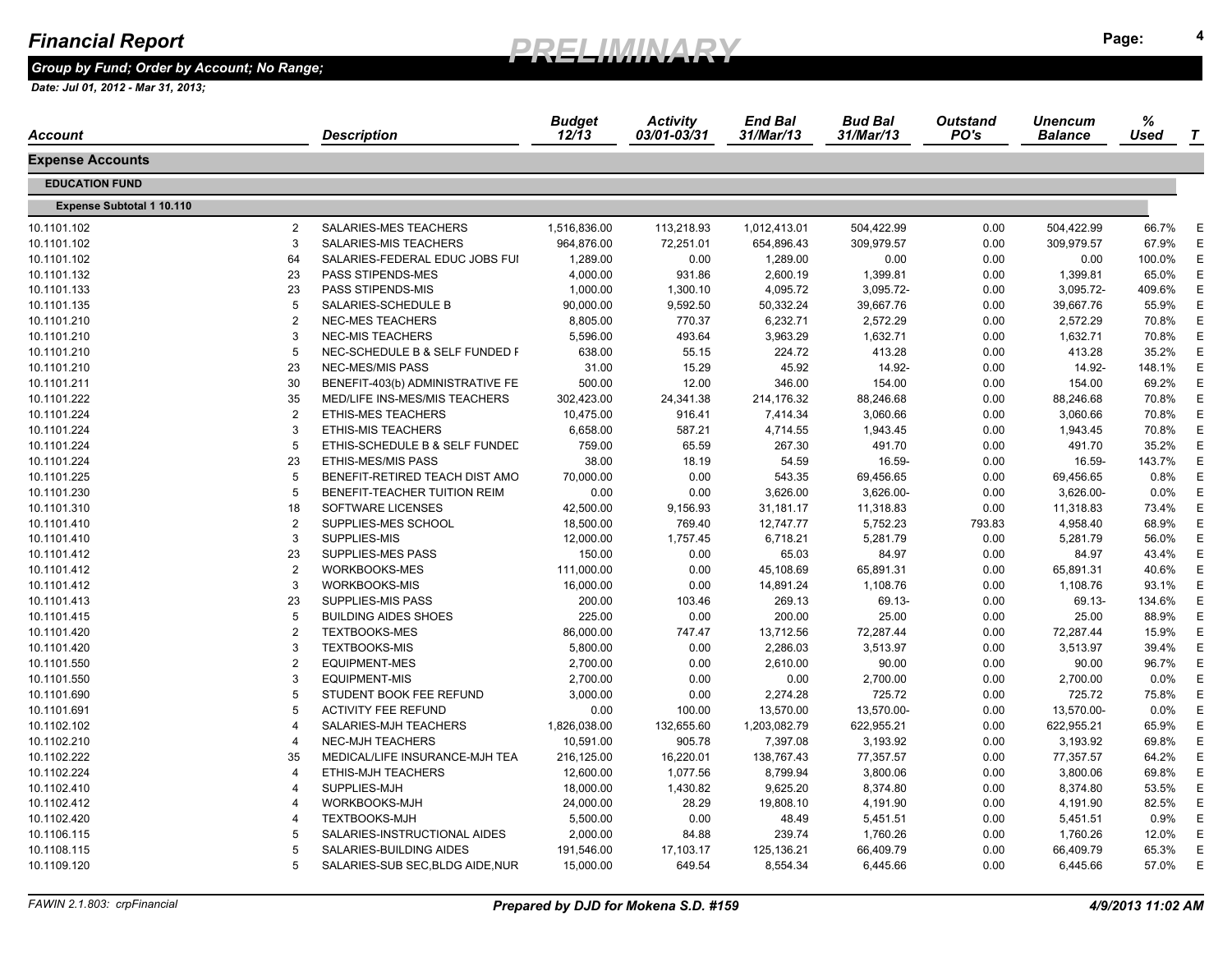*Group by Fund; Order by Account; No Range;* 

| Account                          |                 | Description                           | <b>Budget</b><br>$12/\overline{1}3$ | <b>Activity</b><br>03/01-03/31 | <b>End Bal</b><br>31/Mar/13 | <b>Bud Bal</b><br>31/Mar/13 | <b>Outstand</b><br>PO's | Unencum<br><b>Balance</b> | %<br>Used | $\boldsymbol{\tau}$ |
|----------------------------------|-----------------|---------------------------------------|-------------------------------------|--------------------------------|-----------------------------|-----------------------------|-------------------------|---------------------------|-----------|---------------------|
|                                  |                 | Total for Expense Subtotal 1 10.110   | 5,606,099.00                        | 407,359.99                     | 3,634,329.11                | 1,971,769.89                | 793.83                  | 1,970,976.06              | 64.8%     |                     |
| <b>REGULAR PROGRAMS</b>          |                 |                                       |                                     |                                |                             |                             |                         |                           |           |                     |
| 10.1111.122                      | 5               | SALARIES-SUBSTITUTE TEACHERS          | 134,000.00                          | 25,278.36                      | 127,712.24                  | 6,287.76                    | 0.00                    | 6,287.76                  | 95.3%     | Ε                   |
| 10.1111.210                      | 5               | NEC-SUBSTITUTE TEACHERS               | 777.00                              | 127.64                         | 640.35                      | 136.65                      | 0.00                    | 136.65                    | 82.4%     | E                   |
| 10.1111.222                      | 35              | MEDICAL INSURANCE RETIREES            | 21,000.00                           | 4,950.00                       | 17,277.00                   | 3,723.00                    | 0.00                    | 3,723.00                  | 82.3%     | E                   |
| 10.1111.224                      | 5               | ETHIS-SUBSTITUTE TEACHERS             | 925.00                              | 151.86                         | 761.67                      | 163.33                      | 0.00                    | 163.33                    | 82.3%     | Ε                   |
|                                  |                 | <b>Total for REGULAR PROGRAMS</b>     | 156,702.00                          | 30,507.86                      | 146,391.26                  | 10,310.74                   | 0.00                    | 10,310.74                 | 93.4%     |                     |
| <b>EARLY START PROGRAMS</b>      |                 |                                       |                                     |                                |                             |                             |                         |                           |           |                     |
| 10.1125.112                      | 22              | SALARIES-EARLY START TEACHER          | 55,723.00                           | 4,181.85                       | 39,604.52                   | 16,118.48                   | 0.00                    | 16,118.48                 | 71.1%     | E                   |
| 10.1125.115                      | 22              | SALARIES-EARLY START AIDE             | 15,843.00                           | 1,722.71                       | 12,576.27                   | 3,266.73                    | 0.00                    | 3,266.73                  | 79.4%     | Ε                   |
| 10.1125.210                      | 22              | NEC-EARLY START TEACHER               | 323.00                              | 28.66                          | 229.28                      | 93.72                       | 0.00                    | 93.72                     | 71.0%     | Ε                   |
| 10.1125.222                      | 35              | MEDICAL/LIFE INSURANCE-EARLY ST       | 7,154.00                            | 569.60                         | 5.230.14                    | 1,923.86                    | 0.00                    | 1,923.86                  | 73.1%     | Ε                   |
| 10.1125.224                      | 22              | <b>ETHIS-EARLY START</b>              | 384.00                              | 34.10                          | 272.80                      | 111.20                      | 0.00                    | 111.20                    | 71.0%     | Ε                   |
| 10.1125.300                      | 22              | PURCHASE SERVICES-EARLY START         | 100.00                              | 0.00                           | 0.00                        | 100.00                      | 0.00                    | 100.00                    | 0.0%      | Ε                   |
| 10.1125.410                      | 22              | SUPPLIES-EARLY START                  | 500.00                              | 164.58                         | 765.57                      | 265.57-                     | 0.00                    | 265.57-                   | 153.1%    | Ε                   |
|                                  |                 | <b>Total for EARLY START PROGRAMS</b> | 80,027.00                           | 6,701.50                       | 58,678.58                   | 21,348.42                   | 0.00                    | 21,348.42                 | 73.3%     |                     |
| <b>Expense Subtotal 1 10.120</b> |                 |                                       |                                     |                                |                             |                             |                         |                           |           |                     |
| 10.1200.111                      | 10 <sup>°</sup> | SALARIES-STUDENT SERVICES DIRE        | 100,000.00                          | 7,692.31                       | 73,076.92                   | 26,923.08                   | 0.00                    | 26,923.08                 | 73.1%     | Е                   |
| 10.1200.115                      | 10              | SALARIES-STUDENT SERVICES SEC         | 37,292.00                           | 3,217.70                       | 27,346.40                   | 9,945.60                    | 0.00                    | 9,945.60                  | 73.3%     | E                   |
| 10.1200.201                      | 10              | THIS-STUDENT SERVICES                 | 1,015.00                            | 78.12                          | 742.14                      | 272.86                      | 0.00                    | 272.86                    | 73.1%     | Е                   |
| 10.1200.210                      | 10              | NEC-STUDENT SERVICES                  | 640.00                              | 49.24                          | 467.78                      | 172.22                      | 0.00                    | 172.22                    | 73.1%     | Ε                   |
| 10.1200.211                      | 10              | TRS/RETIREMENT-STUDENT SERVIC         | 10,375.00                           | 798.10                         | 7,581.95                    | 2,793.05                    | 0.00                    | 2,793.05                  | 73.1%     | E                   |
| 10.1200.222                      | 35              | MEDICAL/LIFE INSURANCE-STUDEN'        | 22,213.00                           | 1,695.60                       | 15,849.38                   | 6,363.62                    | 0.00                    | 6,363.62                  | 71.4%     | E                   |
| 10.1200.224                      | 10              | ETHIS-STUDENT SERVICES                | 762.00                              | 58.58                          | 556.51                      | 205.49                      | 0.00                    | 205.49                    | 73.0%     | E                   |
| 10.1200.300                      | 10              | PURCHASE SERVICES-STUDENT SE          | 10,000.00                           | 3,390.00                       | 8,926.72                    | 1,073.28                    | 0.00                    | 1,073.28                  | 89.3%     | Ε                   |
| 10.1200.332                      | 10              | TRAVEL/IN-SERVICE-STUDENT SER\        | 1,200.00                            | 0.00                           | 0.00                        | 1,200.00                    | 0.00                    | 1,200.00                  | 0.0%      | E                   |
| 10.1200.410                      | 10              | SUPPLIES-STUDENT SERVICES             | 3,017.00                            | 568.13-                        | 2,484.38                    | 532.62                      | 0.00                    | 532.62                    | 82.3%     | E                   |
| 10.1200.640                      | 10              | MEMBERSHIP-STUDENT SERVICES           | 500.00                              | 0.00                           | 505.00                      | $5.00 -$                    | 0.00                    | $5.00 -$                  | 101.0%    | E                   |
| 10.1201.112                      | 10              | SALARIES-SI TEACHERS                  | 189,398.00                          | 14,213.78                      | 130,208.65                  | 59,189.35                   | 0.00                    | 59,189.35                 | 68.7%     | Ε                   |
| 10.1201.210                      | 10              | <b>NEC-SI TEACHERS</b>                | 1,099.00                            | 97.44                          | 779.53                      | 319.47                      | 0.00                    | 319.47                    | 70.9%     | E                   |
| 10.1201.222                      | 35              | MEDICARE/LIFE INS-SI TEACHERS         | 18,838.00                           | 1,062.36                       | 8,707.69                    | 10,130.31                   | 0.00                    | 10,130.31                 | 46.2%     | E                   |
| 10.1201.224                      | 10              | <b>ETHIS-SI TEACHERS</b>              | 1,307.00                            | 115.92                         | 927.35                      | 379.65                      | 0.00                    | 379.65                    | 71.0%     | E                   |
|                                  |                 | Total for Expense Subtotal 1 10.120   | 397,656.00                          | 31,901.02                      | 278,160.40                  | 119,495.60                  | 0.00                    | 119,495.60                | 70.0%     |                     |
| <b>Expense Subtotal 1 10.121</b> |                 |                                       |                                     |                                |                             |                             |                         |                           |           |                     |
| 10.1210.112                      | 10              | SALARIES-LEARNING DISABILITY TE.      | 375,818.00                          | 31,771.30                      | 293,730.70                  | 82,087.30                   | 0.00                    | 82,087.30                 | 78.2%     | Ε                   |
| 10.1210.210                      | 10              | NEC-LEARNING DISABILITY TEACHE        | 2,180.00                            | 216.02                         | 1,732.95                    | 447.05                      | 0.00                    | 447.05                    | 79.5%     | E                   |
| 10.1210.222                      | 35              | MEDICAL/LIFE INSURANCE-LD TEAC        | 38,920.00                           | 3,611.98                       | 28,925.42                   | 9,994.58                    | 0.00                    | 9,994.58                  | 74.3%     | Ε                   |
| 10.1210.224                      | 10              | <b>ETHIS-LD TEACHERS</b>              | 2,593.00                            | 257.02                         | 2,061.86                    | 531.14                      | 0.00                    | 531.14                    | 79.5%     | Ε                   |
|                                  |                 | Total for Expense Subtotal 1 10.121   | 419,511.00                          | 35,856.32                      | 326,450.93                  | 93,060.07                   | 0.00                    | 93.060.07                 | 77.8%     |                     |
| <b>SPECIAL PROGRAMS</b>          |                 |                                       |                                     |                                |                             |                             |                         |                           |           |                     |
| 10.1223.112                      | 10 <sup>°</sup> | SALARIES-SPEECH TEACHERS              | 176,172.00                          | 13,439.89                      | 126,443.46                  | 49,728.54                   | 0.00                    | 49,728.54                 | 71.8%     | Е                   |
| 10.1223.210                      | 10              | NEC-SPEECH TEACHERS                   | 1,022.00                            | 91.48                          | 733.63                      | 288.37                      | 0.00                    | 288.37                    | 71.8%     | Ε                   |
| 10.1223.222                      | 35              | MEDICAL/LIFE INSURNACE-SPEECH         | 17,990.00                           | 1,759.64                       | 14,902.38                   | 3,087.62                    | 0.00                    | 3,087.62                  | 82.8%     | Ε                   |
|                                  |                 |                                       |                                     |                                |                             |                             |                         |                           |           |                     |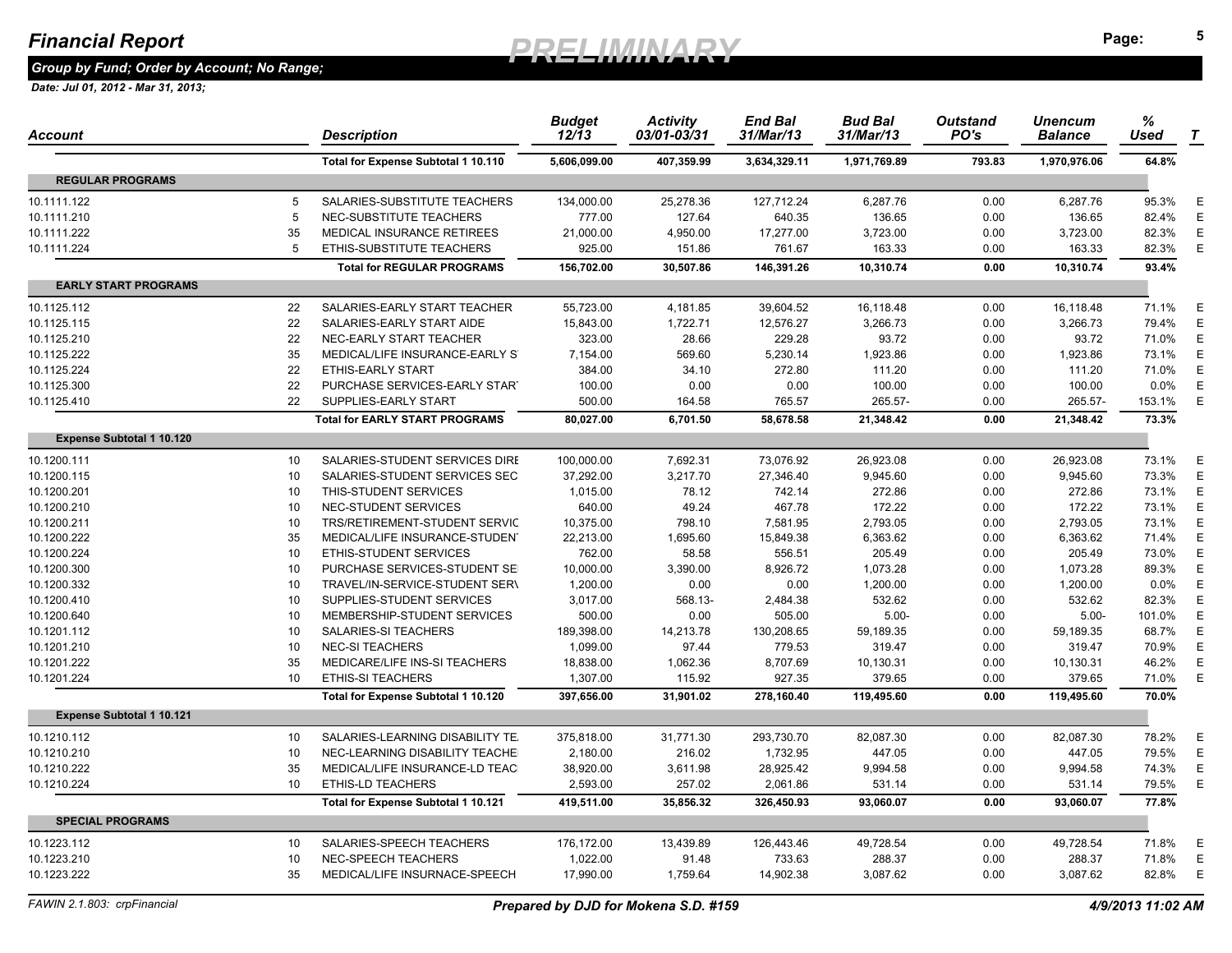*Group by Fund; Order by Account; No Range;* 

| Account                          |                       | Description                            | <b>Budget</b><br>$12/\overline{1}3$ | <b>Activity</b><br>03/01-03/31 | <b>End Bal</b><br>31/Mar/13 | <b>Bud Bal</b><br>31/Mar/13 | <b>Outstand</b><br>PO's | <b>Unencum</b><br><b>Balance</b> | %<br>Used | T |
|----------------------------------|-----------------------|----------------------------------------|-------------------------------------|--------------------------------|-----------------------------|-----------------------------|-------------------------|----------------------------------|-----------|---|
| 10.1223.224                      | 10                    | ETHIS-SPEECH TEACHERS                  | 1.216.00                            | 108.84                         | 872.85                      | 343.15                      | 0.00                    | 343.15                           | 71.8%     | E |
|                                  |                       | <b>Total for SPECIAL PROGRAMS</b>      | 196.400.00                          | 15,399.85                      | 142.952.32                  | 53.447.68                   | 0.00                    | 53,447.68                        | 72.8%     |   |
| <b>CHAPTER I PROGRAMS</b>        |                       |                                        |                                     |                                |                             |                             |                         |                                  |           |   |
| 10.1250.102                      | 18                    | SALARY-RTI COORD/DIAGNOSTIC            | 55,186.00                           | 4,141.54                       | 33,132.32                   | 22,053.68                   | 0.00                    | 22,053.68                        | 60.0%     | Ε |
| 10.1250.210                      | 18                    | NEC-RTI COORD/DIAGNOSTIC               | 320.00                              | 28.38                          | 227.04                      | 92.96                       | 0.00                    | 92.96                            | 71.0%     | E |
| 10.1250.222                      | 35                    | MEDICAL/LIFE-RTI COORD/DIAGNOS         | 11,096.00                           | 844.58                         | 6,884.67                    | 4,211.33                    | 0.00                    | 4,211.33                         | 62.0%     | E |
| 10.1250.224                      | 18                    | ETHIS-RTI COORD/DIAGNOSTIC             | 381.00                              | 33.78                          | 270.24                      | 110.76                      | 0.00                    | 110.76                           | 70.9%     | Ε |
| 10.1250.410                      | 18                    | SUPPLIES-RTI                           | 10,000.00                           | 1,836.08                       | 10,145.82                   | 145.82-                     | 0.00                    | 145.82-                          | 101.5%    | Ε |
| 10.1251.102                      | 11                    | SALARIES-TITLE I                       | 72,421.00                           | 6,938.85                       | 46,026.29                   | 26,394.71                   | 0.00                    | 26,394.71                        | 63.6%     | Ε |
| 10.1251.210                      | 11                    | NEC-TITLE I                            | 421.00                              | 47.57                          | 315.57                      | 105.43                      | 0.00                    | 105.43                           | 75.0%     | Ε |
| 10.1251.215                      | 11                    | TRS FEDERAL-TITLE I                    | 20,314.00                           | 1,946.35                       | 12,910.37                   | 7,403.63                    | 0.00                    | 7,403.63                         | 63.6%     | Ε |
| 10.1251.222                      | 11                    | MEDICAL/LIFE INS-TITLE I               | 9,040.00                            | 829.90                         | 6,662.82                    | 2,377.18                    | 0.00                    | 2,377.18                         | 73.7%     | E |
| 10.1251.224                      | 11                    | ETHIS-TITLE I                          | 501.00                              | 56.59                          | 375.39                      | 125.61                      | 0.00                    | 125.61                           | 74.9%     | Ε |
| 10.1251.300                      | 11                    | PURCH SERV-TITLE I PROF DEVELO         | 300.00                              | 0.00                           | 300.00                      | 0.00                        | 0.00                    | 0.00                             | 100.0%    | Ε |
| 10.1251.410                      | 11                    | SUPPLIES-TITLE I                       | 3,798.00                            | 0.00                           | 0.00                        | 3,798.00                    | 0.00                    | 3,798.00                         | $0.0\%$   | E |
|                                  |                       | <b>Total for CHAPTER I PROGRAMS</b>    | 183,778.00                          | 16,703.62                      | 117,250.53                  | 66,527.47                   | 0.00                    | 66,527.47                        | 63.8%     |   |
| <b>ATHLETIC PROGRAM</b>          |                       |                                        |                                     |                                |                             |                             |                         |                                  |           |   |
| 10.1500.323                      | $\boldsymbol{\Delta}$ | EQUIPMENT MAINT-ATHLETIC DEPT          | 1,100.00                            | 0.00                           | 350.00                      | 750.00                      | 0.00                    | 750.00                           | 31.8%     | Ε |
| 10.1500.410                      | 4                     | SUPPLIES-ATHLETICS/MJH                 | 1,500.00                            | 0.00                           | 1,852.58                    | 352.58-                     | 0.00                    | 352.58-                          | 123.5%    | E |
| 10.1500.410                      | $\overline{2}$        | SUPPLIES-PHYSICAL EDUCATION/MI         | 2,000.00                            | 0.00                           | 0.00                        | 2,000.00                    | 0.00                    | 2,000.00                         | 0.0%      | Ε |
| 10.1500.410                      | 3                     | SUPPLIES-PHYSICAL EDUCATION/MI         | 1,500.00                            | 167.54                         | 1,295.73                    | 204.27                      | 0.00                    | 204.27                           | 86.4%     | Ε |
| 10.1500.640                      |                       | MEMBERSHIP FEE-ATHLETIC MUSIC          | 0.00                                | 0.00                           | 915.00                      | 915.00-                     | 0.00                    | 915.00-                          | $0.0\%$   | E |
|                                  |                       | <b>Total for ATHLETIC PROGRAM</b>      | 6,100.00                            | 167.54                         | 4,413.31                    | 1,686.69                    | 0.00                    | 1,686.69                         | 72.3%     |   |
| <b>Expense Subtotal 1 10.180</b> |                       |                                        |                                     |                                |                             |                             |                         |                                  |           |   |
| 10.1800.110                      | 10                    | SALARIES-ELL TEACHER & AIDE            | 54,184.00                           | 4.359.25                       | 38,704.30                   | 15,479.70                   | 0.00                    | 15.479.70                        | 71.4%     | E |
| 10.1800.210                      | 10                    | <b>NEC-ELL TEACHER</b>                 | 244.00                              | 21.66                          | 173.28                      | 70.72                       | 0.00                    | 70.72                            | 71.0%     | E |
| 10.1800.222                      | 35                    | MEDICAL/LIFE INSURANCE-ELL TEA(        | 5,569.00                            | 444.70                         | 4,073.84                    | 1,495.16                    | 0.00                    | 1,495.16                         | 73.2%     | E |
| 10.1800.224                      | 10                    | <b>ETHIS-ELL TEACHER</b>               | 291.00                              | 25.76                          | 206.08                      | 84.92                       | 0.00                    | 84.92                            | 70.8%     | Ε |
| 10.1800.332                      | 10                    | <b>TRAVEL-ELL</b>                      | 500.00                              | 0.00                           | 0.00                        | 500.00                      | 0.00                    | 500.00                           | 0.0%      | E |
|                                  |                       | Total for Expense Subtotal 1 10.180    | 60,788.00                           | 4,851.37                       | 43.157.50                   | 17.630.50                   | 0.00                    | 17.630.50                        | 71.0%     |   |
| <b>Expense Subtotal 1 10.185</b> |                       |                                        |                                     |                                |                             |                             |                         |                                  |           |   |
| 10.1850.410                      | 10                    | SUPPLIES-ELL TPI                       | 5,972.00                            | 96.27                          | 4,274.16                    | 1,697.84                    | 0.00                    | 1,697.84                         | 71.6%     | Ε |
| 10.1850.700                      | 10                    | NON-CAPT EQUIP-ELL TPI GR              | 4,100.00                            | 530.19                         | 530.19                      | 3,569.81                    | 0.00                    | 3,569.81                         | 12.9%     | E |
|                                  |                       | Total for Expense Subtotal 1 10.185    | 10,072.00                           | 626.46                         | 4,804.35                    | 5.267.65                    | 0.00                    | 5.267.65                         | 47.7%     |   |
| <b>SOCIAL WORKER PROGRAM</b>     |                       |                                        |                                     |                                |                             |                             |                         |                                  |           |   |
| 10.2113.100                      | 10 <sup>°</sup>       | SALARIES-SOCIAL WORKER/PSYCH(          | 197,093.00                          | 14,791.14                      | 132,996.52                  | 64,096.48                   | 0.00                    | 64,096.48                        | 67.5%     | E |
| 10.2113.210                      | 10                    | NEC-SOCIAL WORKERS & PSYCHOL           | 1,143.00                            | 101.40                         | 811.20                      | 331.80                      | 0.00                    | 331.80                           | 71.0%     | E |
| 10.2113.222                      | 35                    | MEDICAL/LIFE INS-SOCIAL WKRS/PS        | 21,503.00                           | 1,712.00                       | 15,714.42                   | 5,788.58                    | 0.00                    | 5,788.58                         | 73.1%     | Ε |
| 10.2113.224                      | 10                    | ETHIS-SOCIALWORKERS/PSYCHOLO           | 1,360.00                            | 120.64                         | 965.12                      | 394.88                      | 0.00                    | 394.88                           | 71.0%     | Ε |
|                                  |                       | <b>Total for SOCIAL WORKER PROGRAM</b> | 221,099.00                          | 16,725.18                      | 150,487.26                  | 70,611.74                   | 0.00                    | 70,611.74                        | 68.1%     |   |
| <b>HELATH SERVICES</b>           |                       |                                        |                                     |                                |                             |                             |                         |                                  |           |   |
| 10.2130.111                      | 34                    | SALARIES-HEALTH SERVICES COOR          | 87,818.00                           | 7,173.04                       | 59,759.77                   | 28,058.23                   | 0.00                    | 28,058.23                        | 68.0%     | E |
|                                  |                       |                                        |                                     |                                |                             |                             |                         |                                  |           |   |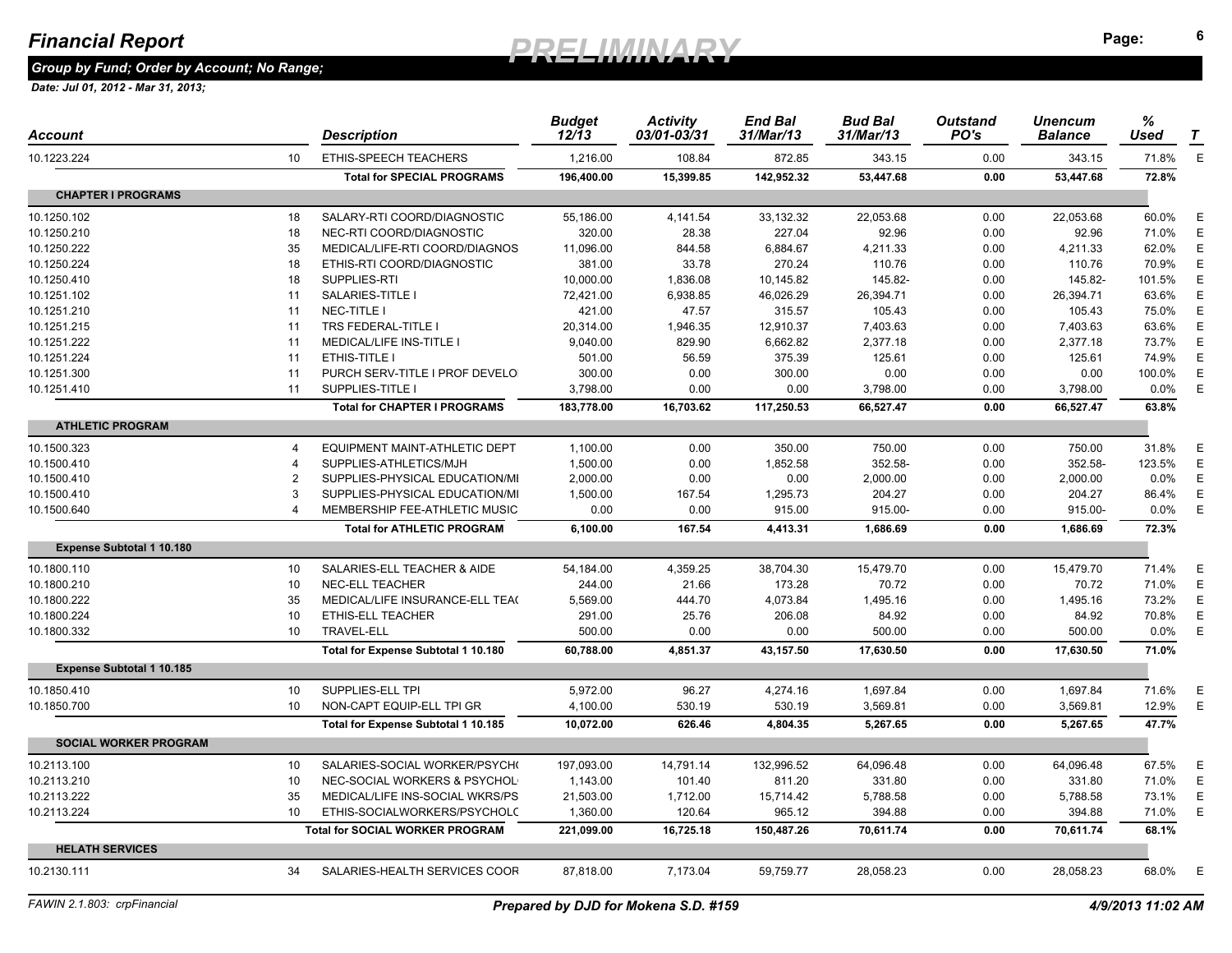*Group by Fund; Order by Account; No Range;* 

| Account                         |                | <b>Description</b>                                            | <b>Budget</b><br>12/13 | <b>Activity</b><br>03/01-03/31       | <b>End Bal</b><br>31/Mar/13 | <b>Bud Bal</b><br>31/Mar/13 | <b>Outstand</b><br>PO's | Unencum<br><b>Balance</b> | %<br>Used         | T           |
|---------------------------------|----------------|---------------------------------------------------------------|------------------------|--------------------------------------|-----------------------------|-----------------------------|-------------------------|---------------------------|-------------------|-------------|
| 10.2130.222                     | 35             | MEDICAL LIFE INS-HEALTH SERV CC                               | 29,982.00              | 1,988.70                             | 17,101.46                   | 12,880.54                   | 0.00                    | 12,880.54                 | 57.0%             | $\mathsf E$ |
| 10.2130.410                     | $\overline{4}$ | SUPPLIES-HEALTH SERVICES/MJH                                  | 1,800.00               | 0.00                                 | 811.28                      | 988.72                      | 0.00                    | 988.72                    | 45.1%             | E           |
| 10.2130.410                     | $\overline{2}$ | SUPPLIES-HEALTH SERVICES/MES                                  | 2,600.00               | 467.87                               | 1,908.90                    | 691.10                      | 0.00                    | 691.10                    | 73.4%             | Ε           |
| 10.2130.410                     | 3              | SUPPLIES-HEALTH SERVCIES/MIS                                  | 1,700.00               | 0.00                                 | 1,794.66                    | 94.66-                      | 0.00                    | 94.66-                    | 105.6%            | Ε           |
| 10.2130.550                     | 4              | EQUIPMENT-HEALTH SERVICES                                     | 1,000.00               | 0.00                                 | 740.00                      | 260.00                      | 0.00                    | 260.00                    | 74.0%             | $\mathsf E$ |
|                                 |                | <b>Total for HELATH SERVICES</b>                              | 124.900.00             | 9,629.61                             | 82.116.07                   | 42,783.93                   | 0.00                    | 42.783.93                 | 65.7%             |             |
| <b>SUPPORT PROGRAMS</b>         |                |                                                               |                        |                                      |                             |                             |                         |                           |                   |             |
| 10.2190.380                     | 30             | COMMERCIAL LIABLILITY INSURNAC                                | 15,000.00              | 0.00                                 | 3,094.50                    | 11,905.50                   | 0.00                    | 11,905.50                 | 20.6%             | Ε           |
|                                 |                | <b>Total for SUPPORT PROGRAMS</b>                             | 15,000.00              | 0.00                                 | 3.094.50                    | 11,905.50                   | 0.00                    | 11.905.50                 | 20.6%             |             |
| <b>DEVELOPMENT PROGRAMS</b>     |                |                                                               |                        |                                      |                             |                             |                         |                           |                   |             |
| 10.2210.110                     | 13             | SALARIES-TITLE II                                             | 2,000.00               | 0.00                                 | 2,000.00                    | 0.00                        | 0.00                    | 0.00                      | 100.0%            | Ε           |
| 10.2210.110                     | 18             | STIPENDS-CURR IMP INS WORKSHO                                 | 1,400.00               | 0.00                                 | 0.00                        | 1,400.00                    | 0.00                    | 1,400.00                  | 0.0%              | E           |
| 10.2210.111                     | 5              | SALARIES-STAFF DEVELOPMENT SU                                 | 21,000.00              | 0.00                                 | 0.00                        | 21,000.00                   | 0.00                    | 21,000.00                 | 0.0%              | $\mathsf E$ |
| 10.2210.210                     | 13             | NEC-TITLE II                                                  | 12.00                  | 0.00                                 | 11.60                       | 0.40                        | 0.00                    | 0.40                      | 96.7%             | E           |
| 10.2210.210                     | 18             | NEC-CURRICULUM DEVELOPMENT                                    | 8.00                   | 0.00                                 | 0.00                        | 8.00                        | 0.00                    | 8.00                      | 0.0%              | Ε           |
| 10.2210.215                     | 13             | TRS FEDERAL-TITLE II                                          | 561.00                 | 0.00                                 | 0.00                        | 561.00                      | 0.00                    | 561.00                    | 0.0%              | Ε           |
| 10.2210.224                     | 13             | ETHIS-TITLE II                                                | 14.00                  | 0.00                                 | 13.80                       | 0.20                        | 0.00                    | 0.20                      | 98.6%             | Ε           |
| 10.2210.224                     | 18             | ETHIS-CURRICULUM DEVELOPMENT                                  | 10.00                  | 0.00                                 | 0.00                        | 10.00                       | 0.00                    | 10.00                     | 0.0%              | $\mathsf E$ |
| 10.2210.310                     | 11             | PURCH SERV-TITLE I CONSULTANT I                               | 3,600.00               | 0.00                                 | 0.00                        | 3,600.00                    | 0.00                    | 3,600.00                  | 0.0%              | $\mathsf E$ |
| 10.2210.312                     | 10             | PURCHASE SERV-ELL GRANT                                       | 3,600.00               | 675.00                               | 1,075.00                    | 2,525.00                    | 0.00                    | 2,525.00                  | 29.9%             | Ε           |
| 10.2210.312                     | 11             | PURCH SERV-TITLE I PROF DEVELO                                | 8,382.00               | 2,063.20                             | 3,878.20                    | 4,503.80                    | 0.00                    | 4,503.80                  | 46.3%             | Ε           |
| 10.2210.314                     | 13             | PURCHASE SERVICE-INSERVICE/TIT                                | 36,100.00              | 7,290.71                             | 21,498.91                   | 14,601.09                   | 0.00                    | 14,601.09                 | 59.6%             | $\mathsf E$ |
| 10.2210.410                     | 13             | SUPPLIES-TITLE II                                             | 2,633.00               | 198.49                               | 2,604.92                    | 28.08                       | 0.00                    | 28.08                     | 98.9%             | Ε           |
| 10.2211.110                     | 18             | SALARIES-ASST SUPT OF INSTRUCT                                | 109,502.00             | 8,341.46                             | 79,243.87                   | 30,258.13                   | 0.00                    | 30,258.13                 | 72.4%             | E           |
| 10.2211.115                     | 18             | SALARIES-CURRICULUM COORD                                     | 20,447.00              | 1,670.56                             | 15,054.44                   | 5,392.56                    | 0.00                    | 5,392.56                  | 73.6%             | $\mathsf E$ |
|                                 | 18             | THIS-CURRICULUM ADMINISTRATOF                                 |                        |                                      | 804.65                      | 307.35                      | 0.00                    | 307.35                    | 72.4%             | Ε           |
| 10.2211.201                     | 18             |                                                               | 1,112.00               | 84.70                                |                             |                             |                         |                           |                   | E           |
| 10.2211.210                     |                | NEC BD PD-CURRICULUM ADMINIST                                 | 701.00                 | 53.40                                | 507.30                      | 193.70                      | 0.00                    | 193.70                    | 72.4%             | $\mathsf E$ |
| 10.2211.211                     | 18             | TRS/RETIREMENT-CURRICULUM ADI                                 | 11,361.00              | 865.46                               | 8,221.87                    | 3,139.13                    | 0.00                    | 3,139.13                  | 72.4%             | Ε           |
| 10.2211.222                     | 35             | MEDICAL/LIFE INS-CURR ADMINS, SI                              | 7,779.00               | 608.50                               | 5,580.24                    | 2,198.76                    | 0.00                    | 2,198.76<br>230.56        | 71.7%<br>72.4%    | $\mathsf E$ |
| 10.2211.224<br>10.2211.312      | 18<br>18       | ETHIS-CURRICULUM ADMINISTRATC<br>PURCHASE SERVICES-CURRICULUM | 834.00                 | 63.52<br>237.50                      | 603.44<br>326.50            | 230.56                      | 0.00<br>0.00            | 4,173.50                  | 7.3%              | $\mathsf E$ |
| 10.2211.332                     | 18             | TRAVEL-CURRICULUM ADMINISTAT(                                 | 4,500.00<br>500.00     | 0.00                                 | 123.76                      | 4,173.50<br>376.24          | 0.00                    | 376.24                    | 24.8%             | Ε           |
|                                 | 18             | SUPPLIES-CURRICULUM DEVELOPM                                  | 3,000.00               | 569.89                               | 2,683.85                    | 316.15                      | 0.00                    | 316.15                    | 89.5%             | $\mathsf E$ |
| 10.2211.410                     |                | <b>Total for DEVELOPMENT PROGRAMS</b>                         | 239,056.00             | 22,722.39                            | 144,232.35                  | 94,823.65                   | 0.00                    | 94,823.65                 | 60.3%             |             |
| <b>LEARNING CENTER PROGRAMS</b> |                |                                                               |                        |                                      |                             |                             |                         |                           |                   |             |
| 10.2220.410                     | $\overline{4}$ | SUPPLIES-LEARNING CENTERE/MJH                                 | 500.00                 | 0.00                                 | 160.69                      | 339.31                      | 0.00                    | 339.31                    | 32.1%             | Ε           |
| 10.2220.430                     | $\overline{2}$ | <b>BOOKS-LEARNING CENTER/MES</b>                              | 1,000.00               | 0.00                                 | 999.98                      | 0.02                        | 0.00                    | 0.02                      | 100.0%            | E           |
| 10.2220.430                     | 3              | BOOKS-LEARNING CENTER/MIS                                     | 1,000.00               | 993.74                               | 993.74                      | 6.26                        | 0.00                    | 6.26                      | 99.4%             | Ε           |
| 10.2220.430                     | $\overline{4}$ | BOOKS-LEARNING CENTER/MJH                                     | 1,000.00               | 43.68                                | 853.18                      | 146.82                      | 0.00                    | 146.82                    | 85.3%             | Ε           |
| 10.2220.431                     | 5              | SUPPLIES-LIBRARY GRANT SOFTWA                                 | 500.00                 |                                      |                             | 0.00                        | 0.00                    | 0.00                      | 100.0%            | E           |
| 10.2220.432                     | 5              | SUPPLIES-LIBRARY GRANT BARCOL                                 | 500.00                 | 0.00<br>0.00                         | 500.00<br>500.00            | 0.00                        | 0.00                    | 0.00                      | 100.0%            | Ε           |
| 10.2223.410                     |                | SUPPLIES-AV/MJH                                               | 5,000.00               | 0.00                                 | 0.00                        |                             | 0.00                    | 5,000.00                  | 0.0%              | E           |
| 10.2223.410                     | $\overline{2}$ | SUPPLIES-LEARNING CENTER/MES                                  | 2,500.00               | 0.00                                 | 0.00                        | 5,000.00<br>2,500.00        | 0.00                    | 2,500.00                  | 0.0%              | Ε           |
| 10.2223.410                     | 3              | SUPPLIES-LEARNINC CENTER/MIS                                  | 1,000.00               | 298.35                               | 564.99                      | 435.01                      | 0.00                    | 435.01                    | 56.5%             | Ε           |
|                                 |                | <b>Total for LEARNING CENTER PROGRAMS</b>                     | 13,000.00              | 1,335.77                             | 4,572.58                    | 8,427.42                    | 0.00                    | 8,427.42                  | 35.2%             |             |
|                                 |                |                                                               |                        |                                      |                             |                             |                         |                           |                   |             |
| FAWIN 2.1.803: crpFinancial     |                |                                                               |                        | Prepared by DJD for Mokena S.D. #159 |                             |                             |                         |                           | 4/9/2013 11:02 AM |             |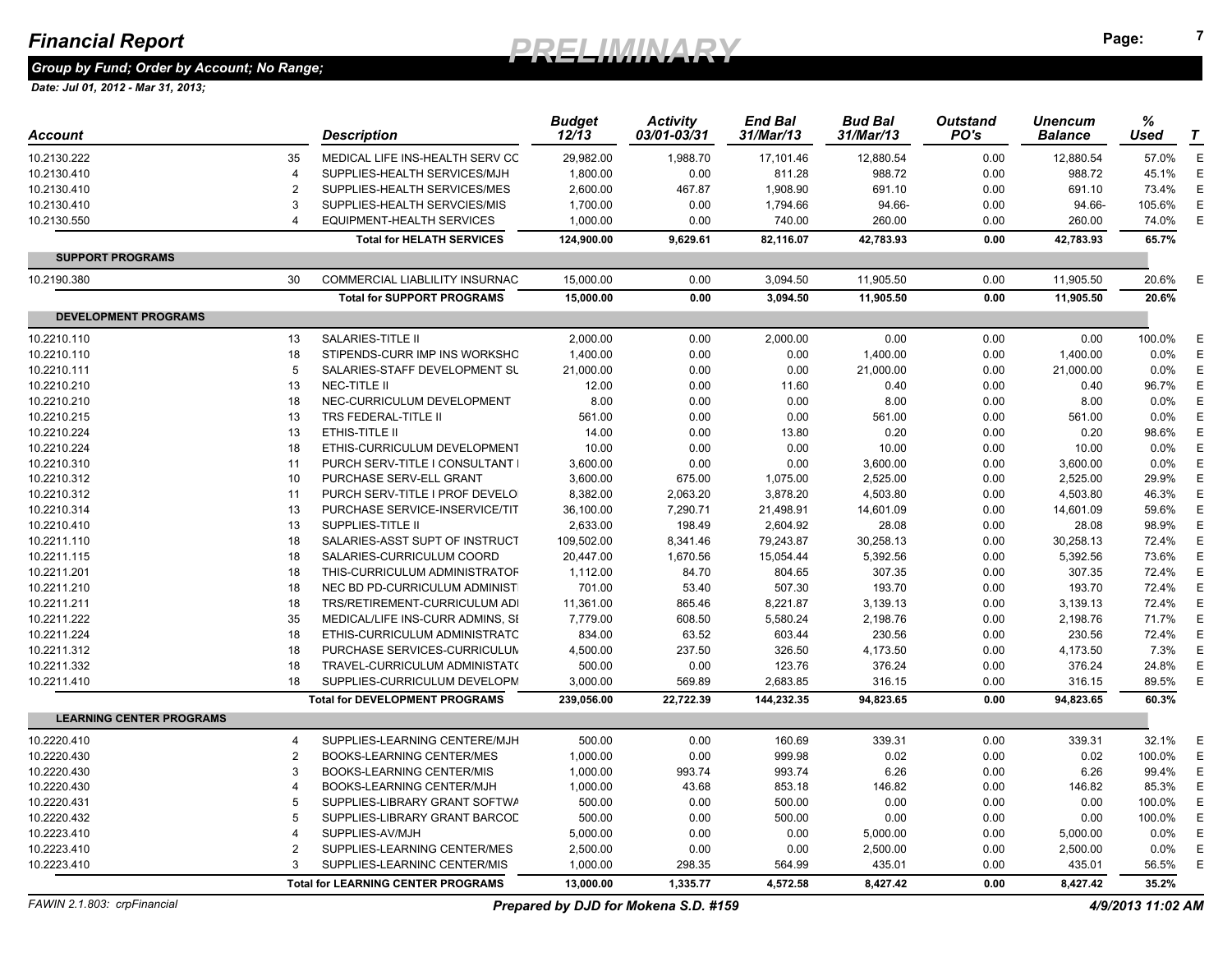*Group by Fund; Order by Account; No Range;* 

| Account                          |                | Description                              | <b>Budget</b><br>12/13 | <b>Activity</b><br>03/01-03/31 | <b>End Bal</b><br>31/Mar/13 | <b>Bud Bal</b><br>31/Mar/13 | <b>Outstand</b><br>PO's | Unencum<br><b>Balance</b> | %<br>Used | $\boldsymbol{\tau}$ |
|----------------------------------|----------------|------------------------------------------|------------------------|--------------------------------|-----------------------------|-----------------------------|-------------------------|---------------------------|-----------|---------------------|
| <b>Expense Subtotal 1 10.223</b> |                |                                          |                        |                                |                             |                             |                         |                           |           |                     |
| 10.2230.310                      | 18             | <b>TESTING PROCESSING-DISTRICT</b>       | 6,200.00               | 0.00                           | 0.00                        | 6,200.00                    | 0.00                    | 6,200.00                  | $0.0\%$   | Е                   |
| 10.2230.410                      | 18             | <b>TESTING MATERIALS-DISTRICT</b>        | 3,300.00               | 258.23                         | 3,830.58                    | 530.58-                     | 0.00                    | 530.58-                   | 116.1%    | E                   |
|                                  |                | Total for Expense Subtotal 1 10.223      | 9,500.00               | 258.23                         | 3.830.58                    | 5,669.42                    | 0.00                    | 5,669.42                  | 40.3%     |                     |
| <b>BOARD OF ED PROGRAMS</b>      |                |                                          |                        |                                |                             |                             |                         |                           |           |                     |
| 10.2310.317                      | 20             | <b>DISTRICT AUDIT</b>                    | 24,000.00              | 0.00                           | 23,450.00                   | 550.00                      | 0.00                    | 550.00                    | 97.7%     | E                   |
| 10.2310.318                      | 20             | <b>DISTRICT LEGAL SERVICES</b>           | 35,000.00              | 338.10                         | 15,800.65                   | 19,199.35                   | 0.00                    | 19,199.35                 | 45.1%     | E                   |
| 10.2310.332                      | 20             | <b>BOARD OF EDUCATION EXPENSES</b>       | 9,600.00               | 0.00                           | 8,147.17                    | 1,452.83                    | 0.00                    | 1,452.83                  | 84.9%     | E                   |
| 10.2310.640                      | 20             | <b>DISTRICT ASSOC MEMBERSHIPS</b>        | 7,510.00               | 0.00                           | 1,272.50                    | 6,237.50                    | 0.00                    | 6,237.50                  | 16.9%     | Ε                   |
| 10.2312.120                      | 20             | SALARIES-BOARD RECORDING SECI            | 5,000.00               | 364.00                         | 1,550.64                    | 3,449.36                    | 0.00                    | 3,449.36                  | 31.0%     | Ε                   |
| 10.2319.300                      | 20             | PURCHASE SERVICE-BOARD OF EDI            | 15,395.00              | 4,625.00                       | 14,692.00                   | 703.00                      | 0.00                    | 703.00                    | 95.4%     | E                   |
| 10.2319.350                      | 21             | SPECIAL DISTRICT SERVICES                | 2,114.00               | 0.00                           | 686.86                      | 1,427.14                    | 0.00                    | 1,427.14                  | 32.5%     | E                   |
| 10.2319.410                      | 21             | SUPPLIES-BOARD OF EDUCATION              | 5,180.00               | 100.28                         | 4,633.06                    | 546.94                      | 0.00                    | 546.94                    | 89.4%     | E                   |
|                                  |                | <b>Total for BOARD OF ED PROGRAMS</b>    | 103,799.00             | 5,427.38                       | 70,232.88                   | 33,566.12                   | 0.00                    | 33,566.12                 | 67.7%     |                     |
| <b>SUPERINTENDENT'S OFFICE</b>   |                |                                          |                        |                                |                             |                             |                         |                           |           |                     |
| 10.2320.111                      | 21             | SALARY-SUPERINTENDENT                    | 127,500.00             | 9,807.69                       | 93,173.09                   | 34,326.91                   | 0.00                    | 34,326.91                 | 73.1%     | E                   |
| 10.2320.112                      | 21             | SALARIES-SUPERINTENDENT SECRI            | 10,106.00              | 3,105.60                       | 972.88-                     | 11,078.88                   | 0.00                    | 11,078.88                 | $-9.6%$   | Ε                   |
| 10.2320.115                      | 21             | SALARIES-DISTRICT RECEPTIONIST           | 12,418.00              | 1,210.06                       | 9,104.92                    | 3,313.08                    | 0.00                    | 3,313.08                  | 73.3%     | Ε                   |
| 10.2320.201                      | 21             | THIS-SUPERINTENDENT                      | 1,295.00               | 99.60                          | 946.20                      | 348.80                      | 0.00                    | 348.80                    | 73.1%     | E                   |
| 10.2320.210                      | 21             | NEC-SUPERINTENDENT                       | 818.00                 | 62.78                          | 596.41                      | 221.59                      | 0.00                    | 221.59                    | 72.9%     | E                   |
| 10.2320.211                      | 21             | TRS/RETIREMENT-SUPERINTENDEN             | 13,229.00              | 1,017.58                       | 9,667.01                    | 3,561.99                    | 0.00                    | 3,561.99                  | 73.1%     | E                   |
| 10.2320.222                      | 35             | MEDICAL/LIFE INS-SUPT, SECRETRY.         | 25,203.00              | 2,535.10                       | 15,831.50                   | 9,371.50                    | 0.00                    | 9,371.50                  | 62.8%     | E                   |
| 10.2320.224                      | 21             | ETHIS-SUPERINTENDENT                     | 972.00                 | 74.70                          | 709.65                      | 262.35                      | 0.00                    | 262.35                    | 73.0%     | E                   |
| 10.2321.311                      | 21             | SUPT PROF MEETINGS/SEMINARS              | 1,500.00               | 0.00                           | 50.00                       | 1,450.00                    | 0.00                    | 1,450.00                  | 3.3%      | Ε                   |
| 10.2321.332                      | 21             | TRAVEL-SUPERINTENDENT                    | 1,000.00               | 0.00                           | 0.00                        | 1,000.00                    | 0.00                    | 1,000.00                  | 0.0%      | E                   |
| 10.2321.410                      | 21             | SUPPLIES-SUPERINTENDENTS OFFI            | 1,980.00               | 70.88                          | 2,020.92                    | 40.92-                      | 0.00                    | 40.92-                    | 102.1%    | E                   |
| 10.2321.411                      | 21             | SUPPLIES-DISTRICT OFFICE                 | 2,500.00               | 0.00                           | 2,366.70                    | 133.30                      | 0.00                    | 133.30                    | 94.7%     | Ε                   |
| 10.2321.440                      | 21             | SUBSCRIPTIONS-SUPERINTENDENT             | 500.00                 | 0.00                           | 195.58                      | 304.42                      | 0.00                    | 304.42                    | 39.1%     | E                   |
|                                  |                | <b>Total for SUPERINTENDENT'S OFFICE</b> | 199,021.00             | 17,983.99                      | 133,689.10                  | 65,331.90                   | 0.00                    | 65,331.90                 | 67.2%     |                     |
| <b>BLDG ADMIN PROGRAM</b>        |                |                                          |                        |                                |                             |                             |                         |                           |           |                     |
| 10.2410.114                      | 5              | SALARIES-ASSISTANT PRINCIPALS            | 125,219.00             | 9,583.47                       | 84,119.81                   | 41,099.19                   | 0.00                    | 41,099.19                 | 67.2%     | Ε                   |
| 10.2410.115                      | 5              | SALARIES-PRINCIPAL SECRETARIES           | 206,268.00             | 16,006.59                      | 146,680.28                  | 59,587.72                   | 0.00                    | 59,587.72                 | 71.1%     | Ε                   |
| 10.2410.118                      | -5             | SALARIES-PRINCIPALS                      | 255,945.00             | 19,616.39                      | 186,355.65                  | 69,589.35                   | 0.00                    | 69,589.35                 | 72.8%     | E                   |
| 10.2410.125                      | 5              | SALARIES-SUBSTITUTE TEACHER C            | 5,200.00               | 0.00                           | 2,584.68                    | 2,615.32                    | 0.00                    | 2,615.32                  | 49.7%     | E                   |
| 10.2410.201                      | 5              | THIS BD PD-PRINCIPALS, ASST PRING        | 3,871.00               | 296.48                         | 2,746.27                    | 1,124.73                    | 0.00                    | 1,124.73                  | 70.9%     | Ε                   |
| 10.2410.210                      | 5              | NEC-PRINCIPALS, ASST PRINCIPALS          | 2,440.00               | 186.92                         | 1,731.43                    | 708.57                      | 0.00                    | 708.57                    | 71.0%     | E                   |
| 10.2410.211                      | 5              | TRS/RETIREMENT-PRINCIPALS, ASS1          | 39,547.00              | 3,029.58                       | 28,062.72                   | 11,484.28                   | 0.00                    | 11,484.28                 | 71.0%     | Ε                   |
| 10.2410.222                      | 35             | MEDICAL/LIFE INS-PRIN, ASST PRIN, 9      | 144,892.00             | 11,517.24                      | 103,562.97                  | 41,329.03                   | 0.00                    | 41,329.03                 | 71.5%     | E                   |
| 10.2410.224                      | 5              | ETHIS-PRINCIPAL, ASST PRINCIPALS         | 2,903.00               | 222.38                         | 2,059.87                    | 843.13                      | 0.00                    | 843.13                    | 71.0%     | Е                   |
| 10.2410.332                      | $\overline{2}$ | TRAVEL-BUILDING ADMINISTRATION           | 2,500.00               | 0.00                           | 1,084.98                    | 1,415.02                    | 0.00                    | 1,415.02                  | 43.4%     | Ε                   |
| 10.2410.332                      | 3              | TRAVEL-BULDING ADMINISTRATION            | 1,500.00               | 0.00                           | 856.67                      | 643.33                      | 0.00                    | 643.33                    | 57.1%     | E                   |
| 10.2410.332                      | $\overline{4}$ | TRAVEL-BUILDING ADMINISTRATION           | 2,500.00               | 0.00                           | 2,106.84                    | 393.16                      | 0.00                    | 393.16                    | 84.3%     | Е                   |
| 10.2410.340                      | $\overline{4}$ | POSTAGE-MJH                              | 1,000.00               | 0.00                           | 2,749.02                    | 1,749.02-                   | 0.00                    | 1,749.02-                 | 274.9%    | Е                   |
| 10.2410.340                      | 5              | POSTAGE-MES/MIS                          | 2,500.00               | 0.00                           | 0.00                        | 2,500.00                    | 0.00                    | 2,500.00                  | 0.0%      | E                   |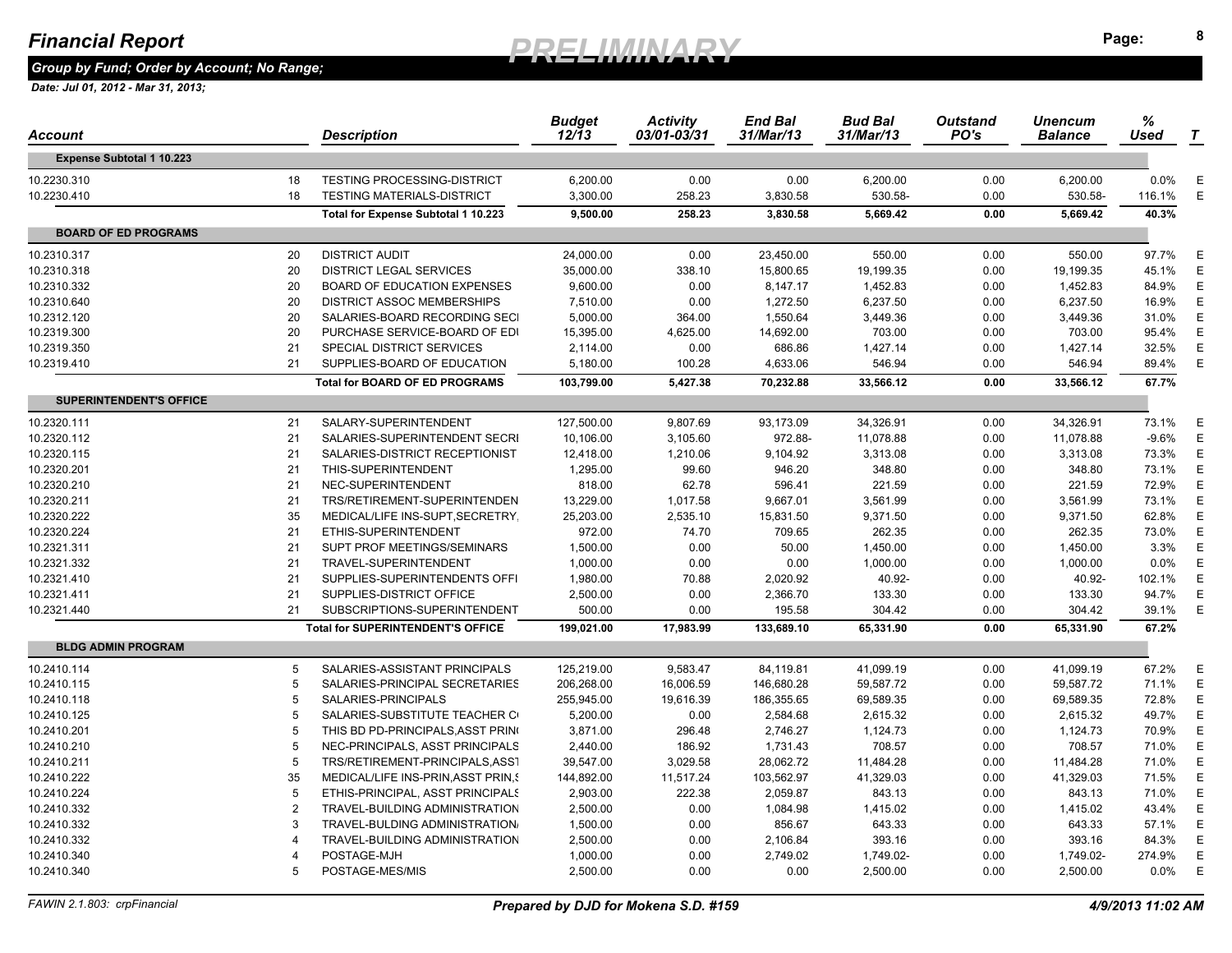*Group by Fund; Order by Account; No Range;* 

| Account                        |                | <b>Description</b>                       | <b>Budget</b><br>12/13 | <b>Activity</b><br>03/01-03/31 | End Bal<br>31/Mar/13 | <b>Bud Bal</b><br>31/Mar/13 | <b>Outstand</b><br>PO's | Unencum<br><b>Balance</b> | %<br>Used | $\boldsymbol{\tau}$ |
|--------------------------------|----------------|------------------------------------------|------------------------|--------------------------------|----------------------|-----------------------------|-------------------------|---------------------------|-----------|---------------------|
| 10.2410.410                    | 2              | SUPPLIES-ADMINISTRATIVE/MES              | 500.00                 | 0.00                           | 114.28               | 385.72                      | 0.00                    | 385.72                    | 22.9%     | E                   |
| 10.2410.410                    | 3              | SUPPLIES-ADMINISTRATIVE/MIS              | 1,500.00               | 0.00                           | 272.44               | 1,227.56                    | 0.00                    | 1,227.56                  | 18.2%     | E                   |
| 10.2410.410                    |                | SUPPLIES-ADMINISTRATIVE/MJH              | 500.00                 | 0.00                           | 0.00                 | 500.00                      | 0.00                    | 500.00                    | 0.0%      | Ε                   |
| 10.2410.640                    | $\overline{2}$ | <b>PROF ASSOCIATION FEES-MES</b>         | 800.00                 | 0.00                           | 748.00               | 52.00                       | 0.00                    | 52.00                     | 93.5%     | E                   |
| 10.2410.640                    | 3              | PROFESSIONAL ASSOC FEES-MIS              | 350.00                 | 0.00                           | 404.00               | 54.00-                      | 0.00                    | 54.00-                    | 115.4%    | Ε                   |
| 10.2410.640                    |                | PROFESSIONAL ASSOC FEES-MJH              | 850.00                 | 0.00                           | 580.00               | 270.00                      | 0.00                    | 270.00                    | 68.2%     | Ε                   |
|                                |                | <b>Total for BLDG ADMIN PROGRAM</b>      | 800,785.00             | 60,459.05                      | 566,819.91           | 233,965.09                  | 0.00                    | 233,965.09                | 70.8%     |                     |
| <b>BUSINESS OFFICE PROGRAM</b> |                |                                          |                        |                                |                      |                             |                         |                           |           |                     |
| 10.2510.111                    | 30             | SALARIES-ASST SUPT OF BUSINESS           | 63,042.00              | 5,230.78                       | 44,210.63            | 18,831.37                   | 0.00                    | 18,831.37                 | 70.1%     | Ε                   |
| 10.2510.115                    | 30             | SALARIES-ASST SUPT OF BUS SECF           | 30,820.00              | 2,942.40                       | 20,640.65            | 10,179.35                   | 0.00                    | 10,179.35                 | 67.0%     | Ε                   |
| 10.2510.212                    | 30             | IMRF DEDUCTION-BUSINESS MANAC            | 2,971.00               | 246.48                         | 2,083.24             | 887.76                      | 0.00                    | 887.76                    | 70.1%     | E                   |
| 10.2510.222                    | 35             | MEDICAL/LIFE INS-BUSINESS OFFICI         | 29,467.00              | 2,580.62                       | 21,600.67            | 7,866.33                    | 0.00                    | 7,866.33                  | 73.3%     | Ε                   |
| 10.2510.410                    | 30             | SUPPLIES-BUSINESS OFFICE                 | 1,500.00               | 0.00                           | 1,154.93             | 345.07                      | 0.00                    | 345.07                    | 77.0%     | E                   |
| 10.2510.550                    | 30             | EQUIPMENT-DISTRICT OFFICE                | 700.00                 | 0.00                           | 0.00                 | 700.00                      | 0.00                    | 700.00                    | 0.0%      | Ε                   |
|                                |                | <b>Total for BUSINESS OFFICE PROGRAM</b> | 128,500.00             | 11,000.28                      | 89,690.12            | 38,809.88                   | 0.00                    | 38,809.88                 | 69.8%     |                     |
| <b>FISCAL SERVICES</b>         |                |                                          |                        |                                |                      |                             |                         |                           |           |                     |
| 10.2520.332                    | 30             | <b>TRAVEL-BUSINESS OFFICE</b>            | 2,000.00               | 0.00                           | 720.00               | 1,280.00                    | 0.00                    | 1,280.00                  | 36.0%     | Ε                   |
| 10.2525.115                    | 30             | SALARIES-ACCT COORD/PAYROLL C            | 84,427.00              | 6,581.34                       | 61,640.27            | 22,786.73                   | 0.00                    | 22,786.73                 | 73.0%     | E                   |
| 10.2525.222                    | 35             | MEDICAL/LIFE INS-ACCT COOR, PR C         | 22,626.00              | 1,766.36                       | 16,222.88            | 6,403.12                    | 0.00                    | 6,403.12                  | 71.7%     | Ε                   |
| 10.2525.317                    | 30             | <b>BANK FEES</b>                         | 4,500.00               | 251.18                         | 4,814.57             | 314.57-                     | 0.00                    | 314.57-                   | 107.0%    | E                   |
| 10.2525.410                    | 30             | SUPPLIES-FISCAL SERVICES                 | 1,700.00               | 0.00                           | 1,125.05             | 574.95                      | 0.00                    | 574.95                    | 66.2%     | Ε                   |
| 10.2525.550                    | 30             | EQUIPMENT-FISCAL SERVICES                | 1,000.00               | 0.00                           | 0.00                 | 1,000.00                    | 0.00                    | 1,000.00                  | 0.0%      | E                   |
|                                |                | <b>Total for FISCAL SERVICES</b>         | 116,253.00             | 8,598.88                       | 84,522.77            | 31,730.23                   | 0.00                    | 31,730.23                 | 72.7%     |                     |
| <b>CUSTODIAL SERVICES</b>      |                |                                          |                        |                                |                      |                             |                         |                           |           |                     |
| 10.2542.116                    | 31             | SALARIES-MAINTENANCE PERSONN             | 142,896.00             | 10,992.00                      | 104,424.00           | 38,472.00                   | 0.00                    | 38,472.00                 | 73.1%     | E                   |
| 10.2542.139                    | 31             | <b>OVERTIME-MAINTENANCE</b>              | 1,000.00               | 0.00                           | 0.00                 | 1,000.00                    | 0.00                    | 1,000.00                  | 0.0%      | E                   |
| 10.2542.222                    | 35             | MEDICAL/LIFE INS-MAINTENANCE             | 29,401.00              | 2,264.50                       | 21,018.48            | 8,382.52                    | 0.00                    | 8,382.52                  | 71.5%     | E                   |
| 10.2544.310                    | 30             | <b>EQUIPMENT MAINTENANCE</b>             | 52,000.00              | 5,237.66                       | 30,079.47            | 21,920.53                   | 0.00                    | 21,920.53                 | 57.8%     | E                   |
| 10.2546.410                    | 5              | SUPPLIES-CRISIS COMMITTEE                | 500.00                 | 14.27                          | 377.86               | 122.14                      | 0.00                    | 122.14                    | 75.6%     | E                   |
|                                |                | <b>Total for CUSTODIAL SERVICES</b>      | 225,797.00             | 18,508.43                      | 155,899.81           | 69,897.19                   | 0.00                    | 69,897.19                 | 69.0%     |                     |
| <b>FOOD SERVICE PROGRAM</b>    |                |                                          |                        |                                |                      |                             |                         |                           |           |                     |
| 10.2561.111                    | 33             | SALARIES-FOOD SERVICE DIRECTO            | 38,999.00              | 2,999.90                       | 28,499.05            | 10,499.95                   | 0.00                    | 10,499.95                 | 73.1%     | Ε                   |
| 10.2561.222                    | 35             | MEDICAL/LIFE INS-FOOD SERVICE D          | 11,472.00              | 857.38                         | 8,149.44             | 3,322.56                    | 0.00                    | 3,322.56                  | 71.0%     | Ε                   |
| 10.2562.118                    | 33             | SALARIES-FOOD SERVICE                    | 112,181.00             | 11,436.94                      | 83,073.26            | 29,107.74                   | 0.00                    | 29,107.74                 | 74.1%     | Ε                   |
| 10.2562.119                    | 33             | SALARIES-FOOD SERVICE CUSTODI.           | 5,275.00               | 0.00                           | 5,275.00             | 0.00                        | 0.00                    | 0.00                      | 100.0%    | Ε                   |
| 10.2562.125                    | 33             | SALARIES-FOOD SERV SECRETARY             | 7,726.00               | 0.00                           | 7,726.00             | 0.00                        | 0.00                    | 0.00                      | 100.0%    | Ε                   |
| 10.2562.310                    | 33             | PURCHASE SERV-REPAIR EQUIP/FO            | 2,000.00               | 0.00                           | 312.08               | 1,687.92                    | 0.00                    | 1,687.92                  | 15.6%     | Ε                   |
| 10.2562.315                    | 33             | DELIVERY CHARGE-FOOD SERVICE             | 4,000.00               | 350.20                         | 2,239.54             | 1,760.46                    | 0.00                    | 1,760.46                  | 56.0%     | E                   |
| 10.2562.410                    | 33             | NON-FOOD SUPPLIES-FOOD SERVIC            | 21,000.00              | 487.17                         | 5,718.09             | 15,281.91                   | 257.44                  | 15,024.47                 | 27.2%     | Ε                   |
| 10.2562.411                    | 33             | GENERAL FOOD-FOOD SERVICE                | 110,000.00             | 8,677.05                       | 68,487.68            | 41,512.32                   | 0.00                    | 41,512.32                 | 62.3%     | E                   |
| 10.2562.412                    | 33             | SHOE REIMBURSEMENT-FOOD SERY             | 350.00                 | 50.00                          | 250.00               | 100.00                      | 0.00                    | 100.00                    | 71.4%     | Ε                   |
| 10.2562.413                    | 33             | MILK- FOOD SERVICE                       | 35,000.00              | 3,119.96                       | 20,995.59            | 14,004.41                   | 0.00                    | 14,004.41                 | 60.0%     | Е                   |
| 10.2562.551                    | 33             | <b>EQUIPMENT-FOOD SERVICE</b>            | 5,000.00               | 0.00                           | 145.62               | 4,854.38                    | 0.00                    | 4,854.38                  | 2.9%      | Ε                   |
| 10.2562.690                    | 33             | STUDENT FOOD REFUNDS-FOOD SE             | 1,000.00               | 0.00                           | 1,360.40             | 360.40-                     | 0.00                    | 360.40-                   | 136.0%    | E                   |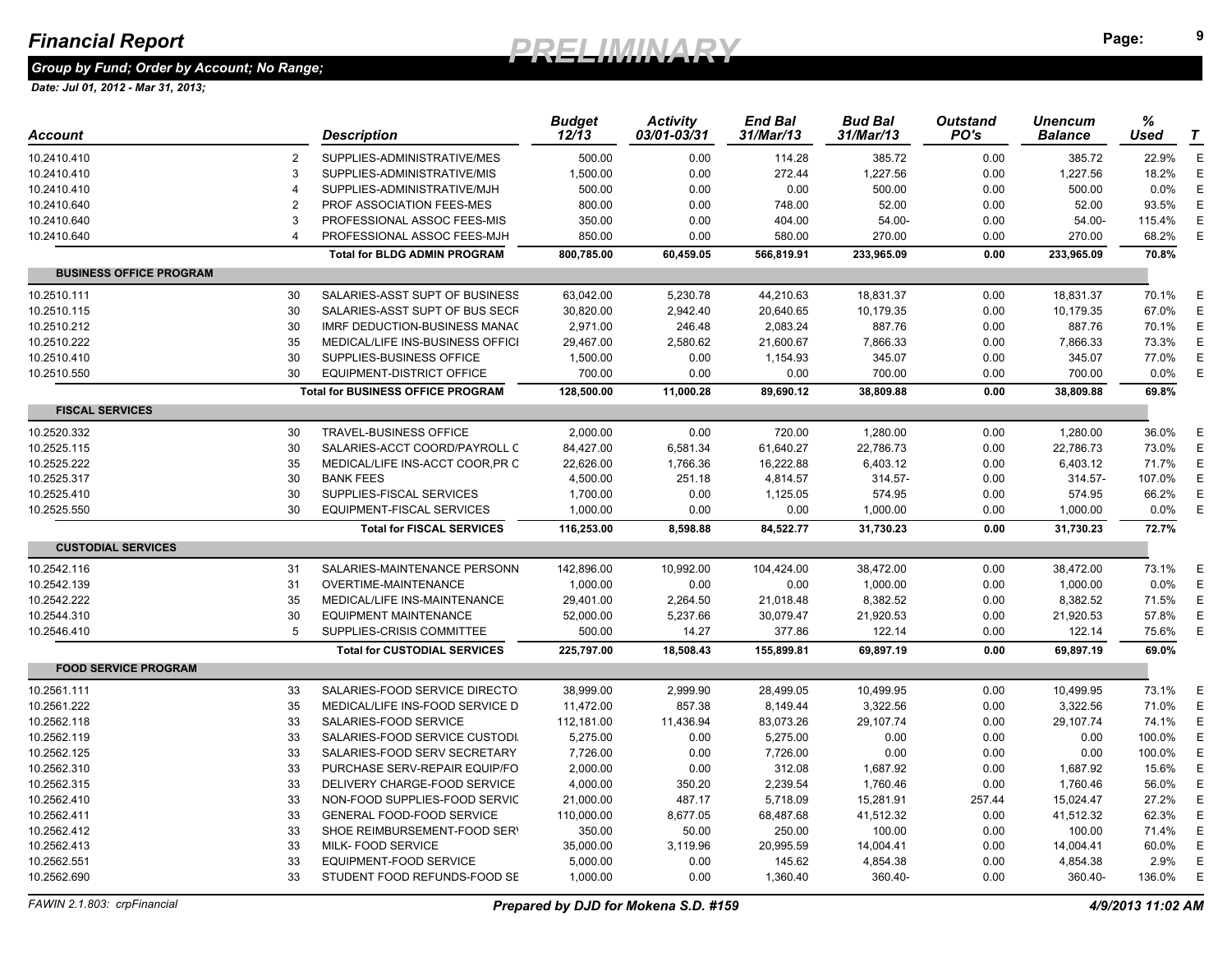#### Financial Report **10 10** *DDEI IMINADV* Page: <sup>10</sup> **Page:** *PRELIMINARY*

*Group by Fund; Order by Account; No Range;* 

| Account                          |    | Description                             | <b>Budget</b><br>12/13 | <b>Activity</b><br>03/01-03/31 | <b>End Bal</b><br>31/Mar/13 | <b>Bud Bal</b><br>31/Mar/13 | <b>Outstand</b><br>PO's | <b>Unencum</b><br><b>Balance</b> | $\%$<br>Used | T |
|----------------------------------|----|-----------------------------------------|------------------------|--------------------------------|-----------------------------|-----------------------------|-------------------------|----------------------------------|--------------|---|
|                                  |    | <b>Total for FOOD SERVICE PROGRAM</b>   | 354,003.00             | 27,978.60                      | 232,231.75                  | 121,771.25                  | 257.44                  | 121,513.81                       | 65.6%        |   |
| <b>Expense Subtotal 1 10.263</b> |    |                                         |                        |                                |                             |                             |                         |                                  |              |   |
| 10.2630.320                      | 30 | TELEPHONE & COPIER LEASED MAII          | 82,799.00              | 4,670.00                       | 67,829.00                   | 14,970.00                   | 0.00                    | 14,970.00                        | 81.9%        | E |
| 10.2630.340                      | 30 | POSTAGE/DISTRICT MAILINGS               | 3,000.00               | 0.00                           | 2,835.32                    | 164.68                      | 0.00                    | 164.68                           | 94.5%        | E |
|                                  |    | Total for Expense Subtotal 1 10.263     | 85,799.00              | 4,670.00                       | 70,664.32                   | 15,134.68                   | 0.00                    | 15,134.68                        | 82.4%        |   |
| <b>MISC EMPLOYEE PROGRAMS</b>    |    |                                         |                        |                                |                             |                             |                         |                                  |              |   |
| 10.2640.230                      | 30 | TRAINING-CLASSIFIED STAFF               | 500.00                 | 0.00                           | 0.00                        | 500.00                      | 0.00                    | 500.00                           | $0.0\%$      | Ε |
| 10.2643.318                      | 30 | EMPLOYEE CRIMINAL BACKGROUND            | 850.00                 | 0.00                           | 1,295.00                    | 445.00-                     | 0.00                    | 445.00-                          | 152.4%       | E |
|                                  |    | <b>Total for MISC EMPLOYEE PROGRAMS</b> | 1,350.00               | 0.00                           | 1,295.00                    | 55.00                       | 0.00                    | 55.00                            | 95.9%        |   |
| <b>Expense Subtotal 1 10.266</b> |    |                                         |                        |                                |                             |                             |                         |                                  |              |   |
| 10.2660.111                      | 5  | SALARIES-NETWORK ADMIN & ASSIS          | 76,392.00              | 5,876.30                       | 55,778.93                   | 20,613.07                   | 0.00                    | 20,613.07                        | 73.0%        | E |
| 10.2660.222                      | 35 | MEDICAL/LIFE INS-NETWORK ADM &          | 24,032.00              | 1,852.90                       | 17,185.14                   | 6,846.86                    | 0.00                    | 6,846.86                         | 71.5%        | Ε |
| 10.2660.231                      | 5  | PROFESSIONAL DEVELOPMENT-COI            | 5,000.00               | 0.00                           | 2,043.80                    | 2,956.20                    | 0.00                    | 2,956.20                         | 40.9%        | Е |
| 10.2660.310                      | 5  | SERVICES-NETWORK RELATED                | 6,000.00               | 0.00                           | 1,140.00                    | 4,860.00                    | 0.00                    | 4,860.00                         | 19.0%        | Ε |
| 10.2660.410                      | 5  | SUPPLIES-COMPUTER TECH                  | 30,053.00              | 22,905.59                      | 26,065.64                   | 3,987.36                    | 0.00                    | 3,987.36                         | 86.7%        | E |
| 10.2660.550                      | 5  | EUIPMENT-COMPUTER TECH                  | 43,000.00              | 0.00                           | 3,603.42                    | 39,396.58                   | 0.00                    | 39,396.58                        | 8.4%         | Ε |
|                                  |    | Total for Expense Subtotal 1 10.266     | 184,477.00             | 30,634.79                      | 105,816.93                  | 78,660.07                   | 0.00                    | 78,660.07                        | 57.4%        |   |
| <b>Expense Subtotal 1 10.300</b> |    |                                         |                        |                                |                             |                             |                         |                                  |              |   |
| 10.3000.112                      | 10 | SALARIES-IDEA NON-PUBLIC                | 11,218.00              | 0.00                           | 0.00                        | 11,218.00                   | 0.00                    | 11,218.00                        | $0.0\%$      | Ε |
| 10.3000.230                      | 13 | BENEFIT-COMM REIM/TITLE II              | 4,500.00               | 0.00                           | 4,500.00                    | 0.00                        | 0.00                    | 0.00                             | 100.0%       | Ε |
| 10.3000.314                      | 13 | COMMUNITY SERVICES-TITLE II             | 6,231.00               | 484.00                         | 2,634.00                    | 3,597.00                    | 0.00                    | 3,597.00                         | 42.3%        | Ε |
|                                  |    | Total for Expense Subtotal 1 10.300     | 21,949.00              | 484.00                         | 7,134.00                    | 14,815.00                   | 0.00                    | 14,815.00                        | 32.5%        |   |
| <b>SP ED CO-OP PROGRAM</b>       |    |                                         |                        |                                |                             |                             |                         |                                  |              |   |
| 10.4120.300                      | 10 | <b>IDEA TUITION</b>                     | 294,983.00             | 0.00                           | 294,218.00                  | 765.00                      | 0.00                    | 765.00                           | 99.7%        | Ε |
| 10.4120.302                      | 10 | CO-OP SOC WORKER COSTS                  | 78,339.00              | 7,833.83                       | 78,338.30                   | 0.70                        | 0.00                    | 0.70                             | 100.0%       | Ε |
| 10.4120.670                      | 10 | SP ED INSTRUCTION-ADM, ETC              | 122,862.00             | 0.00                           | 122,861.97                  | 0.03                        | 0.00                    | 0.03                             | 100.0%       | Е |
| 10.4120.671                      | 10 | SP ED COOP-1:1 AIDES, ESY/OTHER         | 476,615.00             | 48,362.56                      | 522,859.59                  | 46,244.59-                  | 0.00                    | 46,244.59-                       | 109.7%       | Ε |
| 10.4120.673                      | 10 | SP ED AI COSTS                          | 0.00                   | 14,460.60                      | 104,264.61                  | 104,264.61-                 | 0.00                    | 104,264.61-                      | $0.0\%$      | Е |
| 10.4120.674                      | 10 | SP ED CO-OP TUITION/IDEA                | 849,070.00             | 134,742.17                     | 936,712.25                  | 87,642.25-                  | 0.00                    | 87,642.25-                       | 110.3%       | Ε |
| 10.4120.675                      | 10 | SP ED CO-OP THERAPY CLASS               | 190,418.00             | 25,746.78                      | 192,555.97                  | 2,137.97-                   | 0.00                    | 2,137.97-                        | 101.1%       | E |
| 10.4120.676                      | 10 | SP ED PRESCHOOL                         | 663,280.00             | 105,947.16                     | 921,766.75                  | 258,486.75-                 | 0.00                    | 258,486.75-                      | 139.0%       | Ε |
| 10.4120.677                      | 10 | SP ED HEARING/VIS IMP                   | 108,191.00             | 7,983.96                       | 129,432.28                  | 21,241.28-                  | 0.00                    | 21.241.28-                       | 119.6%       | E |
| 10.4120.678                      | 10 | PRIVATE TUITION                         | 275,000.00             | 23,379.26                      | 153,630.21                  | 121,369.79                  | 0.00                    | 121,369.79                       | 55.9%        | Ε |
|                                  |    | Total for SP ED CO-OP PROGRAM           | 3,058,758.00           | 368,456.32                     | 3,456,639.93                | 397,881.93-                 | 0.00                    | 397,881.93-                      | 113.0%       |   |
| <b>Expense Subtotal 1 10.600</b> |    |                                         |                        |                                |                             |                             |                         |                                  |              |   |
| 10.6000.690                      | 30 | CONTINGENCY-TECHNOLOGY                  | 20,000.00              | 0.00                           | 0.00                        | 20,000.00                   | 0.00                    | 20,000.00                        | 0.0%         | Ε |
| 10.6000.691                      | 30 | CONTINGENCY-FEES                        | 20,000.00              | 0.00                           | 0.00                        | 20,000.00                   | 0.00                    | 20,000.00                        | $0.0\%$      | Ε |
|                                  |    | Total for Expense Subtotal 1 10.600     | 40,000.00              | 0.00                           | 0.00                        | 40,000.00                   | 0.00                    | 40,000.00                        | 0.0%         |   |
|                                  |    | <b>Total for EDUCATION FUND</b>         | 13,060,179.00          | 1,154,948.43                   | 10,119,558.15               | 2,940,620.85                | 1,051.27                | 2,939,569.58                     | 77.48%       |   |
| <b>OM FUND</b>                   |    |                                         |                        |                                |                             |                             |                         |                                  |              |   |
| <b>BUILDING PROGRAM</b>          |    |                                         |                        |                                |                             |                             |                         |                                  |              |   |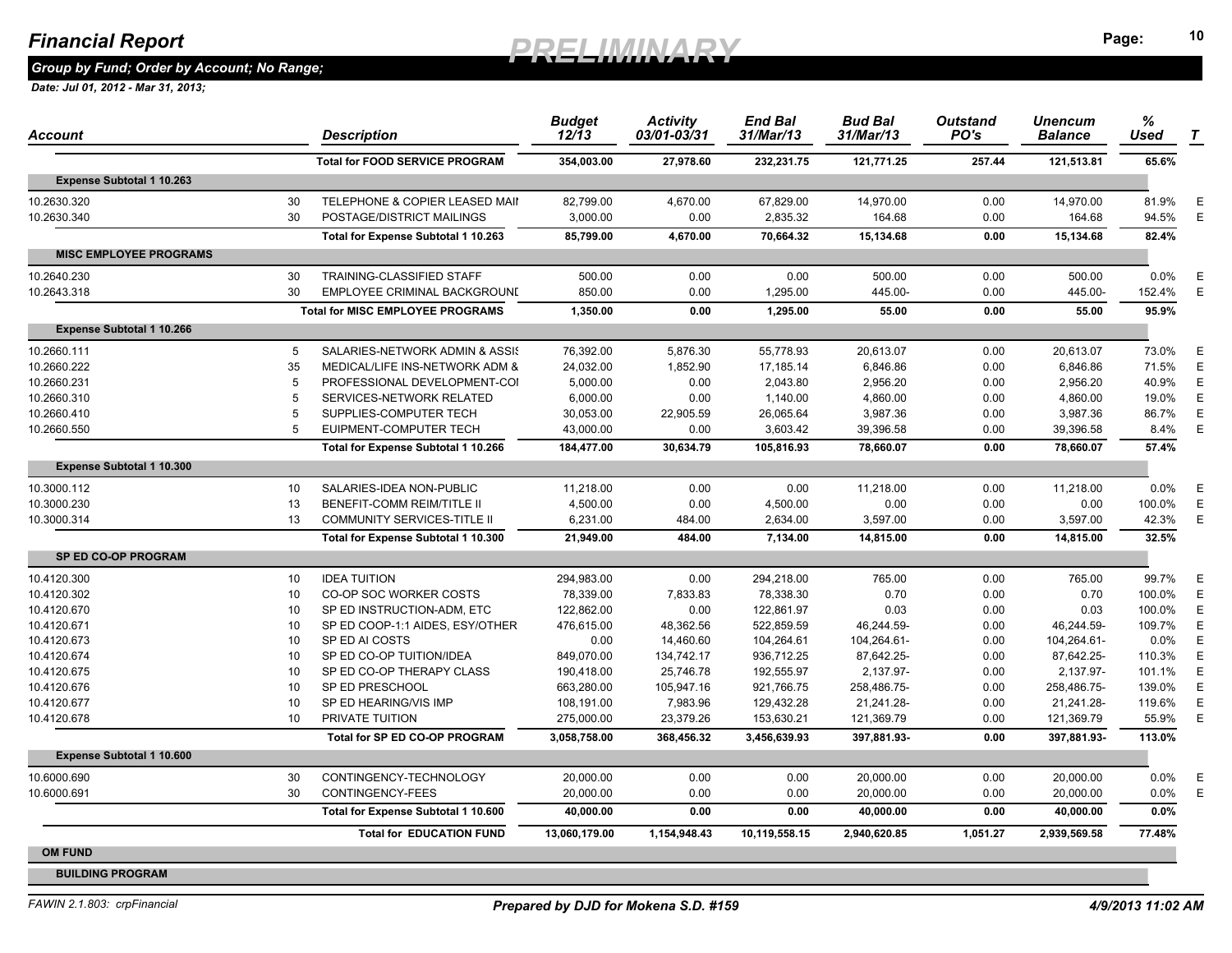### *Group by Fund; Order by Account; No Range;*

| SUPPLIES NON-CUSTODIAL<br>1,199.00<br>52.70<br>438.57<br>0.00<br>760.43<br>36.6%<br>31<br>760.43<br>73.1%<br>31<br>SALARIES-O&M DIRECTOR<br>63,540.00<br>4,887.69<br>46,432.97<br>17,107.03<br>0.00<br>17,107.03<br>35<br>MEDICAL/LIFE INS-O&M DIRECTOR<br>11,472.00<br>890.94<br>8,216.56<br>3,255.44<br>0.00<br>3,255.44<br>71.6%<br>31<br>SALARIES-CLERICAL O&M<br>20,385.00<br>0.00<br>20,385.00<br>0.00<br>0.00<br>0.00<br>100.0%<br>31<br>142,143.03<br>72.0%<br>SALARIES-O&M FT & PT CUSTODIAN<br>507,761.00<br>39,630.55<br>365,617.97<br>142,143.03<br>0.00<br>31<br>3,818.60<br>0.00<br>52.3%<br>SALARIES-O&M SUMMER HELP<br>8,000.00<br>0.00<br>4,181.40<br>3,818.60<br>31<br>57.7%<br>OVERTIME-O&M CUSTODIAL/MIANTE<br>12,000.00<br>1,255.80<br>6,920.54<br>5,079.46<br>0.00<br>5,079.46<br>35<br>72.5%<br>MEDICAL/LIFE INS-O&M CUSTODIAN.<br>138,717.00<br>10,273.22<br>100,617.44<br>38,099.56<br>0.00<br>38,099.56<br>31<br>PURCHASE SERVICE-ADMIN SERV C<br>1,000.00<br>0.00<br>0.00<br>1,000.00<br>0.00<br>1,000.00<br>$0.0\%$<br>31<br>ROOF MAINTENANCE PROGRAM<br>6,000.00<br>0.00<br>0.00<br>6,000.00<br>0.00<br>6,000.00<br>$0.0\%$<br>31<br>SERVICES-O&M MAINTENANCE/HEA<br>35,000.00<br>23,973.55<br>11,026.45<br>0.00<br>11,026.45<br>68.5%<br>2,235.41<br>$\overline{2}$<br>SERVICES-O&M MAINTENANCE/MES<br>6,000.00<br>2,288.36<br>0.00<br>2,288.36<br>61.9%<br>980.00<br>3,711.64<br>SERVICES-O&M MAINTENANCE/MJH<br>11,650.00<br>7,828.86<br>0.00<br>7,828.86<br>32.8%<br>$\overline{4}$<br>1,930.19<br>3,821.14<br>-3<br>5,500.00<br>399.25-<br>0.00<br>399.25-<br>107.3%<br>SERVICES-O&M MAINTENANCE/MIS<br>880.00<br>5,899.25<br>30<br><b>DISTRICT TELEPHONES</b><br>97,199.00<br>33,872.81<br>0.00<br>33,872.81<br>65.2%<br>4,150.24<br>63,326.19<br>31<br>UTILITIES-WATER & SEWER<br>30,000.00<br>8,931.69<br>0.00<br>70.2%<br>3,308.99<br>21,068.31<br>8,931.69<br>$\overline{2}$<br>REPAIR/REPLACEMENT O&M/MES<br>4,500.00<br>459.02<br>4,017.83<br>482.17<br>0.00<br>482.17<br>89.3%<br>-3<br>REPAIR/REPLACEMENT O&M/MIS<br>2,400.00<br>0.00<br>1,490.72<br>909.28<br>0.00<br>909.28<br>62.1%<br>REPAIR/REPLACEMENT O&M/MJH<br>5,700.00<br>1,227.87<br>4,536.65<br>1,163.35<br>0.00<br>1,163.35<br>79.6%<br>$\overline{4}$<br>31<br>6,200.00<br>49.78<br>0.00<br>49.78<br>99.2%<br><b>O&amp;M REPAIR &amp; REPLACEMENT</b><br>0.00<br>6,150.22<br>$\overline{2}$<br>1,500.00<br>219.33<br>0.00<br>SUPPLIES-O&M MAINTENANCE/MES<br>419.45<br>1,280.67<br>219.33<br>85.4%<br>1,000.00<br>370.93<br>370.93<br>62.9%<br>3<br>SUPPLIES-O&M MAINTENANCE/MIS<br>64.54<br>629.07<br>0.00<br>2,000.00<br>SUPPLIES-O&M MAINTENANCE/MJH<br>10.56<br>1,723.89<br>276.11<br>0.00<br>276.11<br>86.2%<br>$\overline{4}$<br>31<br>SUPPLIES-O&M MAINTENANCE<br>6,000.00<br>0.00<br>7,538.09<br>1,538.09-<br>0.00<br>1,538.09-<br>125.6%<br>31<br>SUPPLIES-O&M CUSTODIAL<br>50,000.00<br>0.00<br>55,632.38<br>5,632.38-<br>0.00<br>5,632.38-<br>111.3%<br>30<br><b>DISTRICT HEATING/GAS</b><br>31,589.87<br>47.4%<br>60,000.00<br>8,798.83<br>28,410.13<br>0.00<br>31,589.87<br>30<br><b>DISTRICT BLDG ELECTRIC</b><br>430,000.00<br>29,077.01<br>177,269.78<br>252,730.22<br>0.00<br>252,730.22<br>41.2%<br>$\overline{2}$<br>8,000.00<br>6,876.07<br>0.00<br>6,876.07<br>REPLACE BLDG EQUIPMENT/MES<br>0.00<br>1,123.93<br>14.0%<br>$\mathbf{3}$<br>2,500.00<br>30.0%<br>REPLACEMENT BLDG EQUIPMENT/N<br>0.00<br>749.85<br>1,750.15<br>0.00<br>1,750.15<br>11,026.34<br>8.1%<br>REPLACE BLDG EQUIPMENT/MJH<br>12,000.00<br>0.00<br>973.66<br>11,026.34<br>0.00<br>$\overline{4}$<br><b>REPLACE EQUIP-BLDG</b><br>10,000.00<br>0.00<br>10,000.00<br>0.0%<br>31<br>0.00<br>0.00<br>10,000.00<br>31<br><b>O&amp;M GROUNDS REPLACEMENT EQU</b><br>30,000.00<br>0.00<br>28,706.64<br>1,293.36<br>0.00<br>1,293.36<br>95.7%<br>31<br><b>CONTRACT SECURITY</b><br>4,000.00<br>756.00<br>2,268.00<br>1,732.00<br>0.00<br>1,732.00<br>56.7%<br>31<br><b>GROUNDS MAINTENANCE SERVICES</b><br>100.00<br>0.00<br>100.00<br>0.00<br>100.00<br>0.0%<br>0.00<br>31<br>7,500.00<br>4,520.25<br>2,979.75<br>2,979.75<br>60.3%<br><b>GROUNDS MAINTENANCE SUPPLIES</b><br>202.85<br>0.00<br>31<br>ASPHALT-SITE IMPROVEMENTS<br>9,550.00<br>0.00<br>2,000.00<br>7,550.00<br>0.00<br>7,550.00<br>20.9%<br>31<br>10,000.00<br>5,502.94<br>5,502.94<br>ALL VEHICLES PARTS & GAS<br>627.38<br>4,497.06<br>0.00<br>45.0%<br>62.3%<br><b>Total for BUILDING PROGRAM</b><br>1,618,373.00<br>112,119.24<br>1,008,129.35<br>610,243.65<br>0.00<br>610,243.65<br><b>Expense Subtotal 1 20.412</b><br>SP ED CO-OP BUILDING MAINTENAN<br>10 <sup>1</sup><br>78,806.00<br>0.00<br>63,241.92<br>15,564.08<br>0.00<br>15,564.08<br>80.3%<br>Total for Expense Subtotal 1 20.412<br>78,806.00<br>0.00<br>63,241.92<br>15,564.08<br>0.00<br>15,564.08<br>80.3%<br><b>Expense Subtotal 1 20.600</b><br>CONTINGENCY-O&M FUND<br>30<br>100,000.00<br>0.00<br>0.00<br>100,000.00<br>0.00<br>100,000.00<br>$0.0\%$<br>Total for Expense Subtotal 1 20.600<br>0.00<br>0.00<br>0.0%<br>100,000.00<br>100,000.00<br>0.00<br>100,000.00<br>59.61%<br><b>Total for OM FUND</b><br>1,797,179.00<br>112,119.24<br>1,071,371.27<br>725,807.73<br>0.00<br>725,807.73 | Account     | Description | <b>Budget</b><br>12/13 | <b>Activity</b><br>03/01-03/31 | <b>End Bal</b><br>31/Mar/13 | <b>Bud Bal</b><br>31/Mar/13 | <b>Outstand</b><br>PO's | <b>Unencum</b><br><b>Balance</b> | %<br>Used | T |
|---------------------------------------------------------------------------------------------------------------------------------------------------------------------------------------------------------------------------------------------------------------------------------------------------------------------------------------------------------------------------------------------------------------------------------------------------------------------------------------------------------------------------------------------------------------------------------------------------------------------------------------------------------------------------------------------------------------------------------------------------------------------------------------------------------------------------------------------------------------------------------------------------------------------------------------------------------------------------------------------------------------------------------------------------------------------------------------------------------------------------------------------------------------------------------------------------------------------------------------------------------------------------------------------------------------------------------------------------------------------------------------------------------------------------------------------------------------------------------------------------------------------------------------------------------------------------------------------------------------------------------------------------------------------------------------------------------------------------------------------------------------------------------------------------------------------------------------------------------------------------------------------------------------------------------------------------------------------------------------------------------------------------------------------------------------------------------------------------------------------------------------------------------------------------------------------------------------------------------------------------------------------------------------------------------------------------------------------------------------------------------------------------------------------------------------------------------------------------------------------------------------------------------------------------------------------------------------------------------------------------------------------------------------------------------------------------------------------------------------------------------------------------------------------------------------------------------------------------------------------------------------------------------------------------------------------------------------------------------------------------------------------------------------------------------------------------------------------------------------------------------------------------------------------------------------------------------------------------------------------------------------------------------------------------------------------------------------------------------------------------------------------------------------------------------------------------------------------------------------------------------------------------------------------------------------------------------------------------------------------------------------------------------------------------------------------------------------------------------------------------------------------------------------------------------------------------------------------------------------------------------------------------------------------------------------------------------------------------------------------------------------------------------------------------------------------------------------------------------------------------------------------------------------------------------------------------------------------------------------------------------------------------------------------------------------------------------------------------------------------------------------------------------------------------------------------------------------------------------------------------------------------------------------------------------------------------------------------------------------------------------------------------------------------------------------------------------------------------------------------------------------------------------------------------------------------------------------------------------------------------------------------------------------------------------------------------------------------------------------------------------------------------------------------------------------------------------------------------------------------------------------------------------------------------------------------------------------------------------------|-------------|-------------|------------------------|--------------------------------|-----------------------------|-----------------------------|-------------------------|----------------------------------|-----------|---|
|                                                                                                                                                                                                                                                                                                                                                                                                                                                                                                                                                                                                                                                                                                                                                                                                                                                                                                                                                                                                                                                                                                                                                                                                                                                                                                                                                                                                                                                                                                                                                                                                                                                                                                                                                                                                                                                                                                                                                                                                                                                                                                                                                                                                                                                                                                                                                                                                                                                                                                                                                                                                                                                                                                                                                                                                                                                                                                                                                                                                                                                                                                                                                                                                                                                                                                                                                                                                                                                                                                                                                                                                                                                                                                                                                                                                                                                                                                                                                                                                                                                                                                                                                                                                                                                                                                                                                                                                                                                                                                                                                                                                                                                                                                                                                                                                                                                                                                                                                                                                                                                                                                                                                                                                                                       | 20.2540.410 |             |                        |                                |                             |                             |                         |                                  |           | E |
|                                                                                                                                                                                                                                                                                                                                                                                                                                                                                                                                                                                                                                                                                                                                                                                                                                                                                                                                                                                                                                                                                                                                                                                                                                                                                                                                                                                                                                                                                                                                                                                                                                                                                                                                                                                                                                                                                                                                                                                                                                                                                                                                                                                                                                                                                                                                                                                                                                                                                                                                                                                                                                                                                                                                                                                                                                                                                                                                                                                                                                                                                                                                                                                                                                                                                                                                                                                                                                                                                                                                                                                                                                                                                                                                                                                                                                                                                                                                                                                                                                                                                                                                                                                                                                                                                                                                                                                                                                                                                                                                                                                                                                                                                                                                                                                                                                                                                                                                                                                                                                                                                                                                                                                                                                       | 20.2541.111 |             |                        |                                |                             |                             |                         |                                  |           | Ε |
|                                                                                                                                                                                                                                                                                                                                                                                                                                                                                                                                                                                                                                                                                                                                                                                                                                                                                                                                                                                                                                                                                                                                                                                                                                                                                                                                                                                                                                                                                                                                                                                                                                                                                                                                                                                                                                                                                                                                                                                                                                                                                                                                                                                                                                                                                                                                                                                                                                                                                                                                                                                                                                                                                                                                                                                                                                                                                                                                                                                                                                                                                                                                                                                                                                                                                                                                                                                                                                                                                                                                                                                                                                                                                                                                                                                                                                                                                                                                                                                                                                                                                                                                                                                                                                                                                                                                                                                                                                                                                                                                                                                                                                                                                                                                                                                                                                                                                                                                                                                                                                                                                                                                                                                                                                       | 20.2541.222 |             |                        |                                |                             |                             |                         |                                  |           | Ε |
|                                                                                                                                                                                                                                                                                                                                                                                                                                                                                                                                                                                                                                                                                                                                                                                                                                                                                                                                                                                                                                                                                                                                                                                                                                                                                                                                                                                                                                                                                                                                                                                                                                                                                                                                                                                                                                                                                                                                                                                                                                                                                                                                                                                                                                                                                                                                                                                                                                                                                                                                                                                                                                                                                                                                                                                                                                                                                                                                                                                                                                                                                                                                                                                                                                                                                                                                                                                                                                                                                                                                                                                                                                                                                                                                                                                                                                                                                                                                                                                                                                                                                                                                                                                                                                                                                                                                                                                                                                                                                                                                                                                                                                                                                                                                                                                                                                                                                                                                                                                                                                                                                                                                                                                                                                       | 20.2542.101 |             |                        |                                |                             |                             |                         |                                  |           | E |
|                                                                                                                                                                                                                                                                                                                                                                                                                                                                                                                                                                                                                                                                                                                                                                                                                                                                                                                                                                                                                                                                                                                                                                                                                                                                                                                                                                                                                                                                                                                                                                                                                                                                                                                                                                                                                                                                                                                                                                                                                                                                                                                                                                                                                                                                                                                                                                                                                                                                                                                                                                                                                                                                                                                                                                                                                                                                                                                                                                                                                                                                                                                                                                                                                                                                                                                                                                                                                                                                                                                                                                                                                                                                                                                                                                                                                                                                                                                                                                                                                                                                                                                                                                                                                                                                                                                                                                                                                                                                                                                                                                                                                                                                                                                                                                                                                                                                                                                                                                                                                                                                                                                                                                                                                                       | 20.2542.119 |             |                        |                                |                             |                             |                         |                                  |           | Ε |
|                                                                                                                                                                                                                                                                                                                                                                                                                                                                                                                                                                                                                                                                                                                                                                                                                                                                                                                                                                                                                                                                                                                                                                                                                                                                                                                                                                                                                                                                                                                                                                                                                                                                                                                                                                                                                                                                                                                                                                                                                                                                                                                                                                                                                                                                                                                                                                                                                                                                                                                                                                                                                                                                                                                                                                                                                                                                                                                                                                                                                                                                                                                                                                                                                                                                                                                                                                                                                                                                                                                                                                                                                                                                                                                                                                                                                                                                                                                                                                                                                                                                                                                                                                                                                                                                                                                                                                                                                                                                                                                                                                                                                                                                                                                                                                                                                                                                                                                                                                                                                                                                                                                                                                                                                                       | 20.2542.136 |             |                        |                                |                             |                             |                         |                                  |           | E |
|                                                                                                                                                                                                                                                                                                                                                                                                                                                                                                                                                                                                                                                                                                                                                                                                                                                                                                                                                                                                                                                                                                                                                                                                                                                                                                                                                                                                                                                                                                                                                                                                                                                                                                                                                                                                                                                                                                                                                                                                                                                                                                                                                                                                                                                                                                                                                                                                                                                                                                                                                                                                                                                                                                                                                                                                                                                                                                                                                                                                                                                                                                                                                                                                                                                                                                                                                                                                                                                                                                                                                                                                                                                                                                                                                                                                                                                                                                                                                                                                                                                                                                                                                                                                                                                                                                                                                                                                                                                                                                                                                                                                                                                                                                                                                                                                                                                                                                                                                                                                                                                                                                                                                                                                                                       | 20.2542.139 |             |                        |                                |                             |                             |                         |                                  |           | E |
|                                                                                                                                                                                                                                                                                                                                                                                                                                                                                                                                                                                                                                                                                                                                                                                                                                                                                                                                                                                                                                                                                                                                                                                                                                                                                                                                                                                                                                                                                                                                                                                                                                                                                                                                                                                                                                                                                                                                                                                                                                                                                                                                                                                                                                                                                                                                                                                                                                                                                                                                                                                                                                                                                                                                                                                                                                                                                                                                                                                                                                                                                                                                                                                                                                                                                                                                                                                                                                                                                                                                                                                                                                                                                                                                                                                                                                                                                                                                                                                                                                                                                                                                                                                                                                                                                                                                                                                                                                                                                                                                                                                                                                                                                                                                                                                                                                                                                                                                                                                                                                                                                                                                                                                                                                       | 20.2542.222 |             |                        |                                |                             |                             |                         |                                  |           | E |
|                                                                                                                                                                                                                                                                                                                                                                                                                                                                                                                                                                                                                                                                                                                                                                                                                                                                                                                                                                                                                                                                                                                                                                                                                                                                                                                                                                                                                                                                                                                                                                                                                                                                                                                                                                                                                                                                                                                                                                                                                                                                                                                                                                                                                                                                                                                                                                                                                                                                                                                                                                                                                                                                                                                                                                                                                                                                                                                                                                                                                                                                                                                                                                                                                                                                                                                                                                                                                                                                                                                                                                                                                                                                                                                                                                                                                                                                                                                                                                                                                                                                                                                                                                                                                                                                                                                                                                                                                                                                                                                                                                                                                                                                                                                                                                                                                                                                                                                                                                                                                                                                                                                                                                                                                                       | 20.2542.309 |             |                        |                                |                             |                             |                         |                                  |           | Ε |
|                                                                                                                                                                                                                                                                                                                                                                                                                                                                                                                                                                                                                                                                                                                                                                                                                                                                                                                                                                                                                                                                                                                                                                                                                                                                                                                                                                                                                                                                                                                                                                                                                                                                                                                                                                                                                                                                                                                                                                                                                                                                                                                                                                                                                                                                                                                                                                                                                                                                                                                                                                                                                                                                                                                                                                                                                                                                                                                                                                                                                                                                                                                                                                                                                                                                                                                                                                                                                                                                                                                                                                                                                                                                                                                                                                                                                                                                                                                                                                                                                                                                                                                                                                                                                                                                                                                                                                                                                                                                                                                                                                                                                                                                                                                                                                                                                                                                                                                                                                                                                                                                                                                                                                                                                                       | 20.2542.310 |             |                        |                                |                             |                             |                         |                                  |           | Ε |
|                                                                                                                                                                                                                                                                                                                                                                                                                                                                                                                                                                                                                                                                                                                                                                                                                                                                                                                                                                                                                                                                                                                                                                                                                                                                                                                                                                                                                                                                                                                                                                                                                                                                                                                                                                                                                                                                                                                                                                                                                                                                                                                                                                                                                                                                                                                                                                                                                                                                                                                                                                                                                                                                                                                                                                                                                                                                                                                                                                                                                                                                                                                                                                                                                                                                                                                                                                                                                                                                                                                                                                                                                                                                                                                                                                                                                                                                                                                                                                                                                                                                                                                                                                                                                                                                                                                                                                                                                                                                                                                                                                                                                                                                                                                                                                                                                                                                                                                                                                                                                                                                                                                                                                                                                                       | 20.2542.320 |             |                        |                                |                             |                             |                         |                                  |           | E |
|                                                                                                                                                                                                                                                                                                                                                                                                                                                                                                                                                                                                                                                                                                                                                                                                                                                                                                                                                                                                                                                                                                                                                                                                                                                                                                                                                                                                                                                                                                                                                                                                                                                                                                                                                                                                                                                                                                                                                                                                                                                                                                                                                                                                                                                                                                                                                                                                                                                                                                                                                                                                                                                                                                                                                                                                                                                                                                                                                                                                                                                                                                                                                                                                                                                                                                                                                                                                                                                                                                                                                                                                                                                                                                                                                                                                                                                                                                                                                                                                                                                                                                                                                                                                                                                                                                                                                                                                                                                                                                                                                                                                                                                                                                                                                                                                                                                                                                                                                                                                                                                                                                                                                                                                                                       | 20.2542.323 |             |                        |                                |                             |                             |                         |                                  |           | E |
|                                                                                                                                                                                                                                                                                                                                                                                                                                                                                                                                                                                                                                                                                                                                                                                                                                                                                                                                                                                                                                                                                                                                                                                                                                                                                                                                                                                                                                                                                                                                                                                                                                                                                                                                                                                                                                                                                                                                                                                                                                                                                                                                                                                                                                                                                                                                                                                                                                                                                                                                                                                                                                                                                                                                                                                                                                                                                                                                                                                                                                                                                                                                                                                                                                                                                                                                                                                                                                                                                                                                                                                                                                                                                                                                                                                                                                                                                                                                                                                                                                                                                                                                                                                                                                                                                                                                                                                                                                                                                                                                                                                                                                                                                                                                                                                                                                                                                                                                                                                                                                                                                                                                                                                                                                       | 20.2542.323 |             |                        |                                |                             |                             |                         |                                  |           | Ε |
|                                                                                                                                                                                                                                                                                                                                                                                                                                                                                                                                                                                                                                                                                                                                                                                                                                                                                                                                                                                                                                                                                                                                                                                                                                                                                                                                                                                                                                                                                                                                                                                                                                                                                                                                                                                                                                                                                                                                                                                                                                                                                                                                                                                                                                                                                                                                                                                                                                                                                                                                                                                                                                                                                                                                                                                                                                                                                                                                                                                                                                                                                                                                                                                                                                                                                                                                                                                                                                                                                                                                                                                                                                                                                                                                                                                                                                                                                                                                                                                                                                                                                                                                                                                                                                                                                                                                                                                                                                                                                                                                                                                                                                                                                                                                                                                                                                                                                                                                                                                                                                                                                                                                                                                                                                       | 20.2542.323 |             |                        |                                |                             |                             |                         |                                  |           | Ε |
|                                                                                                                                                                                                                                                                                                                                                                                                                                                                                                                                                                                                                                                                                                                                                                                                                                                                                                                                                                                                                                                                                                                                                                                                                                                                                                                                                                                                                                                                                                                                                                                                                                                                                                                                                                                                                                                                                                                                                                                                                                                                                                                                                                                                                                                                                                                                                                                                                                                                                                                                                                                                                                                                                                                                                                                                                                                                                                                                                                                                                                                                                                                                                                                                                                                                                                                                                                                                                                                                                                                                                                                                                                                                                                                                                                                                                                                                                                                                                                                                                                                                                                                                                                                                                                                                                                                                                                                                                                                                                                                                                                                                                                                                                                                                                                                                                                                                                                                                                                                                                                                                                                                                                                                                                                       | 20.2542.340 |             |                        |                                |                             |                             |                         |                                  |           | Ε |
|                                                                                                                                                                                                                                                                                                                                                                                                                                                                                                                                                                                                                                                                                                                                                                                                                                                                                                                                                                                                                                                                                                                                                                                                                                                                                                                                                                                                                                                                                                                                                                                                                                                                                                                                                                                                                                                                                                                                                                                                                                                                                                                                                                                                                                                                                                                                                                                                                                                                                                                                                                                                                                                                                                                                                                                                                                                                                                                                                                                                                                                                                                                                                                                                                                                                                                                                                                                                                                                                                                                                                                                                                                                                                                                                                                                                                                                                                                                                                                                                                                                                                                                                                                                                                                                                                                                                                                                                                                                                                                                                                                                                                                                                                                                                                                                                                                                                                                                                                                                                                                                                                                                                                                                                                                       | 20.2542.370 |             |                        |                                |                             |                             |                         |                                  |           | Ε |
|                                                                                                                                                                                                                                                                                                                                                                                                                                                                                                                                                                                                                                                                                                                                                                                                                                                                                                                                                                                                                                                                                                                                                                                                                                                                                                                                                                                                                                                                                                                                                                                                                                                                                                                                                                                                                                                                                                                                                                                                                                                                                                                                                                                                                                                                                                                                                                                                                                                                                                                                                                                                                                                                                                                                                                                                                                                                                                                                                                                                                                                                                                                                                                                                                                                                                                                                                                                                                                                                                                                                                                                                                                                                                                                                                                                                                                                                                                                                                                                                                                                                                                                                                                                                                                                                                                                                                                                                                                                                                                                                                                                                                                                                                                                                                                                                                                                                                                                                                                                                                                                                                                                                                                                                                                       | 20.2542.410 |             |                        |                                |                             |                             |                         |                                  |           | Е |
|                                                                                                                                                                                                                                                                                                                                                                                                                                                                                                                                                                                                                                                                                                                                                                                                                                                                                                                                                                                                                                                                                                                                                                                                                                                                                                                                                                                                                                                                                                                                                                                                                                                                                                                                                                                                                                                                                                                                                                                                                                                                                                                                                                                                                                                                                                                                                                                                                                                                                                                                                                                                                                                                                                                                                                                                                                                                                                                                                                                                                                                                                                                                                                                                                                                                                                                                                                                                                                                                                                                                                                                                                                                                                                                                                                                                                                                                                                                                                                                                                                                                                                                                                                                                                                                                                                                                                                                                                                                                                                                                                                                                                                                                                                                                                                                                                                                                                                                                                                                                                                                                                                                                                                                                                                       | 20.2542.410 |             |                        |                                |                             |                             |                         |                                  |           | Е |
|                                                                                                                                                                                                                                                                                                                                                                                                                                                                                                                                                                                                                                                                                                                                                                                                                                                                                                                                                                                                                                                                                                                                                                                                                                                                                                                                                                                                                                                                                                                                                                                                                                                                                                                                                                                                                                                                                                                                                                                                                                                                                                                                                                                                                                                                                                                                                                                                                                                                                                                                                                                                                                                                                                                                                                                                                                                                                                                                                                                                                                                                                                                                                                                                                                                                                                                                                                                                                                                                                                                                                                                                                                                                                                                                                                                                                                                                                                                                                                                                                                                                                                                                                                                                                                                                                                                                                                                                                                                                                                                                                                                                                                                                                                                                                                                                                                                                                                                                                                                                                                                                                                                                                                                                                                       | 20.2542.410 |             |                        |                                |                             |                             |                         |                                  |           | Ε |
|                                                                                                                                                                                                                                                                                                                                                                                                                                                                                                                                                                                                                                                                                                                                                                                                                                                                                                                                                                                                                                                                                                                                                                                                                                                                                                                                                                                                                                                                                                                                                                                                                                                                                                                                                                                                                                                                                                                                                                                                                                                                                                                                                                                                                                                                                                                                                                                                                                                                                                                                                                                                                                                                                                                                                                                                                                                                                                                                                                                                                                                                                                                                                                                                                                                                                                                                                                                                                                                                                                                                                                                                                                                                                                                                                                                                                                                                                                                                                                                                                                                                                                                                                                                                                                                                                                                                                                                                                                                                                                                                                                                                                                                                                                                                                                                                                                                                                                                                                                                                                                                                                                                                                                                                                                       | 20.2542.410 |             |                        |                                |                             |                             |                         |                                  |           | E |
|                                                                                                                                                                                                                                                                                                                                                                                                                                                                                                                                                                                                                                                                                                                                                                                                                                                                                                                                                                                                                                                                                                                                                                                                                                                                                                                                                                                                                                                                                                                                                                                                                                                                                                                                                                                                                                                                                                                                                                                                                                                                                                                                                                                                                                                                                                                                                                                                                                                                                                                                                                                                                                                                                                                                                                                                                                                                                                                                                                                                                                                                                                                                                                                                                                                                                                                                                                                                                                                                                                                                                                                                                                                                                                                                                                                                                                                                                                                                                                                                                                                                                                                                                                                                                                                                                                                                                                                                                                                                                                                                                                                                                                                                                                                                                                                                                                                                                                                                                                                                                                                                                                                                                                                                                                       | 20.2542.411 |             |                        |                                |                             |                             |                         |                                  |           | Ε |
|                                                                                                                                                                                                                                                                                                                                                                                                                                                                                                                                                                                                                                                                                                                                                                                                                                                                                                                                                                                                                                                                                                                                                                                                                                                                                                                                                                                                                                                                                                                                                                                                                                                                                                                                                                                                                                                                                                                                                                                                                                                                                                                                                                                                                                                                                                                                                                                                                                                                                                                                                                                                                                                                                                                                                                                                                                                                                                                                                                                                                                                                                                                                                                                                                                                                                                                                                                                                                                                                                                                                                                                                                                                                                                                                                                                                                                                                                                                                                                                                                                                                                                                                                                                                                                                                                                                                                                                                                                                                                                                                                                                                                                                                                                                                                                                                                                                                                                                                                                                                                                                                                                                                                                                                                                       | 20.2542.411 |             |                        |                                |                             |                             |                         |                                  |           | E |
|                                                                                                                                                                                                                                                                                                                                                                                                                                                                                                                                                                                                                                                                                                                                                                                                                                                                                                                                                                                                                                                                                                                                                                                                                                                                                                                                                                                                                                                                                                                                                                                                                                                                                                                                                                                                                                                                                                                                                                                                                                                                                                                                                                                                                                                                                                                                                                                                                                                                                                                                                                                                                                                                                                                                                                                                                                                                                                                                                                                                                                                                                                                                                                                                                                                                                                                                                                                                                                                                                                                                                                                                                                                                                                                                                                                                                                                                                                                                                                                                                                                                                                                                                                                                                                                                                                                                                                                                                                                                                                                                                                                                                                                                                                                                                                                                                                                                                                                                                                                                                                                                                                                                                                                                                                       | 20.2542.411 |             |                        |                                |                             |                             |                         |                                  |           | Ε |
|                                                                                                                                                                                                                                                                                                                                                                                                                                                                                                                                                                                                                                                                                                                                                                                                                                                                                                                                                                                                                                                                                                                                                                                                                                                                                                                                                                                                                                                                                                                                                                                                                                                                                                                                                                                                                                                                                                                                                                                                                                                                                                                                                                                                                                                                                                                                                                                                                                                                                                                                                                                                                                                                                                                                                                                                                                                                                                                                                                                                                                                                                                                                                                                                                                                                                                                                                                                                                                                                                                                                                                                                                                                                                                                                                                                                                                                                                                                                                                                                                                                                                                                                                                                                                                                                                                                                                                                                                                                                                                                                                                                                                                                                                                                                                                                                                                                                                                                                                                                                                                                                                                                                                                                                                                       | 20.2542.411 |             |                        |                                |                             |                             |                         |                                  |           | Е |
|                                                                                                                                                                                                                                                                                                                                                                                                                                                                                                                                                                                                                                                                                                                                                                                                                                                                                                                                                                                                                                                                                                                                                                                                                                                                                                                                                                                                                                                                                                                                                                                                                                                                                                                                                                                                                                                                                                                                                                                                                                                                                                                                                                                                                                                                                                                                                                                                                                                                                                                                                                                                                                                                                                                                                                                                                                                                                                                                                                                                                                                                                                                                                                                                                                                                                                                                                                                                                                                                                                                                                                                                                                                                                                                                                                                                                                                                                                                                                                                                                                                                                                                                                                                                                                                                                                                                                                                                                                                                                                                                                                                                                                                                                                                                                                                                                                                                                                                                                                                                                                                                                                                                                                                                                                       | 20.2542.412 |             |                        |                                |                             |                             |                         |                                  |           | E |
|                                                                                                                                                                                                                                                                                                                                                                                                                                                                                                                                                                                                                                                                                                                                                                                                                                                                                                                                                                                                                                                                                                                                                                                                                                                                                                                                                                                                                                                                                                                                                                                                                                                                                                                                                                                                                                                                                                                                                                                                                                                                                                                                                                                                                                                                                                                                                                                                                                                                                                                                                                                                                                                                                                                                                                                                                                                                                                                                                                                                                                                                                                                                                                                                                                                                                                                                                                                                                                                                                                                                                                                                                                                                                                                                                                                                                                                                                                                                                                                                                                                                                                                                                                                                                                                                                                                                                                                                                                                                                                                                                                                                                                                                                                                                                                                                                                                                                                                                                                                                                                                                                                                                                                                                                                       | 20.2542.460 |             |                        |                                |                             |                             |                         |                                  |           | E |
|                                                                                                                                                                                                                                                                                                                                                                                                                                                                                                                                                                                                                                                                                                                                                                                                                                                                                                                                                                                                                                                                                                                                                                                                                                                                                                                                                                                                                                                                                                                                                                                                                                                                                                                                                                                                                                                                                                                                                                                                                                                                                                                                                                                                                                                                                                                                                                                                                                                                                                                                                                                                                                                                                                                                                                                                                                                                                                                                                                                                                                                                                                                                                                                                                                                                                                                                                                                                                                                                                                                                                                                                                                                                                                                                                                                                                                                                                                                                                                                                                                                                                                                                                                                                                                                                                                                                                                                                                                                                                                                                                                                                                                                                                                                                                                                                                                                                                                                                                                                                                                                                                                                                                                                                                                       | 20.2542.466 |             |                        |                                |                             |                             |                         |                                  |           | E |
|                                                                                                                                                                                                                                                                                                                                                                                                                                                                                                                                                                                                                                                                                                                                                                                                                                                                                                                                                                                                                                                                                                                                                                                                                                                                                                                                                                                                                                                                                                                                                                                                                                                                                                                                                                                                                                                                                                                                                                                                                                                                                                                                                                                                                                                                                                                                                                                                                                                                                                                                                                                                                                                                                                                                                                                                                                                                                                                                                                                                                                                                                                                                                                                                                                                                                                                                                                                                                                                                                                                                                                                                                                                                                                                                                                                                                                                                                                                                                                                                                                                                                                                                                                                                                                                                                                                                                                                                                                                                                                                                                                                                                                                                                                                                                                                                                                                                                                                                                                                                                                                                                                                                                                                                                                       | 20.2542.550 |             |                        |                                |                             |                             |                         |                                  |           | Ε |
|                                                                                                                                                                                                                                                                                                                                                                                                                                                                                                                                                                                                                                                                                                                                                                                                                                                                                                                                                                                                                                                                                                                                                                                                                                                                                                                                                                                                                                                                                                                                                                                                                                                                                                                                                                                                                                                                                                                                                                                                                                                                                                                                                                                                                                                                                                                                                                                                                                                                                                                                                                                                                                                                                                                                                                                                                                                                                                                                                                                                                                                                                                                                                                                                                                                                                                                                                                                                                                                                                                                                                                                                                                                                                                                                                                                                                                                                                                                                                                                                                                                                                                                                                                                                                                                                                                                                                                                                                                                                                                                                                                                                                                                                                                                                                                                                                                                                                                                                                                                                                                                                                                                                                                                                                                       | 20.2542.550 |             |                        |                                |                             |                             |                         |                                  |           | Ε |
|                                                                                                                                                                                                                                                                                                                                                                                                                                                                                                                                                                                                                                                                                                                                                                                                                                                                                                                                                                                                                                                                                                                                                                                                                                                                                                                                                                                                                                                                                                                                                                                                                                                                                                                                                                                                                                                                                                                                                                                                                                                                                                                                                                                                                                                                                                                                                                                                                                                                                                                                                                                                                                                                                                                                                                                                                                                                                                                                                                                                                                                                                                                                                                                                                                                                                                                                                                                                                                                                                                                                                                                                                                                                                                                                                                                                                                                                                                                                                                                                                                                                                                                                                                                                                                                                                                                                                                                                                                                                                                                                                                                                                                                                                                                                                                                                                                                                                                                                                                                                                                                                                                                                                                                                                                       | 20.2542.550 |             |                        |                                |                             |                             |                         |                                  |           | Ε |
|                                                                                                                                                                                                                                                                                                                                                                                                                                                                                                                                                                                                                                                                                                                                                                                                                                                                                                                                                                                                                                                                                                                                                                                                                                                                                                                                                                                                                                                                                                                                                                                                                                                                                                                                                                                                                                                                                                                                                                                                                                                                                                                                                                                                                                                                                                                                                                                                                                                                                                                                                                                                                                                                                                                                                                                                                                                                                                                                                                                                                                                                                                                                                                                                                                                                                                                                                                                                                                                                                                                                                                                                                                                                                                                                                                                                                                                                                                                                                                                                                                                                                                                                                                                                                                                                                                                                                                                                                                                                                                                                                                                                                                                                                                                                                                                                                                                                                                                                                                                                                                                                                                                                                                                                                                       | 20.2542.550 |             |                        |                                |                             |                             |                         |                                  |           | E |
|                                                                                                                                                                                                                                                                                                                                                                                                                                                                                                                                                                                                                                                                                                                                                                                                                                                                                                                                                                                                                                                                                                                                                                                                                                                                                                                                                                                                                                                                                                                                                                                                                                                                                                                                                                                                                                                                                                                                                                                                                                                                                                                                                                                                                                                                                                                                                                                                                                                                                                                                                                                                                                                                                                                                                                                                                                                                                                                                                                                                                                                                                                                                                                                                                                                                                                                                                                                                                                                                                                                                                                                                                                                                                                                                                                                                                                                                                                                                                                                                                                                                                                                                                                                                                                                                                                                                                                                                                                                                                                                                                                                                                                                                                                                                                                                                                                                                                                                                                                                                                                                                                                                                                                                                                                       | 20.2542.551 |             |                        |                                |                             |                             |                         |                                  |           | E |
|                                                                                                                                                                                                                                                                                                                                                                                                                                                                                                                                                                                                                                                                                                                                                                                                                                                                                                                                                                                                                                                                                                                                                                                                                                                                                                                                                                                                                                                                                                                                                                                                                                                                                                                                                                                                                                                                                                                                                                                                                                                                                                                                                                                                                                                                                                                                                                                                                                                                                                                                                                                                                                                                                                                                                                                                                                                                                                                                                                                                                                                                                                                                                                                                                                                                                                                                                                                                                                                                                                                                                                                                                                                                                                                                                                                                                                                                                                                                                                                                                                                                                                                                                                                                                                                                                                                                                                                                                                                                                                                                                                                                                                                                                                                                                                                                                                                                                                                                                                                                                                                                                                                                                                                                                                       | 20.2543.319 |             |                        |                                |                             |                             |                         |                                  |           | E |
|                                                                                                                                                                                                                                                                                                                                                                                                                                                                                                                                                                                                                                                                                                                                                                                                                                                                                                                                                                                                                                                                                                                                                                                                                                                                                                                                                                                                                                                                                                                                                                                                                                                                                                                                                                                                                                                                                                                                                                                                                                                                                                                                                                                                                                                                                                                                                                                                                                                                                                                                                                                                                                                                                                                                                                                                                                                                                                                                                                                                                                                                                                                                                                                                                                                                                                                                                                                                                                                                                                                                                                                                                                                                                                                                                                                                                                                                                                                                                                                                                                                                                                                                                                                                                                                                                                                                                                                                                                                                                                                                                                                                                                                                                                                                                                                                                                                                                                                                                                                                                                                                                                                                                                                                                                       | 20.2543.320 |             |                        |                                |                             |                             |                         |                                  |           | E |
|                                                                                                                                                                                                                                                                                                                                                                                                                                                                                                                                                                                                                                                                                                                                                                                                                                                                                                                                                                                                                                                                                                                                                                                                                                                                                                                                                                                                                                                                                                                                                                                                                                                                                                                                                                                                                                                                                                                                                                                                                                                                                                                                                                                                                                                                                                                                                                                                                                                                                                                                                                                                                                                                                                                                                                                                                                                                                                                                                                                                                                                                                                                                                                                                                                                                                                                                                                                                                                                                                                                                                                                                                                                                                                                                                                                                                                                                                                                                                                                                                                                                                                                                                                                                                                                                                                                                                                                                                                                                                                                                                                                                                                                                                                                                                                                                                                                                                                                                                                                                                                                                                                                                                                                                                                       | 20.2543.410 |             |                        |                                |                             |                             |                         |                                  |           | Ε |
|                                                                                                                                                                                                                                                                                                                                                                                                                                                                                                                                                                                                                                                                                                                                                                                                                                                                                                                                                                                                                                                                                                                                                                                                                                                                                                                                                                                                                                                                                                                                                                                                                                                                                                                                                                                                                                                                                                                                                                                                                                                                                                                                                                                                                                                                                                                                                                                                                                                                                                                                                                                                                                                                                                                                                                                                                                                                                                                                                                                                                                                                                                                                                                                                                                                                                                                                                                                                                                                                                                                                                                                                                                                                                                                                                                                                                                                                                                                                                                                                                                                                                                                                                                                                                                                                                                                                                                                                                                                                                                                                                                                                                                                                                                                                                                                                                                                                                                                                                                                                                                                                                                                                                                                                                                       | 20.2543.540 |             |                        |                                |                             |                             |                         |                                  |           | E |
|                                                                                                                                                                                                                                                                                                                                                                                                                                                                                                                                                                                                                                                                                                                                                                                                                                                                                                                                                                                                                                                                                                                                                                                                                                                                                                                                                                                                                                                                                                                                                                                                                                                                                                                                                                                                                                                                                                                                                                                                                                                                                                                                                                                                                                                                                                                                                                                                                                                                                                                                                                                                                                                                                                                                                                                                                                                                                                                                                                                                                                                                                                                                                                                                                                                                                                                                                                                                                                                                                                                                                                                                                                                                                                                                                                                                                                                                                                                                                                                                                                                                                                                                                                                                                                                                                                                                                                                                                                                                                                                                                                                                                                                                                                                                                                                                                                                                                                                                                                                                                                                                                                                                                                                                                                       | 20.2545.410 |             |                        |                                |                             |                             |                         |                                  |           | Ε |
|                                                                                                                                                                                                                                                                                                                                                                                                                                                                                                                                                                                                                                                                                                                                                                                                                                                                                                                                                                                                                                                                                                                                                                                                                                                                                                                                                                                                                                                                                                                                                                                                                                                                                                                                                                                                                                                                                                                                                                                                                                                                                                                                                                                                                                                                                                                                                                                                                                                                                                                                                                                                                                                                                                                                                                                                                                                                                                                                                                                                                                                                                                                                                                                                                                                                                                                                                                                                                                                                                                                                                                                                                                                                                                                                                                                                                                                                                                                                                                                                                                                                                                                                                                                                                                                                                                                                                                                                                                                                                                                                                                                                                                                                                                                                                                                                                                                                                                                                                                                                                                                                                                                                                                                                                                       |             |             |                        |                                |                             |                             |                         |                                  |           |   |
|                                                                                                                                                                                                                                                                                                                                                                                                                                                                                                                                                                                                                                                                                                                                                                                                                                                                                                                                                                                                                                                                                                                                                                                                                                                                                                                                                                                                                                                                                                                                                                                                                                                                                                                                                                                                                                                                                                                                                                                                                                                                                                                                                                                                                                                                                                                                                                                                                                                                                                                                                                                                                                                                                                                                                                                                                                                                                                                                                                                                                                                                                                                                                                                                                                                                                                                                                                                                                                                                                                                                                                                                                                                                                                                                                                                                                                                                                                                                                                                                                                                                                                                                                                                                                                                                                                                                                                                                                                                                                                                                                                                                                                                                                                                                                                                                                                                                                                                                                                                                                                                                                                                                                                                                                                       |             |             |                        |                                |                             |                             |                         |                                  |           |   |
|                                                                                                                                                                                                                                                                                                                                                                                                                                                                                                                                                                                                                                                                                                                                                                                                                                                                                                                                                                                                                                                                                                                                                                                                                                                                                                                                                                                                                                                                                                                                                                                                                                                                                                                                                                                                                                                                                                                                                                                                                                                                                                                                                                                                                                                                                                                                                                                                                                                                                                                                                                                                                                                                                                                                                                                                                                                                                                                                                                                                                                                                                                                                                                                                                                                                                                                                                                                                                                                                                                                                                                                                                                                                                                                                                                                                                                                                                                                                                                                                                                                                                                                                                                                                                                                                                                                                                                                                                                                                                                                                                                                                                                                                                                                                                                                                                                                                                                                                                                                                                                                                                                                                                                                                                                       | 20.4120.679 |             |                        |                                |                             |                             |                         |                                  |           | Ε |
|                                                                                                                                                                                                                                                                                                                                                                                                                                                                                                                                                                                                                                                                                                                                                                                                                                                                                                                                                                                                                                                                                                                                                                                                                                                                                                                                                                                                                                                                                                                                                                                                                                                                                                                                                                                                                                                                                                                                                                                                                                                                                                                                                                                                                                                                                                                                                                                                                                                                                                                                                                                                                                                                                                                                                                                                                                                                                                                                                                                                                                                                                                                                                                                                                                                                                                                                                                                                                                                                                                                                                                                                                                                                                                                                                                                                                                                                                                                                                                                                                                                                                                                                                                                                                                                                                                                                                                                                                                                                                                                                                                                                                                                                                                                                                                                                                                                                                                                                                                                                                                                                                                                                                                                                                                       |             |             |                        |                                |                             |                             |                         |                                  |           |   |
|                                                                                                                                                                                                                                                                                                                                                                                                                                                                                                                                                                                                                                                                                                                                                                                                                                                                                                                                                                                                                                                                                                                                                                                                                                                                                                                                                                                                                                                                                                                                                                                                                                                                                                                                                                                                                                                                                                                                                                                                                                                                                                                                                                                                                                                                                                                                                                                                                                                                                                                                                                                                                                                                                                                                                                                                                                                                                                                                                                                                                                                                                                                                                                                                                                                                                                                                                                                                                                                                                                                                                                                                                                                                                                                                                                                                                                                                                                                                                                                                                                                                                                                                                                                                                                                                                                                                                                                                                                                                                                                                                                                                                                                                                                                                                                                                                                                                                                                                                                                                                                                                                                                                                                                                                                       |             |             |                        |                                |                             |                             |                         |                                  |           |   |
|                                                                                                                                                                                                                                                                                                                                                                                                                                                                                                                                                                                                                                                                                                                                                                                                                                                                                                                                                                                                                                                                                                                                                                                                                                                                                                                                                                                                                                                                                                                                                                                                                                                                                                                                                                                                                                                                                                                                                                                                                                                                                                                                                                                                                                                                                                                                                                                                                                                                                                                                                                                                                                                                                                                                                                                                                                                                                                                                                                                                                                                                                                                                                                                                                                                                                                                                                                                                                                                                                                                                                                                                                                                                                                                                                                                                                                                                                                                                                                                                                                                                                                                                                                                                                                                                                                                                                                                                                                                                                                                                                                                                                                                                                                                                                                                                                                                                                                                                                                                                                                                                                                                                                                                                                                       | 20.6000.690 |             |                        |                                |                             |                             |                         |                                  |           | Е |
|                                                                                                                                                                                                                                                                                                                                                                                                                                                                                                                                                                                                                                                                                                                                                                                                                                                                                                                                                                                                                                                                                                                                                                                                                                                                                                                                                                                                                                                                                                                                                                                                                                                                                                                                                                                                                                                                                                                                                                                                                                                                                                                                                                                                                                                                                                                                                                                                                                                                                                                                                                                                                                                                                                                                                                                                                                                                                                                                                                                                                                                                                                                                                                                                                                                                                                                                                                                                                                                                                                                                                                                                                                                                                                                                                                                                                                                                                                                                                                                                                                                                                                                                                                                                                                                                                                                                                                                                                                                                                                                                                                                                                                                                                                                                                                                                                                                                                                                                                                                                                                                                                                                                                                                                                                       |             |             |                        |                                |                             |                             |                         |                                  |           |   |
|                                                                                                                                                                                                                                                                                                                                                                                                                                                                                                                                                                                                                                                                                                                                                                                                                                                                                                                                                                                                                                                                                                                                                                                                                                                                                                                                                                                                                                                                                                                                                                                                                                                                                                                                                                                                                                                                                                                                                                                                                                                                                                                                                                                                                                                                                                                                                                                                                                                                                                                                                                                                                                                                                                                                                                                                                                                                                                                                                                                                                                                                                                                                                                                                                                                                                                                                                                                                                                                                                                                                                                                                                                                                                                                                                                                                                                                                                                                                                                                                                                                                                                                                                                                                                                                                                                                                                                                                                                                                                                                                                                                                                                                                                                                                                                                                                                                                                                                                                                                                                                                                                                                                                                                                                                       |             |             |                        |                                |                             |                             |                         |                                  |           |   |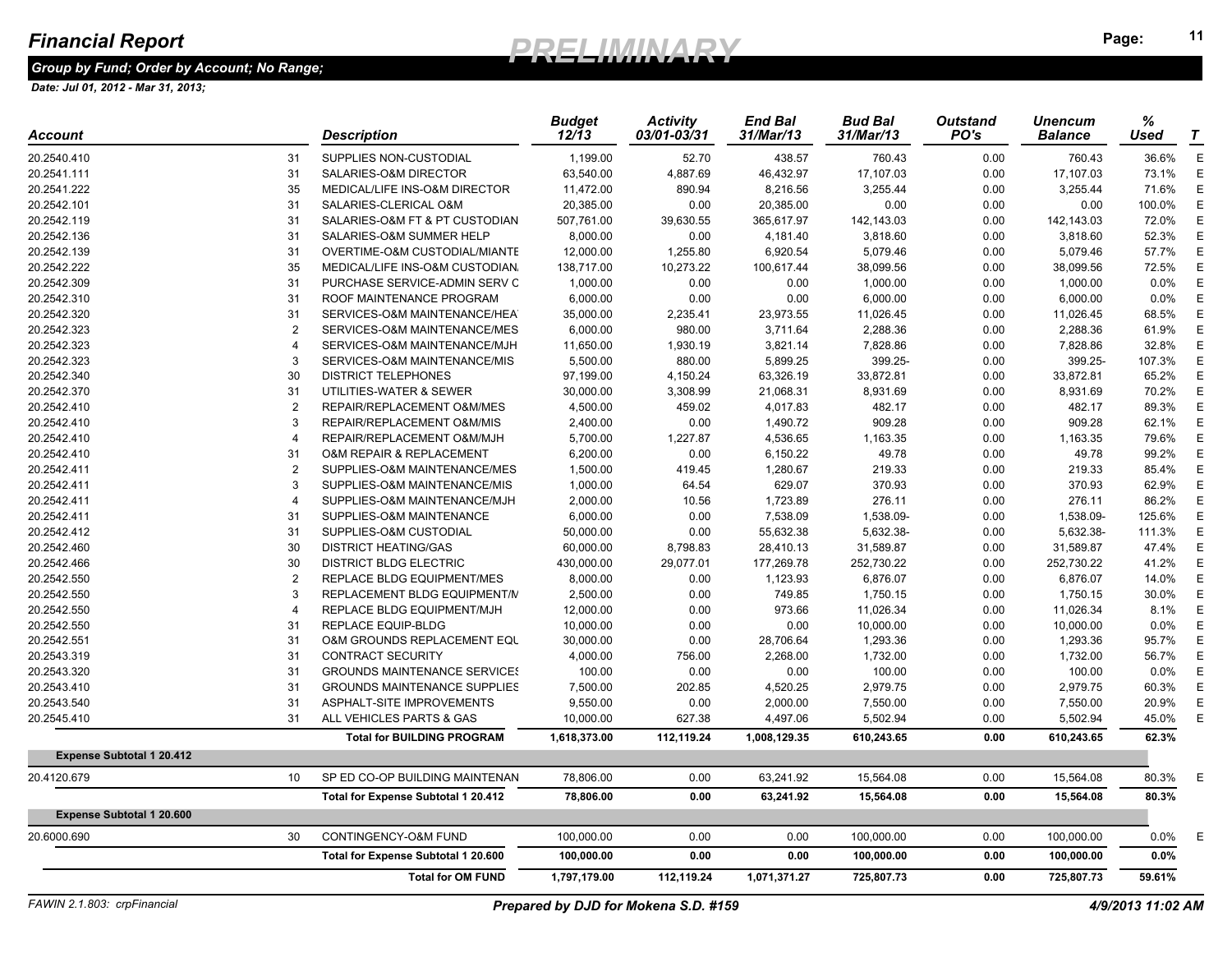*Group by Fund; Order by Account; No Range;* 

 *Date: Jul 01, 2012 - Mar 31, 2013;* 

| Account                          |                       | Description                             | <b>Budget</b><br>12/13 | <b>Activity</b><br>03/01-03/31 | <b>End Bal</b><br>31/Mar/13 | <b>Bud Bal</b><br>31/Mar/13 | <b>Outstand</b><br>PO's | Unencum<br><b>Balance</b> | $\%$<br>Used | T |
|----------------------------------|-----------------------|-----------------------------------------|------------------------|--------------------------------|-----------------------------|-----------------------------|-------------------------|---------------------------|--------------|---|
| <b>BOND - INTEREST FUND</b>      |                       |                                         |                        |                                |                             |                             |                         |                           |              |   |
| <b>BOND PRINCIPAL</b>            |                       |                                         |                        |                                |                             |                             |                         |                           |              |   |
| 30.5200.690                      | 30                    | <b>BONDS SERVICE CHARGES</b>            | 0.00                   | 0.00                           | 15,485.65                   | 15,485.65-                  | 0.00                    | 15,485.65-                | $0.0\%$      | E |
|                                  |                       | <b>Total for BOND PRINCIPAL</b>         | 0.00                   | 0.00                           | 15,485.65                   | 15,485.65-                  | 0.00                    | 15,485.65-                | 0.0%         |   |
| <b>Expense Subtotal 1 30.522</b> |                       |                                         |                        |                                |                             |                             |                         |                           |              |   |
| 30.5220.610                      | 30                    | PRINCIPAL-2000 BOND SERIES              | 806,458.00             | 0.00                           | 806,458.00                  | 0.00                        | 0.00                    | 0.00                      | 100.0%       | Е |
| 30.5220.612                      | 30                    | PRINCIPAL-1996 BOND SERIES              | 65,690.00              | 0.00                           | 65,689.80                   | 0.20                        | 0.00                    | 0.20                      | 100.0%       | E |
| 30.5220.620                      | 30                    | INTEREST-2000 BOND SERIES               | 1,133,542.00           | 0.00                           | 1,133,542.00                | 0.00                        | 0.00                    | 0.00                      | 100.0%       | E |
| 30.5220.622                      | 30                    | INTEREST-1996 BOND SERIES               | 119,311.00             | 0.00                           | 119,310.20                  | 0.80                        | 0.00                    | 0.80                      | 100.0%       | Ε |
|                                  |                       | Total for Expense Subtotal 1 30.522     | 2,125,001.00           | 0.00                           | 2,125,000.00                | 1.00                        | 0.00                    | 1.00                      | 100.0%       |   |
|                                  |                       | <b>Total for BOND - INTEREST FUND</b>   | 2,125,001.00           | 0.00                           | 2,140,485.65                | 15,484.65-                  | 0.00                    | 15,484.65-                | 100.73%      |   |
| <b>TRANSPORTATION FUND</b>       |                       |                                         |                        |                                |                             |                             |                         |                           |              |   |
| <b>TRANSPORTATION PROGRAM</b>    |                       |                                         |                        |                                |                             |                             |                         |                           |              |   |
| 40.2550.111                      | 32                    | SALARIES-TRANSPORTATION DIREC           | 14,600.00              | 2,362.50                       | 26,824.46                   | 12,224.46-                  | 0.00                    | 12,224.46-                | 183.7%       | E |
| 40.2550.222                      | 35                    | MEDICAL/LIFE INS-TRANSPORTATIO          | 185.00                 | 0.00                           | 174.22                      | 10.78                       | 0.00                    | 10.78                     | 94.2%        | Ε |
| 40.2550.310                      | 32                    | DRIVERS ANNUAL PHYSICALS                | 1,400.00               | 18.00                          | 1,319.00                    | 81.00                       | 0.00                    | 81.00                     | 94.2%        | E |
| 40.2550.319                      | 32                    | <b>BUS SAFETY INSPECTIONS</b>           | 700.00                 | 0.00                           | 388.00                      | 312.00                      | 0.00                    | 312.00                    | 55.4%        | Ε |
| 40.2550.331                      | 32                    | SERVICES-TRANSPORTATION                 | 25,000.00              | 1,090.27                       | 16,222.76                   | 8,777.24                    | 0.00                    | 8,777.24                  | 64.9%        | E |
| 40.2550.339                      | 32                    | SPECIAL SERVICES-TRANSPORTATI           | 500.00                 | 0.00                           | 0.00                        | 500.00                      | 0.00                    | 500.00                    | 0.0%         | E |
| 40.2550.410                      | 32                    | SUPPLIES-TRANSPORTATION NON-E           | 3,150.00               | 252.00                         | 1,001.00                    | 2,149.00                    | 0.00                    | 2,149.00                  | 31.8%        | E |
| 40.2550.412                      | 32                    | MAINTENANCE PARTS-TRANSPORT/            | 25,000.00              | 1,592.56                       | 15,487.46                   | 9,512.54                    | 0.00                    | 9,512.54                  | 61.9%        | Ε |
| 40.2550.464                      | 32                    | SUPPLIES-TRANSPORTATION/GAS             | 69,000.00              | 7,353.78                       | 42,860.89                   | 26,139.11                   | 0.00                    | 26,139.11                 | 62.1%        | Е |
| 40.2551.101                      | 32                    | SALARIES-TRANSPORTATION CLERI           | 10,193.00              | 0.00                           | 10,193.00                   | 0.00                        | 0.00                    | 0.00                      | 100.0%       | E |
| 40.2551.107                      | 32                    | SALARIES-TRANSPORTATION BUS D           | 240,883.00             | 19,833.91                      | 145,593.41                  | 95,289.59                   | 0.00                    | 95,289.59                 | 60.4%        | E |
| 40.2551.222                      | 35                    | MEDICAL/LIFE INS-TRANSP CLERICA         | 2,829.00               | 0.00                           | 2,720.00                    | 109.00                      | 0.00                    | 109.00                    | 96.1%        | Ε |
| 40.2552.325                      | 32                    | <b>BUS LEASING</b>                      | 156,106.00             | 0.00                           | 115.614.00                  | 40,492.00                   | 0.00                    | 40,492.00                 | 74.1%        | E |
| 40.2559.331                      | 10                    | SP ED CONTRACT TRANSPORTATIO            | 365,683.00             | 27,412.05                      | 331,733.65                  | 33,949.35                   | 0.00                    | 33,949.35                 | 90.7%        | Е |
| 40.2559.690                      | 32                    | FEE REFUND-TRANSPORTATION               | 2,300.00               | 0.00                           | 4,117.32                    | 1,817.32-                   | 0.00                    | 1,817.32-                 | 179.0%       | Ε |
|                                  |                       | <b>Total for TRANSPORTATION PROGRAM</b> | 917,529.00             | 59,915.07                      | 714,249.17                  | 203,279.83                  | 0.00                    | 203,279.83                | 77.8%        |   |
| <b>Expense Subtotal 1 40.419</b> |                       |                                         |                        |                                |                             |                             |                         |                           |              |   |
| 40.4190.339                      | 30                    | PAYMENT/REFUND TO STATE AGEN            | 0.00                   | 0.00                           | 15,918.54                   | 15,918.54-                  | 0.00                    | 15,918.54-                | $0.0\%$      |   |
|                                  |                       | Total for Expense Subtotal 1 40.419     | 0.00                   | 0.00                           | 15,918.54                   | 15,918.54-                  | 0.00                    | 15,918.54-                | 0.0%         |   |
|                                  |                       | <b>Total for TRANSPORTATION FUND</b>    | 917,529.00             | 59,915.07                      | 730,167.71                  | 187,361.29                  | 0.00                    | 187,361.29                | 79.58%       |   |
| <b>IMRF FUND</b>                 |                       |                                         |                        |                                |                             |                             |                         |                           |              |   |
| <b>Expense Subtotal 1 50.110</b> |                       |                                         |                        |                                |                             |                             |                         |                           |              |   |
| 50.1101.212                      | 5                     | IMRF-SHCEDULE B/CLASSIFIED STAI         | 14,355.00              | 5.87                           | 325.97                      | 14,029.03                   | 0.00                    | 14,029.03                 | 2.3%         | Ε |
| 50.1101.213                      | 5                     | FICA-CLASSIFIED STAFF/SCHEDULE          | 6,820.00               | 5.21                           | 718.54                      | 6,101.46                    | 0.00                    | 6,101.46                  | 10.5%        | Ε |
| 50.1101.214                      | $\overline{2}$        | MEDICARE-TEACHERS/MES                   | 22,127.00              | 1,311.94                       | 11,839.61                   | 10,287.39                   | 0.00                    | 10,287.39                 | 53.5%        | Ε |
| 50.1101.214                      | 3                     | MEDICARE-TEACHER/MIS                    | 13,991.00              | 884.90                         | 8,080.89                    | 5,910.11                    | 0.00                    | 5,910.11                  | 57.8%        | Е |
| 50.1101.214                      | -5                    | MEDICARE-SCHEDULE B, SELF FUNI          | 1,595.00               | 139.09                         | 729.93                      | 865.07                      | 0.00                    | 865.07                    | 45.8%        | Ε |
| 50.1101.214                      | 23                    | MEDICARE-PASS MES/MIS                   | 80.00                  | 32.38                          | 97.18                       | $17.18 -$                   | 0.00                    | 17.18-                    | 121.5%       | Е |
| 50.1102.214                      | $\boldsymbol{\Delta}$ | MEDICARE-TEACHERS/MJH                   | 26,478.00              | 1,773.18                       | 16,007.10                   | 10,470.90                   | 0.00                    | 10,470.90                 | 60.5%        | Ε |

*FAWIN 2.1.803: crpFinancial Prepared by DJD for Mokena S.D. #159 4/9/2013 11:02 AM*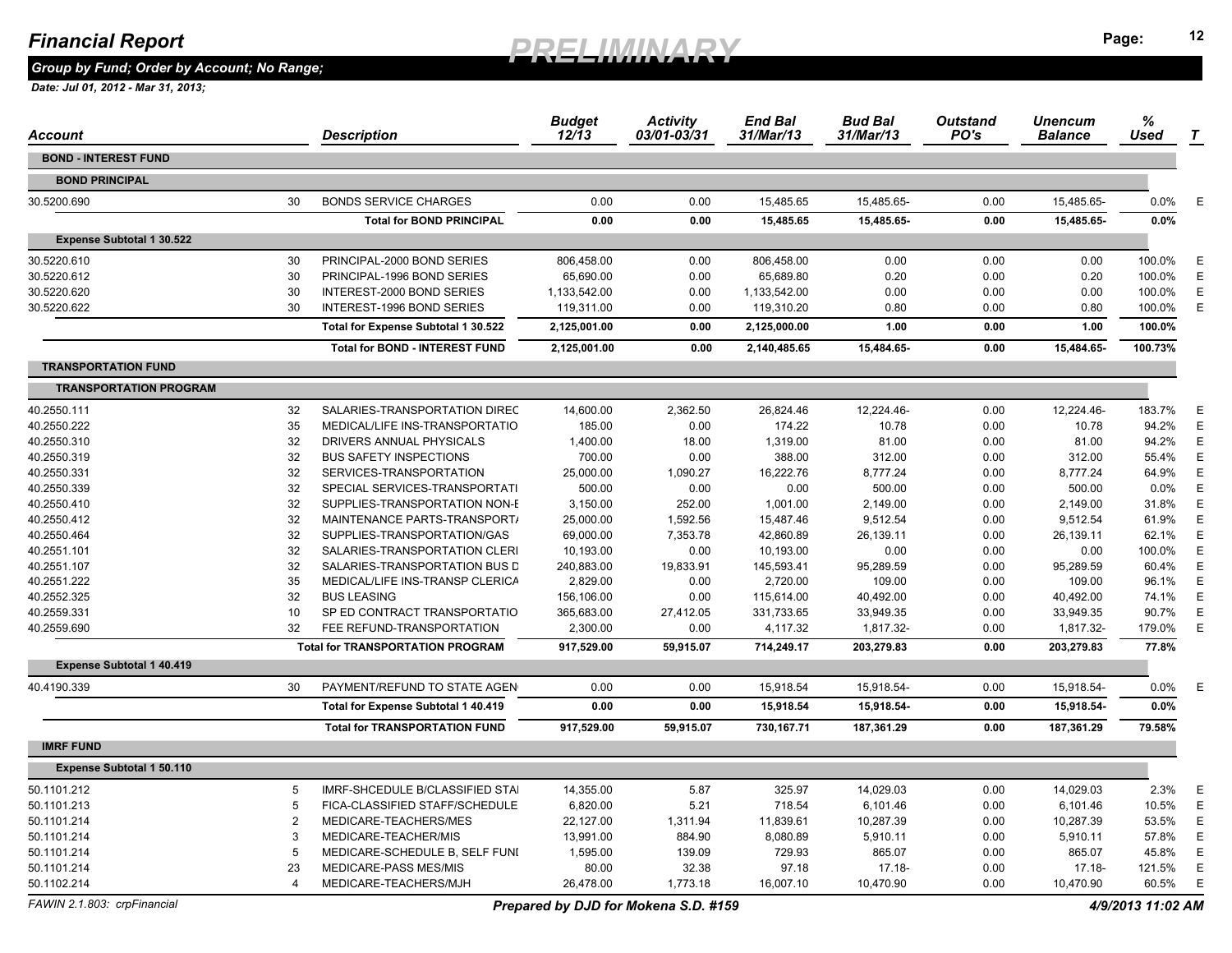### *Group by Fund; Order by Account; No Range;*

| Account                          |                 | <b>Description</b>                      | <b>Budget</b><br>$12/\bar{1}3$ | <b>Activity</b><br>03/01-03/31       | <b>End Bal</b><br>31/Mar/13 | <b>Bud Bal</b><br>31/Mar/13 | <b>Outstand</b><br>PO's | Unencum<br>Balance | %<br>Used         | T |
|----------------------------------|-----------------|-----------------------------------------|--------------------------------|--------------------------------------|-----------------------------|-----------------------------|-------------------------|--------------------|-------------------|---|
| 50.1106.212                      | 5               | <b>IMRF-INSTRUCTIONAL AIDE</b>          | 261.00                         | 11.08                                | 31.09                       | 229.91                      | 0.00                    | 229.91             | 11.9%             | E |
| 50.1106.213                      | 5               | FICA-INSTRUCTIONAL AIDE                 | 124.00                         | 5.26                                 | 14.86                       | 109.14                      | 0.00                    | 109.14             | 12.0%             | E |
| 50.1106.214                      | 5               | MEDICARE-INSTRUCTIONAL AIDE             | 29.00                          | 1.24                                 | 3.49                        | 25.51                       | 0.00                    | 25.51              | 12.0%             | E |
| 50.1108.212                      | 5               | <b>IMRF-BUILDING AIDES</b>              | 24,997.00                      | 2,173.41                             | 15,715.40                   | 9,281.60                    | 0.00                    | 9,281.60           | 62.9%             | E |
| 50.1108.213                      | 5               | <b>FICA-BUILDING AIDES</b>              | 11,876.00                      | 1,060.41                             | 7,758.50                    | 4,117.50                    | 0.00                    | 4,117.50           | 65.3%             | E |
| 50.1108.214                      | 5               | MEDICARE-BUILDING AIDES                 | 2,777.00                       | 248.03                               | 1,814.56                    | 962.44                      | 0.00                    | 962.44             | 65.3%             | E |
| 50.1109.213                      | 5               | FICA-SUB SEC, BLDG AIDE, NURSE          | 930.00                         | 40.28                                | 530.40                      | 399.60                      | 0.00                    | 399.60             | 57.0%             | E |
| 50.1109.214                      | 5               | MEDICARE-SUB SEC, BLDG AIDE, NUI        | 218.00                         | 9.42                                 | 124.07                      | 93.93                       | 0.00                    | 93.93              | 56.9%             | Е |
|                                  |                 | Total for Expense Subtotal 1 50.110     | 126,658.00                     | 7,701.70                             | 63,791.59                   | 62,866.41                   | 0.00                    | 62,866.41          | 50.4%             |   |
| <b>ELEMENTARY BENEFITS</b>       |                 |                                         |                                |                                      |                             |                             |                         |                    |                   |   |
| 50.1111.214                      | $5^{\circ}$     | MEDICARE-SUBSTITUTE TEACHERS            | 1.943.00                       | 366.60                               | 1.852.44                    | 90.56                       | 0.00                    | 90.56              | 95.3%             | E |
|                                  |                 | <b>Total for ELEMENTARY BENEFITS</b>    | 1,943.00                       | 366.60                               | 1,852.44                    | 90.56                       | 0.00                    | 90.56              | 95.3%             |   |
| <b>JUNIOR HIGH BENEFITS</b>      |                 |                                         |                                |                                      |                             |                             |                         |                    |                   |   |
| 50.1125.212                      | 22              | <b>IMRF-EARLY START AIDE</b>            | 2,068.00                       | 224.81                               | 1,620.21                    | 447.79                      | 0.00                    | 447.79             | 78.3%             | E |
| 50.1125.213                      | 22              | FICA-EARLY START AID                    | 982.00                         | 106.81                               | 779.77                      | 202.23                      | 0.00                    | 202.23             | 79.4%             | E |
| 50.1125.214                      | 22              | MEDICARE - EARLY START                  | 1,038.00                       | 85.47                                | 755.38                      | 282.62                      | 0.00                    | 282.62             | 72.8%             | E |
|                                  |                 | <b>Total for JUNIOR HIGH BENEFITS</b>   | 4,088.00                       | 417.09                               | 3,155.36                    | 932.64                      | 0.00                    | 932.64             | 77.2%             |   |
| <b>Expense Subtotal 1 50.120</b> |                 |                                         |                                |                                      |                             |                             |                         |                    |                   |   |
| 50.1200.212                      | 10              | <b>IMRF-STUDENT SERVICES</b>            | 4,867.00                       | 419.90                               | 3,525.52                    | 1,341.48                    | 0.00                    | 1,341.48           | 72.4%             | E |
| 50.1200.213                      | 10              | <b>FICA-STUDENT SERVICES</b>            | 2,312.00                       | 199.48                               | 1,695.35                    | 616.65                      | 0.00                    | 616.65             | 73.3%             | E |
| 50.1200.214                      | 10              | MEDICARE-STUDENT SERVICES               | 2,141.00                       | 169.78                               | 1,567.25                    | 573.75                      | 0.00                    | 573.75             | 73.2%             | E |
| 50.1201.214                      | 10              | MEDICARE-SI TEACHERS                    | 2,746.00                       | 204.92                               | 1,878.96                    | 867.04                      | 0.00                    | 867.04             | 68.4%             | E |
|                                  |                 | Total for Expense Subtotal 1 50.120     | 12,066.00                      | 994.08                               | 8,667.08                    | 3,398.92                    | 0.00                    | 3,398.92           | 71.8%             |   |
| <b>Expense Subtotal 1 50.121</b> |                 |                                         |                                |                                      |                             |                             |                         |                    |                   |   |
| 50.1210.214                      | 10 <sup>°</sup> | MEDICARE-LEARNING DISABILITY TE         | 5,449.00                       | 444.32                               | 4,109.84                    | 1,339.16                    | 0.00                    | 1,339.16           | 75.4%             | Е |
|                                  |                 | Total for Expense Subtotal 1 50.121     | 5,449.00                       | 444.32                               | 4,109.84                    | 1,339.16                    | 0.00                    | 1,339.16           | 75.4%             |   |
| <b>Expense Subtotal 1 50.122</b> |                 |                                         |                                |                                      |                             |                             |                         |                    |                   |   |
| 50.1223.214                      | 10 <sup>°</sup> | MEDICARE - SPEECH TEACHERS              | 2,554.00                       | 192.10                               | 1,807.96                    | 746.04                      | 0.00                    | 746.04             | 70.8%             | E |
|                                  |                 | Total for Expense Subtotal 1 50.122     | 2,554.00                       | 192.10                               | 1,807.96                    | 746.04                      | 0.00                    | 746.04             | 70.8%             |   |
| <b>CHAPTER I BENEFITS</b>        |                 |                                         |                                |                                      |                             |                             |                         |                    |                   |   |
| 50.1250.214                      | 18              | MEDICARE-RTI COORD/DIAGNOSTIC           | 800.00                         | 57.28                                | 459.30                      | 340.70                      | 0.00                    | 340.70             | 57.4%             | E |
| 50.1251.214                      | 11              | <b>MEDICARE-TITLE I</b>                 | 1,048.00                       | 94.56                                | 644.05                      | 403.95                      | 0.00                    | 403.95             | 61.5%             | E |
|                                  |                 | <b>Total for CHAPTER I BENEFITS</b>     | 1,848.00                       | 151.84                               | 1,103.35                    | 744.65                      | 0.00                    | 744.65             | 59.7%             |   |
| Expense Subtotal 1 50.180        |                 |                                         |                                |                                      |                             |                             |                         |                    |                   |   |
| 50.1800.212                      | 10 <sup>1</sup> | <b>IMRF - ELL</b>                       | 1,578.00                       | 156.66                               | 1,132.54                    | 445.46                      | 0.00                    | 445.46             | 71.8%             | E |
| 50.1800.213                      | 10              | FICA - ELL                              | 750.00                         | 74.43                                | 544.91                      | 205.09                      | 0.00                    | 205.09             | 72.7%             | E |
| 50.1800.214                      | 10              | <b>MEDICARE - ELL</b>                   | 786.00                         | 63.21                                | 561.21                      | 224.79                      | 0.00                    | 224.79             | 71.4%             | E |
|                                  |                 | Total for Expense Subtotal 1 50.180     | 3,114.00                       | 294.30                               | 2,238.66                    | 875.34                      | 0.00                    | 875.34             | 71.9%             |   |
| <b>SOCIAL WORKER BENEFITS</b>    |                 |                                         |                                |                                      |                             |                             |                         |                    |                   |   |
| 50.2113.214                      | 10              | MEDICARE - SOCIAL WORKER                | 2,858.00                       | 214.20                               | 1,925.96                    | 932.04                      | 0.00                    | 932.04             | 67.4%             | Е |
|                                  |                 | <b>Total for SOCIAL WORKER BENEFITS</b> | 2,858.00                       | 214.20                               | 1,925.96                    | 932.04                      | 0.00                    | 932.04             | 67.4%             |   |
| FAWIN 2.1.803: crpFinancial      |                 |                                         |                                | Prepared by DJD for Mokena S.D. #159 |                             |                             |                         |                    | 4/9/2013 11:02 AM |   |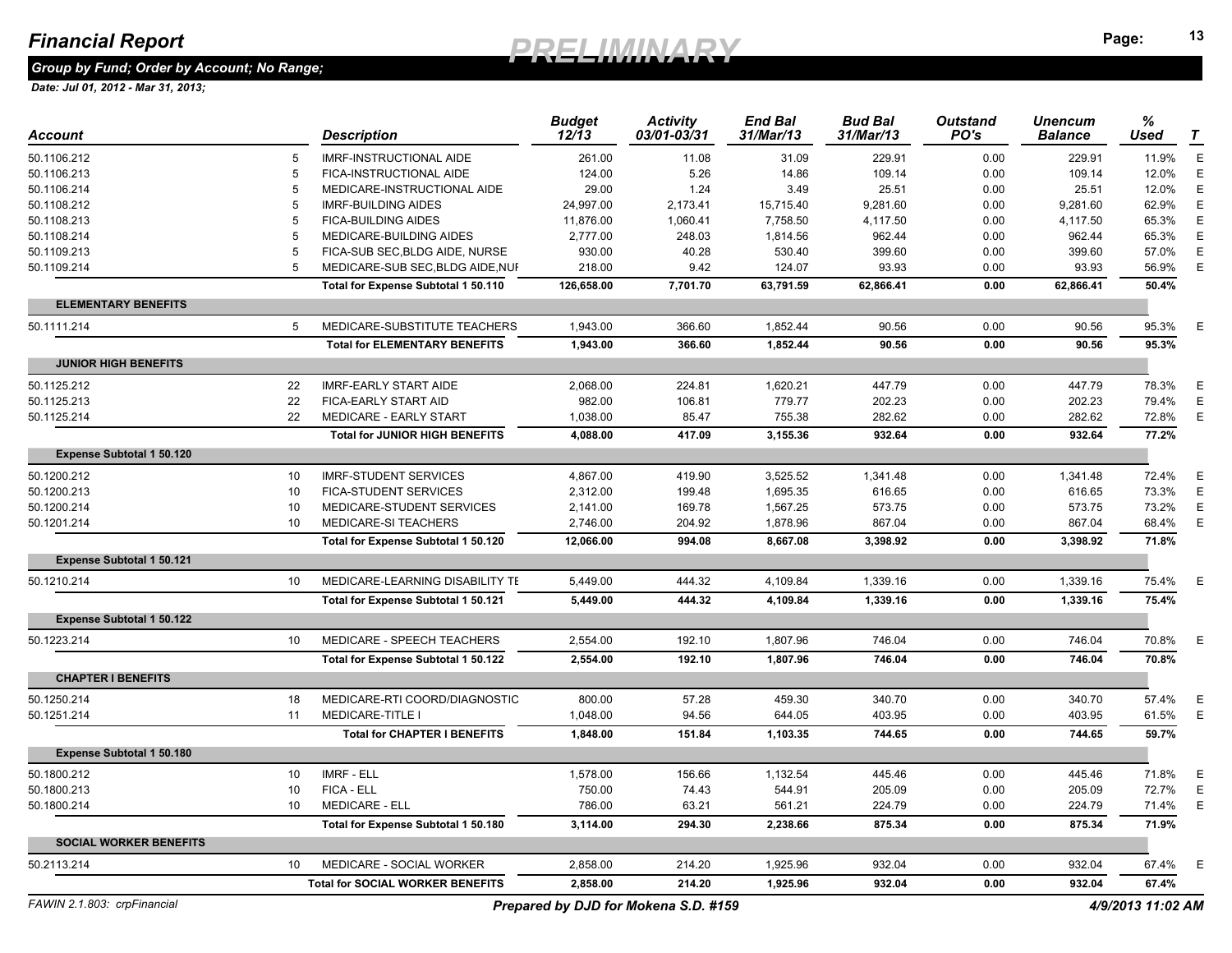*Group by Fund; Order by Account; No Range;* 

| Account                         |          | <b>Description</b>                        | <b>Budget</b><br>$12/\overline{1}3$ | <b>Activity</b><br>03/01-03/31 | <b>End Bal</b><br>31/Mar/13 | <b>Bud Bal</b><br>31/Mar/13 | <b>Outstand</b><br>PO's | Unencum<br><b>Balance</b> | %<br><b>Used</b> | T           |
|---------------------------------|----------|-------------------------------------------|-------------------------------------|--------------------------------|-----------------------------|-----------------------------|-------------------------|---------------------------|------------------|-------------|
| <b>HEALTH SERVICES BENEFITS</b> |          |                                           |                                     |                                |                             |                             |                         |                           |                  |             |
| 50.2130.212                     | 34       | <b>IMRF-HEALTH SERVICES</b>               | 11,460.00                           | 936.08                         | 7,698.27                    | 3,761.73                    | 0.00                    | 3,761.73                  | 67.2%            | Е           |
| 50.2130.213                     | 34       | <b>FICA-HEALTH SERVICES</b>               | 5,445.00                            | 427.31                         | 3,567.85                    | 1,877.15                    | 0.00                    | 1,877.15                  | 65.5%            | Ε           |
| 50.2130.214                     | 34       | MEDICARE-HEALTH SERVICES                  | 1,273.00                            | 99.93                          | 834.38                      | 438.62                      | 0.00                    | 438.62                    | 65.5%            | E           |
|                                 |          | <b>Total for HEALTH SERVICES BENEFITS</b> | 18,178.00                           | 1,463.32                       | 12,100.50                   | 6,077.50                    | 0.00                    | 6,077.50                  | 66.6%            |             |
| <b>STAFF DEVELOP BENEFITS</b>   |          |                                           |                                     |                                |                             |                             |                         |                           |                  |             |
| 50.2210.212                     | 18       | <b>IMRF - CURRICULUM</b>                  | 183.00                              | 0.00                           | 0.00                        | 183.00                      | 0.00                    | 183.00                    | 0.0%             | $\mathsf E$ |
| 50.2210.213                     | 18       | FICA-STAFF DEVELOPMENT                    | 87.00                               | 0.00                           | 0.00                        | 87.00                       | 0.00                    | 87.00                     | 0.0%             | Ε           |
| 50.2210.214                     | 18       | MEDICARE - CURR DEVELOPMENT               | 20.00                               | 0.00                           | 0.00                        | 20.00                       | 0.00                    | 20.00                     | 0.0%             | Ε           |
| 50.2210.214                     | 13       | MEDICARE - TITLE II STIPENDS              | 29.00                               | 0.00                           | 29.00                       | 0.00                        | 0.00                    | 0.00                      | 100.0%           | Ε           |
| 50.2211.212                     | 18       | IMRF - CURRICULUM SECRETARY               | 2,668.00                            | 218.01                         | 1,933.82                    | 734.18                      | 0.00                    | 734.18                    | 72.5%            | Ε           |
| 50.2211.213                     | 18       | <b>FICA - CURRICULUM</b>                  | 1,268.00                            | 103.57                         | 933.29                      | 334.71                      | 0.00                    | 334.71                    | 73.6%            | Ε           |
| 50.2211.214                     | 18       | MEDICARE - CURRICULUM                     | 2,049.00                            | 157.73                         | 1,490.53                    | 558.47                      | 0.00                    | 558.47                    | 72.7%            | $\mathsf E$ |
|                                 |          | <b>Total for STAFF DEVELOP BENEFITS</b>   | 6,304.00                            | 479.31                         | 4,386.64                    | 1,917.36                    | 0.00                    | 1,917.36                  | 69.6%            |             |
| <b>BOARD PERSONELL BENEFITS</b> |          |                                           |                                     |                                |                             |                             |                         |                           |                  |             |
| 50.2312.212                     | 20       | IMRF - BOARD RECORDING SECRET             | 653.00                              | 47.50                          | 199.29                      | 453.71                      | 0.00                    | 453.71                    | 30.5%            | E           |
| 50.2312.213                     | 20       | FICA-BOARD RECORDING SECRETA              | 310.00                              | 22.57                          | 96.13                       | 213.87                      | 0.00                    | 213.87                    | 31.0%            | $\mathsf E$ |
| 50.2312.214                     | 20       | MEDICARE - BOARD RECORDING SE             | 73.00                               | 5.28                           | 22.51                       | 50.49                       | 0.00                    | 50.49                     | 30.8%            | Ε           |
|                                 |          | <b>Total for BOARD PERSONELL BENEFITS</b> | 1,036.00                            | 75.35                          | 317.93                      | 718.07                      | 0.00                    | 718.07                    | 30.7%            |             |
| <b>SUPT OFFICE BENEFITS</b>     |          |                                           |                                     |                                |                             |                             |                         |                           |                  |             |
| 50.2320.212                     | 21       | <b>IMRF-SUPERINTENDENTS OFFICE</b>        | 2,939.00                            | 0.00                           | 2,939.00                    | 0.00                        | 0.00                    | 0.00                      | 100.0%           | E           |
| 50.2320.213                     | 21       | <b>FICA-SUPERINTENDENTS OFFICE</b>        | 1,396.00                            | 0.00                           | 1,396.00                    | 0.00                        | 0.00                    | 0.00                      | 100.0%           | E           |
| 50.2320.214                     | 21       | FICA-MEDICARE-SUPERINTENDENTS             | 2,175.00                            | 207.17                         | 1,943.29                    | 231.71                      | 0.00                    | 231.71                    | 89.3%            | Ε           |
|                                 |          | <b>Total for SUPT OFFICE BENEFITS</b>     | 6,510.00                            | 207.17                         | 6,278.29                    | 231.71                      | 0.00                    | 231.71                    | 96.4%            |             |
| <b>PRIN OFFICE BENEFITS</b>     |          |                                           |                                     |                                |                             |                             |                         |                           |                  |             |
| 50.2410.212                     | .5       | <b>IMRF - PRINCIPALS SECRETARIES</b>      |                                     | 2,088.85                       | 18.883.52                   | 8,034.48                    | 0.00                    |                           | 70.2%            | $\mathsf E$ |
| 50.2410.213                     | -5       | FICA - PRINCIPALS SECRETARIES             | 26,918.00<br>13,111.00              | 960.65                         | 8,956.33                    |                             | 0.00                    | 8,034.48<br>4,154.67      | 68.3%            | $\mathsf E$ |
| 50.2410.214                     | 5        | MEDCIARE - PRINCIPALS SECRETAF            | 8,593.00                            | 691.96                         | 6,430.19                    | 4,154.67<br>2,162.81        | 0.00                    | 2,162.81                  | 74.8%            | $\mathsf E$ |
|                                 |          | <b>Total for PRIN OFFICE BENEFITS</b>     | 48,622.00                           | 3,741.46                       | 34,270.04                   | 14,351.96                   | 0.00                    | 14.351.96                 | 70.5%            |             |
| <b>BUSINESS OFFICE BENEFITS</b> |          |                                           |                                     |                                |                             |                             |                         |                           |                  |             |
|                                 |          |                                           |                                     |                                |                             |                             |                         |                           |                  |             |
| 50.2510.212                     | 30       | <b>IMRF - BUSINESS OFFICE</b>             | 14,663.00                           | 1,098.76                       | 9,614.77                    | 5,048.23                    | 0.00                    | 5,048.23                  | 65.6%            | E           |
| 50.2510.213                     | 30<br>30 | FICA - BUSINESS OFFICE                    | 6,977.00                            | 513.70                         | 4,555.07                    | 2,421.93                    | 0.00                    | 2,421.93                  | 65.3%            | Ε<br>Е      |
| 50.2510.214                     |          | MEDICARE - BUSINESS OFFICE                | 1,650.00                            | 120.14                         | 1,065.32                    | 584.68                      | 0.00                    | 584.68                    | 64.6%            |             |
| <b>FISCAL SERVICE BENEFITS</b>  |          | <b>Total for BUSINESS OFFICE BENEFITS</b> | 23,290.00                           | 1,732.60                       | 15,235.16                   | 8,054.84                    | 0.00                    | 8,054.84                  | 65.4%            |             |
|                                 |          |                                           |                                     |                                |                             |                             |                         |                           |                  |             |
| 50.2525.212                     | 30       | <b>IMRF - ACCOUNTING PAYROLL</b>          | 11,018.00                           | 858.86                         | 7,934.34                    | 3,083.66                    | 0.00                    | 3.083.66                  | 72.0%            | E           |
| 50.2525.213                     | 30       | FICA- ACCOUNTING PAYROLL                  | 5,234.00                            | 381.58                         | 3,579.66                    | 1,654.34                    | 0.00                    | 1,654.34                  | 68.4%            | $\mathsf E$ |
| 50.2525.214                     | 30       | MEDICARE - ACCOUNTING PAYROLL             | 1,224.00                            | 89.24                          | 837.23                      | 386.77                      | 0.00                    | 386.77                    | 68.4%            | E           |
|                                 |          | <b>Total for FISCAL SERVICE BENEFITS</b>  | 17.476.00                           | 1,329.68                       | 12.351.23                   | 5.124.77                    | 0.00                    | 5,124.77                  | 70.7%            |             |
| <b>CUSTODIAL BENEFITS</b>       |          |                                           |                                     |                                |                             |                             |                         |                           |                  |             |
| 50.2541.212                     | 31       | IMRF-O&M CUSTODIAN/MAINTENAN(             | 8,292.00                            | 637.84                         | 5,976.93                    | 2,315.07                    | 0.00                    | 2,315.07                  | 72.1%            | E           |
|                                 |          |                                           |                                     |                                |                             |                             |                         |                           |                  |             |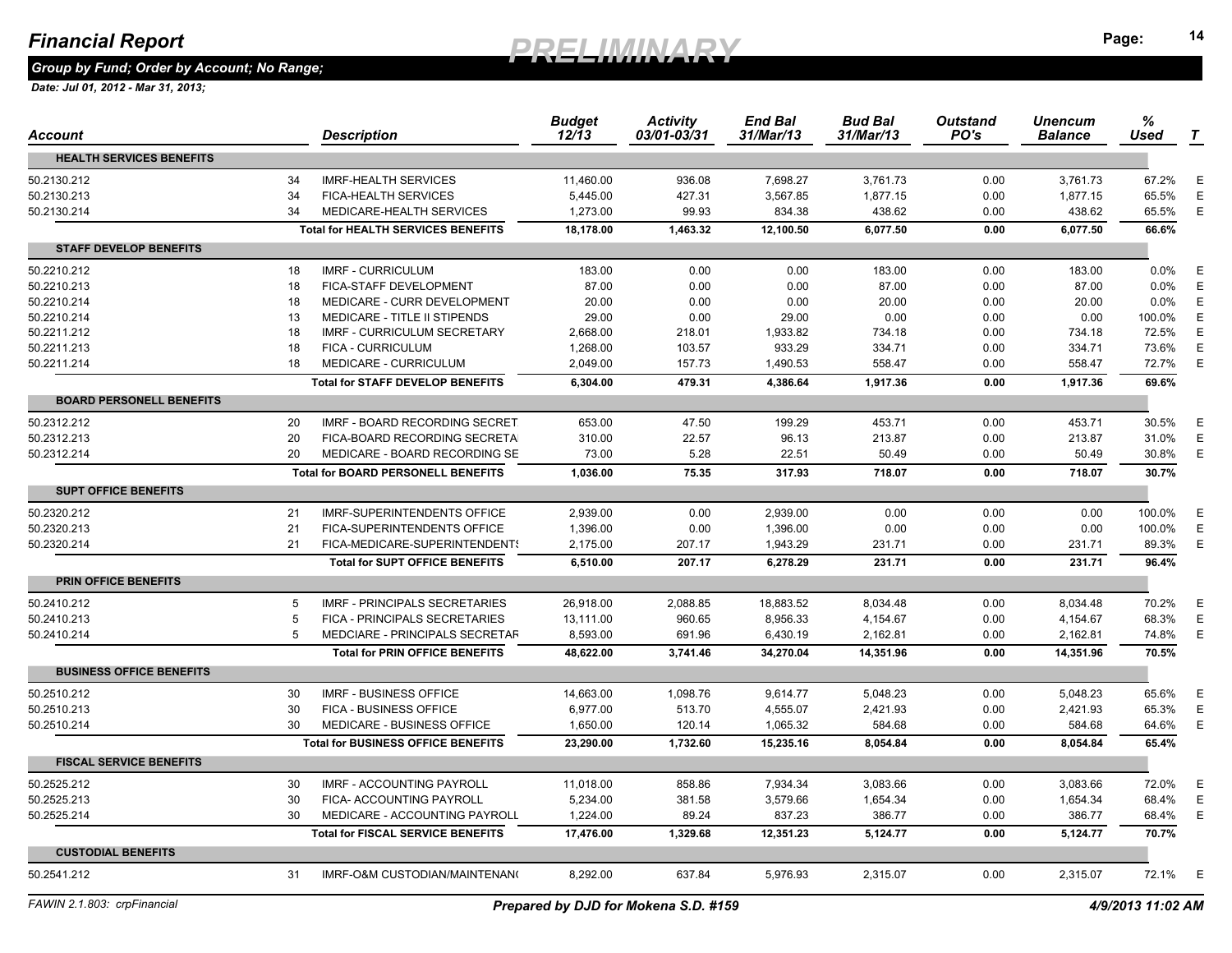### *Group by Fund; Order by Account; No Range;*

| Account                          |    | <b>Description</b>                       | <b>Budget</b><br>$12/\bar{1}3$ | <b>Activity</b><br>03/01-03/31 | <b>End Bal</b><br>31/Mar/13 | <b>Bud Bal</b><br>31/Mar/13 | <b>Outstand</b><br>PO's | Unencum<br><b>Balance</b> | $\%$<br><b>Used</b> | $\tau$      |
|----------------------------------|----|------------------------------------------|--------------------------------|--------------------------------|-----------------------------|-----------------------------|-------------------------|---------------------------|---------------------|-------------|
| 50.2541.213                      | 31 | FICA - O & M DIRECTOR                    | 3,939.00                       | 282.55                         | 2,516.93                    | 1,422.07                    | 0.00                    | 1,422.07                  | 63.9%               | $\mathsf E$ |
| 50.2541.214                      | 31 | MEDICARE - O & M DIRECTOR                | 921.00                         | 66.08                          | 588.66                      | 332.34                      | 0.00                    | 332.34                    | 63.9%               | Ε           |
| 50.2542.212                      | 31 | IMRF-O&M CUSTODIAL/MAINTENANO            | 86,803.00                      | 7,333.28                       | 63,214.12                   | 23,588.88                   | 0.00                    | 23,588.88                 | 72.8%               | Ε           |
| 50.2542.213                      | 31 | FICA-O&M CUSTODIAN/MAINTENANO            | 41,240.00                      | 3,290.78                       | 29,450.92                   | 11,789.08                   | 0.00                    | 11,789.08                 | 71.4%               | Ε           |
| 50.2542.214                      | 31 | MEDICARE-O&M CUSTODIAN/MAINTI            | 9,645.00                       | 719.40                         | 6,787.98                    | 2,857.02                    | 0.00                    | 2,857.02                  | 70.4%               | $\mathsf E$ |
|                                  |    | <b>Total for CUSTODIAL BENEFITS</b>      | 150,840.00                     | 12,329.93                      | 108,535.54                  | 42,304.46                   | 0.00                    | 42,304.46                 | 72.0%               |             |
| <b>TRANSPORTATION BENEFITS</b>   |    |                                          |                                |                                |                             |                             |                         |                           |                     |             |
| 50.2550.212                      | 32 | <b>IMRF-TRANSPORTATION DIRECTOR</b>      | 1,868.00                       | 0.00                           | 1,741.63                    | 126.37                      | 0.00                    | 126.37                    | 93.2%               | E           |
| 50.2550.213                      | 32 | FICA-TRANSPORTATION DIRECTOR             | 906.00                         | 146.48                         | 1,694.65                    | 788.65-                     | 0.00                    | 788.65-                   | 187.0%              | $\mathsf E$ |
| 50.2550.214                      | 32 | MEDICARE-TRANSPORTATION DIRE             | 212.00                         | 34.26                          | 396.31                      | 184.31-                     | 0.00                    | 184.31-                   | 186.9%              | Ε           |
| 50.2551.212                      | 32 | <b>IMRF-BUS DRIVERS &amp; CLERICAL</b>   | 32,765.00                      | 2,588.32                       | 19,461.65                   | 13,303.35                   | 0.00                    | 13,303.35                 | 59.4%               | $\mathsf E$ |
| 50.2551.213                      | 32 | FICA-BUS DRIVERS & CLERICAL              | 15,567.00                      | 1,229.74                       | 9,126.90                    | 6,440.10                    | 0.00                    | 6,440.10                  | 58.6%               | Ε           |
| 50.2551.214                      | 32 | MEDICARE-BUS DRIVERS & CLERICA           | 3,641.00                       | 287.60                         | 2,111.13                    | 1,529.87                    | 0.00                    | 1,529.87                  | 58.0%               | E           |
|                                  |    | <b>Total for TRANSPORTATION BENEFITS</b> | 54,959.00                      | 4,286.40                       | 34,532.27                   | 20,426.73                   | 0.00                    | 20,426.73                 | 62.8%               |             |
| <b>Expense Subtotal 1 50.256</b> |    |                                          |                                |                                |                             |                             |                         |                           |                     |             |
| 50.2561.212                      | 33 | <b>IMRF-FOOD SERVICE DIRECTOR</b>        | 5,089.00                       | 391.48                         | 3,668.37                    | 1,420.63                    | 0.00                    | 1,420.63                  | 72.1%               | E           |
| 50.2561.213                      | 33 | FICA-FOOD SERVICE DIRECTOR               | 2,418.00                       | 175.26                         | 1,681.71                    | 736.29                      | 0.00                    | 736.29                    | 69.5%               | $\mathsf E$ |
| 50.2561.214                      | 33 | MEDICARE-FOOD SERVICE DIRECTO            | 565.00                         | 40.98                          | 393.27                      | 171.73                      | 0.00                    | 171.73                    | 69.6%               | $\mathsf E$ |
| 50.2562.212                      | 33 | <b>IMRF-FOOD SERVICE STAFF</b>           | 14,643.00                      | 844.74                         | 5,987.48                    | 8,655.52                    | 0.00                    | 8,655.52                  | 40.9%               | E           |
| 50.2562.213                      | 33 | FICA-FOOD SERVICE STAFF                  | 6,957.00                       | 709.12                         | 5,150.53                    | 1,806.47                    | 0.00                    | 1,806.47                  | 74.0%               | $\mathsf E$ |
| 50.2562.214                      | 33 | MEDICARE-FOOD SERVICE STAFF              | 1,627.00                       | 165.80                         | 1,204.41                    | 422.59                      | 0.00                    | 422.59                    | 74.0%               | Ε           |
|                                  |    | Total for Expense Subtotal 1 50.256      | 31,299.00                      | 2,327.38                       | 18,085.77                   | 13,213.23                   | 0.00                    | 13,213.23                 | 57.8%               |             |
| <b>Expense Subtotal 1 50.266</b> |    |                                          |                                |                                |                             |                             |                         |                           |                     |             |
| 50.2660.212                      | 5  | <b>IMRF-COMPUTER TECH</b>                | 9,969.00                       | 766.86                         | 7,179.97                    | 2,789.03                    | 0.00                    | 2,789.03                  | 72.0%               | E           |
| 50.2660.213                      |    | FICA-COMPUTER TECH                       | 4,736.00                       | 364.34                         | 3,463.96                    | 1,272.04                    | 0.00                    | 1,272.04                  | 73.1%               | $\mathsf E$ |
| 50.2660.214                      | 5  | MEDICARE-COMPUTER TECH                   | 1,108.00                       | 85.22                          | 810.21                      | 297.79                      | 0.00                    | 297.79                    | 73.1%               | E           |
|                                  |    | Total for Expense Subtotal 1 50.266      | 15,813.00                      | 1,216.42                       | 11,454.14                   | 4,358.86                    | 0.00                    | 4,358.86                  | 72.4%               |             |
|                                  |    | <b>Total for IMRF FUND</b>               | 534,905.00                     | 39,965.25                      | 346,199.75                  | 188,705.25                  | 0.00                    | 188,705.25                | 64.72%              |             |
| <b>NEW CONSTRUCTION FUND</b>     |    |                                          |                                |                                |                             |                             |                         |                           |                     |             |
| <b>Expense Subtotal 1 61.253</b> |    |                                          |                                |                                |                             |                             |                         |                           |                     |             |
| 61.2535.320                      | 30 | SITEWORK IMPROVEMENTS                    | 1,250.00                       | 0.00                           | 1,250.00                    | 0.00                        | 0.00                    | 0.00                      | 100.0%              | E           |
|                                  |    | Total for Expense Subtotal 1 61.253      | 1,250.00                       | 0.00                           | 1,250.00                    | 0.00                        | 0.00                    | 0.00                      | 100.0%              |             |
|                                  |    | <b>Total for NEW CONSTRUCTION FUND</b>   | 1,250.00                       | 0.00                           | 1,250.00                    | 0.00                        | 0.00                    | 0.00                      | 100.00%             |             |
| <b>TORT FUND</b>                 |    |                                          |                                |                                |                             |                             |                         |                           |                     |             |
| <b>Expense Subtotal 1 80.236</b> |    |                                          |                                |                                |                             |                             |                         |                           |                     |             |
| 80.2364.380                      | 30 | <b>COMMERCIAL LIABILITY INSURANCE</b>    | 157,650.00                     | 5,263.00                       | 101,891.00                  | 55,759.00                   | 0.00                    | 55,759.00                 | 64.6%               | E           |
| 80.2369.318                      | 30 | LEGAL SERVICES-TORT FUND                 | 15,000.00                      | 0.00                           | 0.00                        | 15,000.00                   | 0.00                    | 15,000.00                 | $0.0\%$             | $\mathsf E$ |
|                                  |    | Total for Expense Subtotal 1 80.236      | 172,650.00                     | 5,263.00                       | 101,891.00                  | 70,759.00                   | 0.00                    | 70,759.00                 | 59.0%               |             |
|                                  |    | <b>Total for TORT FUND</b>               | 172,650.00                     | 5,263.00                       | 101,891.00                  | 70,759.00                   | 0.00                    | 70,759.00                 | 59.02%              |             |
|                                  |    | <b>Total for Expense Accounts</b>        | 18,608,693.00                  | 1,372,210.99                   | 14,510,923.53               | 4,097,769.47                | 1,051.27                | 4,096,718.20              | 77.98%              |             |
|                                  |    |                                          |                                |                                |                             |                             |                         |                           |                     |             |